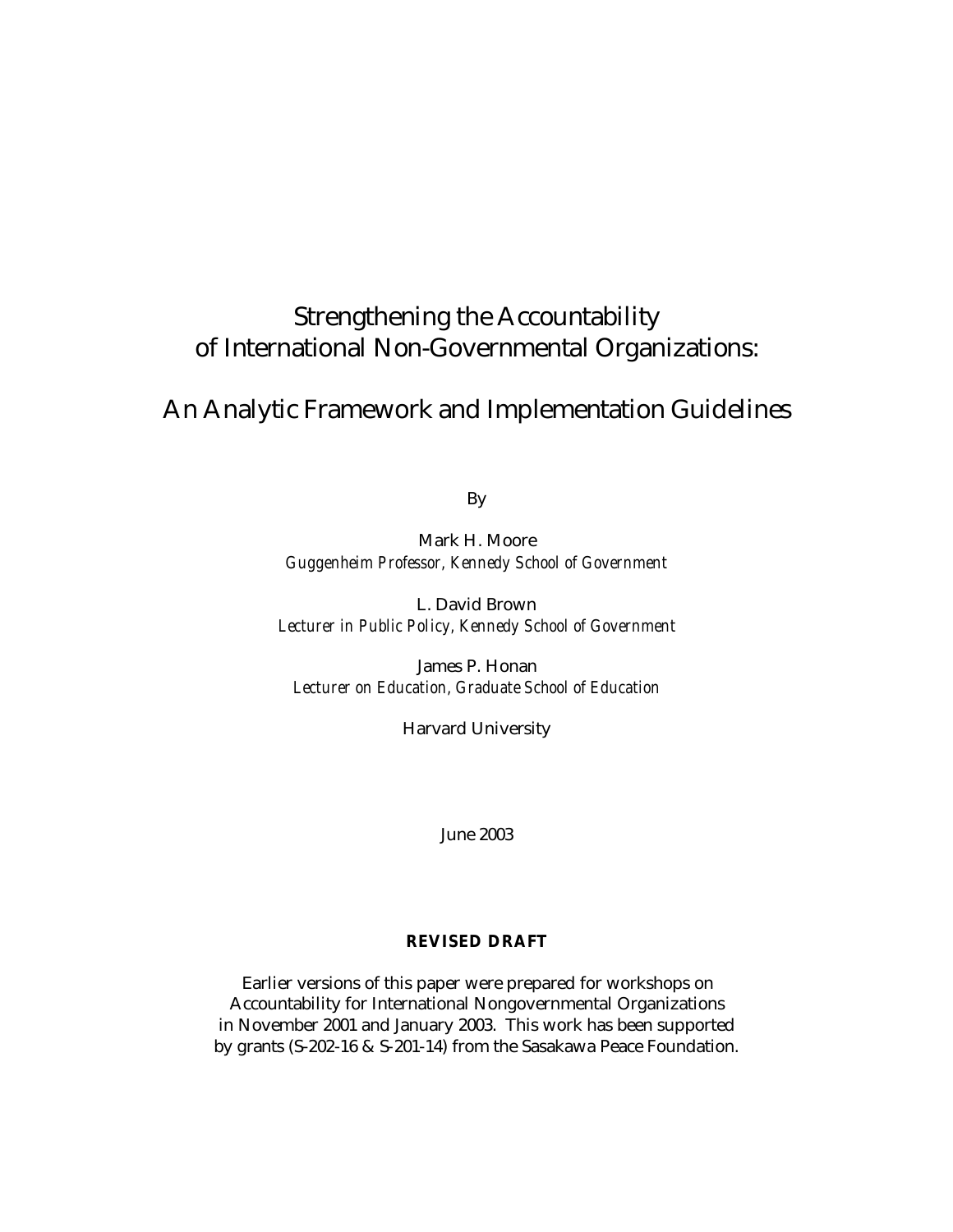# **Strengthening the Accountability of International Non-Governmental Organizations: An Analytic Framework and Implementation Guidelines**

# Table of Contents

Executive Summary

- I. Introduction
- II. Accountability as an Objective, Social Ideal
	- **•** Accountability as a "Relationship with Expectations"
	- **Accountability And Power**
	- **•** Principal Agent Accountability
	- Contract Accountability
	- **KR** Mutual Accountability
	- **•** Understanding the Forms of Accountability
	- **•** Organizational Accountability
- III. Accountability as a Strategic Choice
	- ß Strategic Accountability in Different Kinds of INGOs
	- The Strategic Use of Accountability and Performance Measurement
	- **EXECOUNTREDUITY ACCOUNTEDUITY ACCOUNTEDUITY ACCOUNTABILY AND PERFORMANCE MEASUREM**
- IV. Assessing Accountabilities: Toward a Public Value Framework for INGOs
	- Recognizing the Value Created by INGOs
	- ß Gauging Legitimacy and Support for INGOs and Their Mission
	- **Measuring Operational Capacity and Organizational Activities**
	- The Public Value Framework for Accountability and Performance Management
- V. Constructing and Implementing Accountability Systems
	- Negotiating Expectations
	- **Creating Performance Measurement Systems**
	- **Communicating Results**
	- **EXECOUNTER USING Accountability Systems: Performance, Learning and Legitimacy**
- VI. Conclusion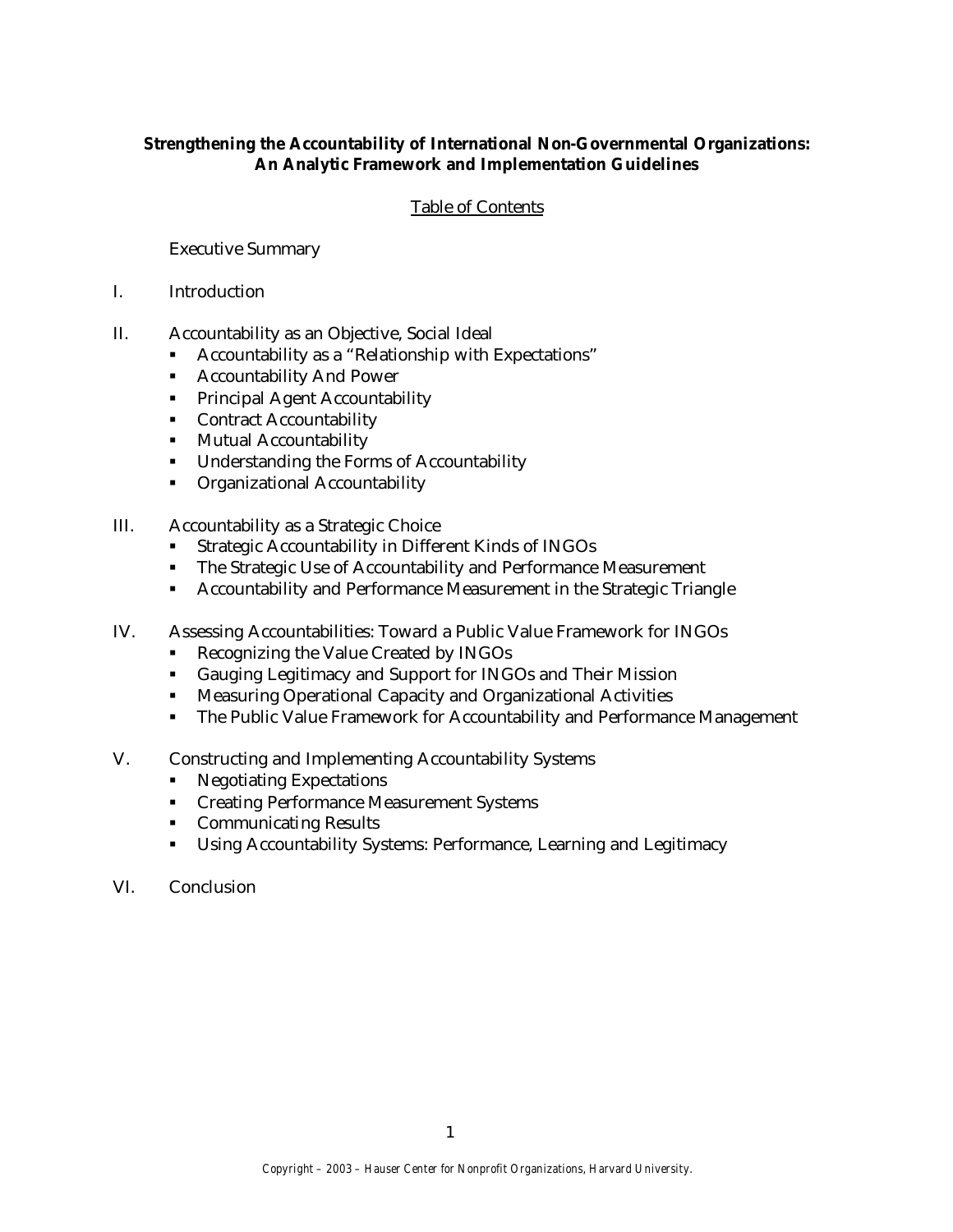# **Strengthening the Accountability of International Non-Governmental Organizations: An Analytic Framework and Implementation Guidelines**

# **Executive Summary**

As international non-governmental organizations (INGOs) have become more important actors in the international political economy, demand that they become more accountable has increased from external stakeholders, such as donors, clients and beneficiaries, partners and coproducers, and targets of advocacy campaigns. At the same time, INGO leaders have been pressed the think about internal accountability, both to gain information to meet external accountability demands and to enhance the performance of their agencies.

This paper develops an analytic framework that can help strengthen accountability of INGOs in the interest if improving their performance and enhancing their legitimacy. This framework can be helpful to INGO stakeholders who affect or are affected by its performance, to INGO leaders and managers charged with accomplishing its mission, and to society as a whole.

We begin with the abstract concept of accountability to see if there is a simple, commonsensical, widely accepted agreement about to whom, for what, and how INGO's should be accountable. We examine accountability as a relationship characterized by expectations of one another and shaped by the power of the parties to demand compliance with those expectations. The initial assumption is that there is a reasonably well-established, clear understanding of how INGO accountability should to structured—which we call *the objective social ideal view of accountability*. In searching for this "objective social ideal," however, we discover that the idea of INGO accountability includes a great many unresolved conflicts, and that society as a whole has not yet settled how to structure it.

We then describe and contrast three forms of accountability: the relatively well-established hierarchical idea of "principal/agent accountability," the arms-length negotiated agreements of contract accountability, and the emergent more collaborative idea of "mutual accountability." These three forms have quite different implications for the relations among the parties, the nature of their responsibilities, the sanctions for noncompliance, and the flexibility of the relationship in novel and uncertain circumstances. We argue that in many ways, "mutual accountability" might turn out to be the more useful starting point for thinking about INGO accountability.

Given the problems with the social ideal view of accountability, we develop a different way of thinking about accountability for INGOs. We assume that INGO leaders and managers will enjoy some discretion in structuring their accountabilities, and they can, with some important moral, legal, and practical consequences, decide how to make themselves accountable. Their challenge is to use this discretion to advance the overall strategic objectives of the INGO—the *strategic choice view of accountability.* 

We also note that there can be an important dialogue between the strategic choice and objective social ideal views of accountability. The more established an objective social ideal view of accountability, the less room for strategic maneuver by particular organizations. On the other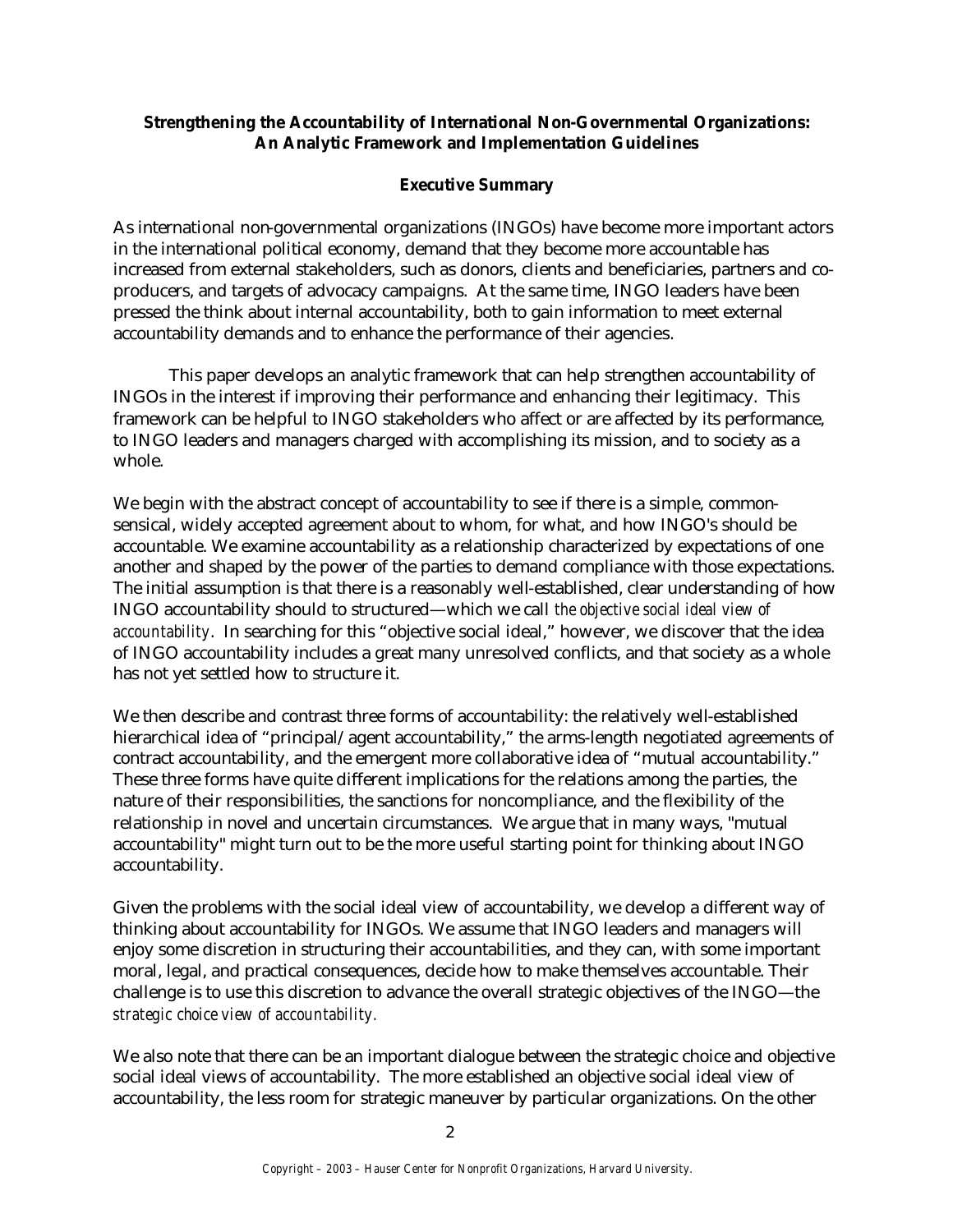hand, when no objective ideal exists, more room for diverse strategic choices exists. Over time, strategic experimentation by many organizations may move toward a consensus within a particular domain of activity about standards of accountability, which we call the *"objective domain view of accountability. "*

We discuss some of the implications of this view for INGOs that adopt different missions and strategies. The key stakeholders and prioritizations among them vary for service delivery, capacity building, and political advocacy INGOs. We argue that the "strategic triangle" concept offers a useful way to focus attention on key challenges and stakeholders. We also examine how performance management can be integrated with strategic thinking to respond to the challenges and stakeholders.

Then we focus on assessing the multiple accountabilities of INGOs, and how they can be understood within a "public value framework." An initial task in using the framework is to recognize the value to be created by INGOs. This entails articulating its vision and mission, specifying its strategies and strategic goals, and defining outputs that lead to desirable outcomes. A second major task is to gauge legitimacy and support for the INGO and its mission. This requires focusing on and developing sources of revenue, mobilizing volunteer energy and commitment, building legitimacy with the general public or the media, dealing with government regulators, and managing relations with other INGOs and civil society actors. The third task is to measure operational capacity and organizational activities. This involves assessing the operational resources of partners as well as the INGO itself, focusing on capacity as both a stock and flow, articulating output measures, producing measures of efficiency and financial integrity, assessing staff and partner morale and capacity, and assessing learning and innovation. The public value framework integrates these ideas of creating public value, expanding legitimacy and support, and building operational capacity.

Finally, we turn to the challenges of constructing and implementing INGO accountability systems on the basis of this analysis. We focus on several elements of this process:

- Negotiating stakeholder accountability expectations, depending on the forms of accountability current in the relationship and the nature of the INGOs mission;
- Creating performance measurement systems that recognize the potential contribution, so measures of processes, outputs, outcomes and impacts;
- Communicating results and rewarding performance, so that relevant stakeholders have access to the information they need to sanction high and low levels of performance; and,
- Using accountability systems to enhance performance management, organizational learning and organizational legitimacy.

In summary, the paper argues that accountability is increasingly important for INGOs, and that strategic accountability is more important in the international development arena than objective social ideal or even domain objective ideals. So, we have focused on the analyses and processes involved in articulating strategic accountabilities for various kinds of INGOs. While accountability is seen by many INGO leaders as "something to avoid," we have also argued that strategic accountability can align stakeholder demands with INGO missions, and so enhance internal performance, external legitimacy, and rapid organizational learning that is essential in a rapidly changing and globalizing world.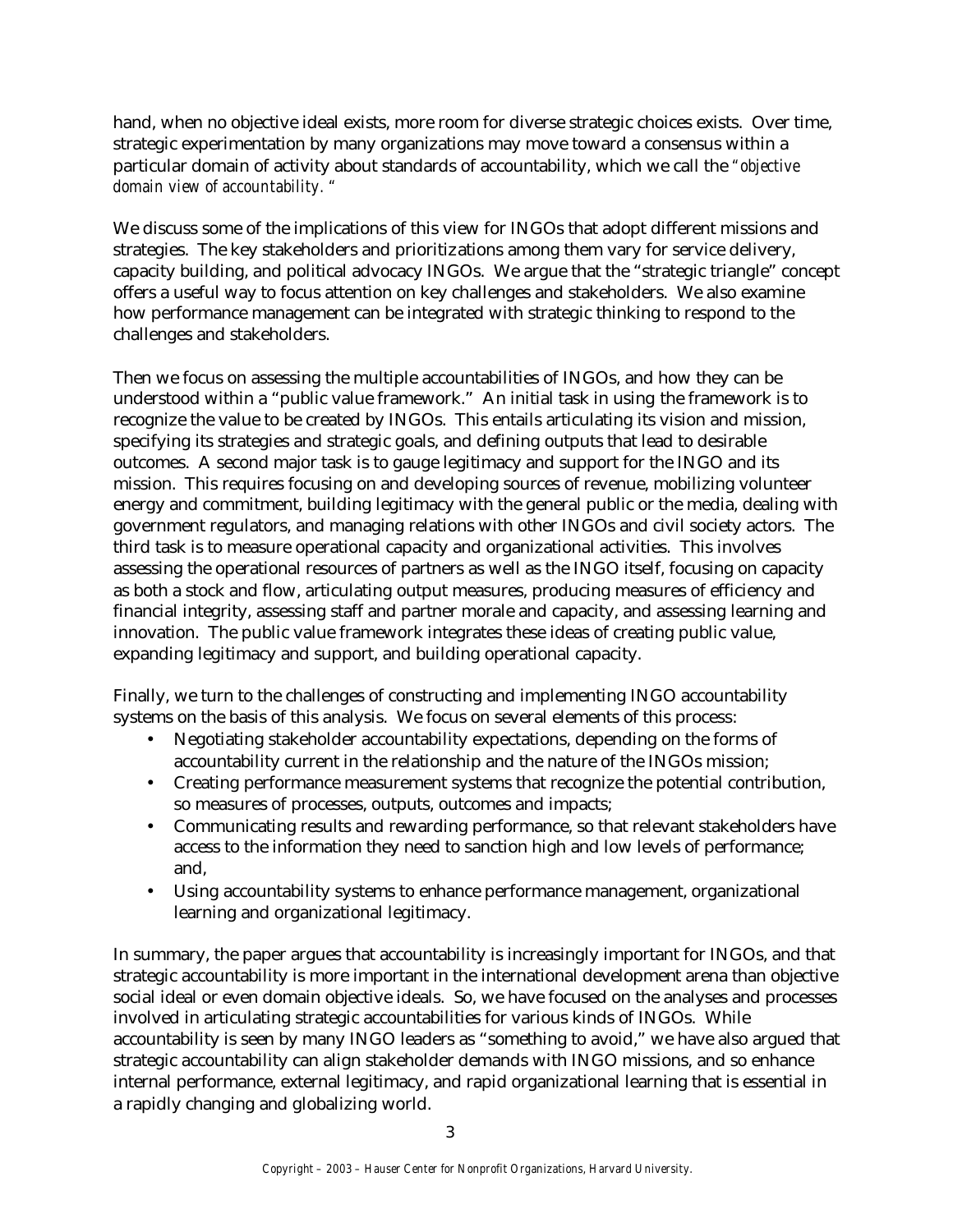# **Strengthening the Accountability of International Non-Governmental Organizations: An Analytic Framework and Implementation Guidelines**

Mark H. Moore, L. David Brown, & James P. Honan

June 2003

# **I. Introduction**

As International Non-Governmental Organizations have become increasingly important players in the international political economy, demands that they become "more accountable" have become more widespread and more urgent.1 Mostly the demands come from those *outside* the INGOs. Those who donate resources to INGOs, or contract with them to achieve important political and economic development goals demand accountability in part because they think they are entitled to it. After all, it is their money that the INGOs are spending, and they want to be sure that the money is used well. But they also think that demanding increased accountability will be practically useful. They think that increased accountability will spur improved operational performance. They also judge that increased accountability will create a climate of trust and confidence that will draw additional resources from both private donors and governments to important political and economic development work. Demands for increased accountability also come a different kind of outsider: those who find themselves the targets of INGO political campaigns. Those targeted want to know whom the INGOs represent and on what basis the INGOs claim substantive expertise.

Some evidence for the claim that INGOs are facing more widespread and more insistent demands for accountability comes from the fact that when six existing INGOs (three based in Japan, and three based in America) were asked to describe those who demanded accountability from them, they quickly generated long lists. Their specific responses clustered in several different categories.

All reported, for example, that *Donors* to INGOs demand increased accountability. This was especially true for large institutional donors, but also for smaller, individual donors. All donors wanted to be sure that the money and material they contributed reached the intended beneficiaries with as little diversion and as much impact as possible. All also noted that they felt accountable to the *Home Governments* in whose territory they were chartered. Those home governments demanded that the INGOs behave in accord with the laws governing the activities of such organizations. Those that operated in other countries also felt accountable to *Host Governments*. The host governments demanded accountability to local laws, to competent political authorities, and to national cultural sensitivities. Those that operated government supported development projects noted that *International Development Agencies* demanded accountability to ensure that INGOs achieved the relief and development objectives they contracted to perform. They felt accountable to these actors largely because these actors

<sup>1</sup> See, for example, the editorial "Holding Civic Groups Accountable" in NY Times Editorial/Op-Ed Section, July 21, 2003, and the website created by the American Enterprise Institute, www.ngowatch.org.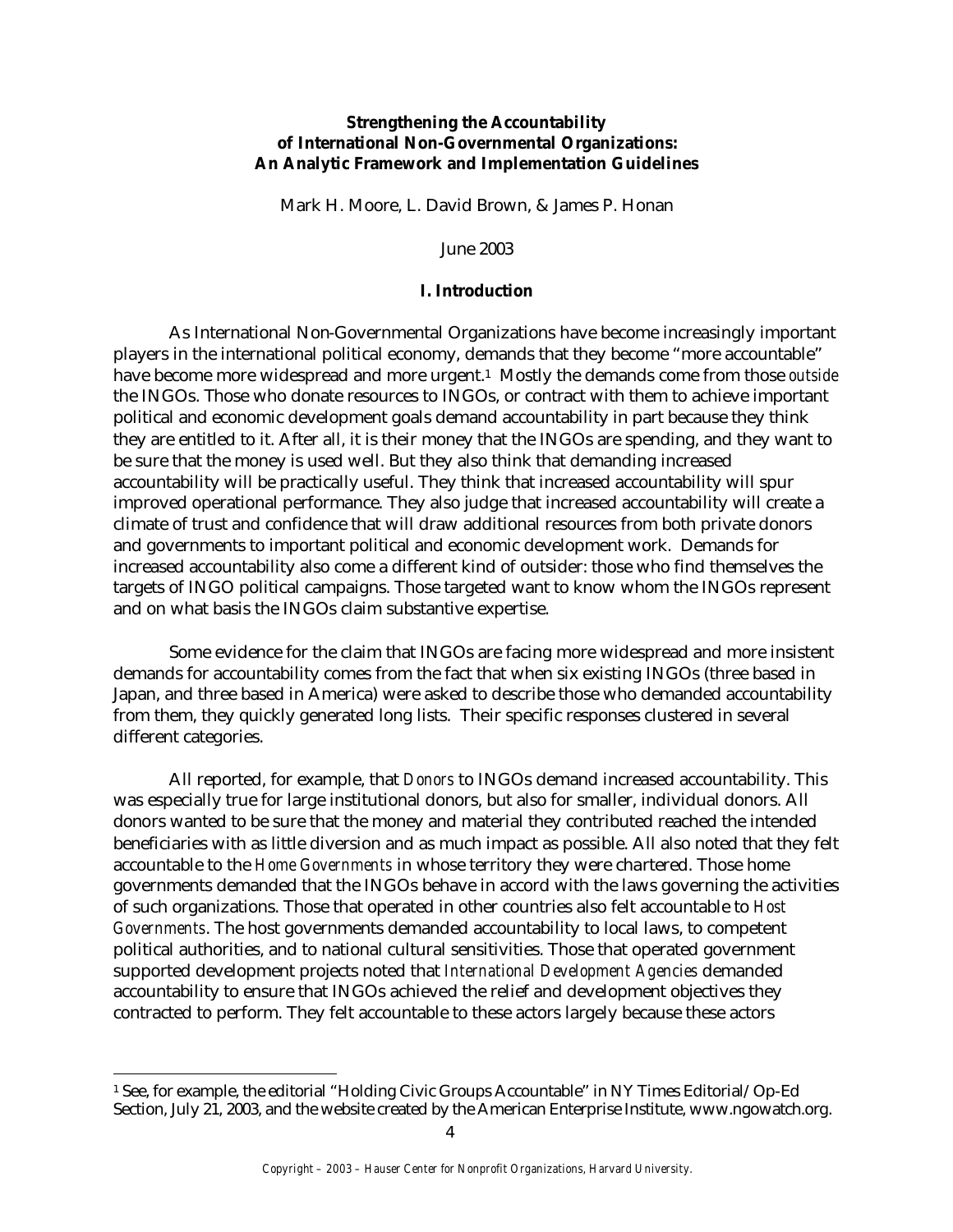provided either the funds they needed to operate, or the authorization to act in particular political jurisdictions, or some combination of the two.

But the INGOs felt accountable not only to those who provided resources and authorized action, they also felt accountable to those they sought to help and benefit. Those INGOs that were particularly focused on developing the capacity of groups and individuals in the countries in which they worked felt strongly accountable to their *clients* and *beneficiaries.*  They felt bound by the justness of the notion that INGOs that claim to be operating in their interests of particular clients and beneficiaries will, in fact, consult with them about what their needs might be.

Those INGOs that rallied other INGOs to join them in political campaigns, or that joined with other INGOs to provide coordinated services felt accountable to their *partners* and c*oproducers* for living up to the agreements they have made about how they would act together to meet shared objectives.

And finally, as noted above, even those organizations that become *targets* of INGO influence – international institutions, national governments, multi-national corporations – demand that INGOs give an account of what qualifies them to become an influential voice in a given policy arena.

The most obvious and intrusive demands for INGO accountability tended to come from those outside the INGOs -- those external stakeholders who contribute resources to the INGO, authorize the INGOs to exist and operate, work with the INGO to accomplish collaborative projects, benefit from the INGOs efforts, or become the focus of INGO advocacy efforts. It is these external actors who demand increased accountability – ideally increased accountability to them and their purposes. Those who lead and manage INGOs talk less about the importance of increasing their own accountability to these external actors. Indeed, many of the leaders from both American-based and Japanese-based INGOs whom we consulted worried that responding to increased demands for accountability might actually degrade rather than improve their organizations' performance. They tended to think that the problem was to hold off the external demands for accountability in the interest of maintaining their professional autonomy and a sharp focus on their established mission.

This view was held particularly strongly by those who led Japanese INGOs. The organizations they led were typically both smaller and newer than those based in the United States. For both reasons, they had not yet had the experience of having to respond to urgent external demands for accountability. They also thought that the particular cultural traditions of Japan, which emphasize accountability to the collective through informal rather than formal means also lessened the importance of developing the kinds of specific accountability systems that were being developed by American INGOs. In their view, they had enough trust and accountability to run their organizations without needing the more specific, and more formal mechanisms. Yet even those who lead and manage INGOs are beginning to think more seriously about how to structure their accountability.

Their most urgent concern is to consider how to respond to growing external demands for accountability. After all, ignoring reasonable demands for accountability (and the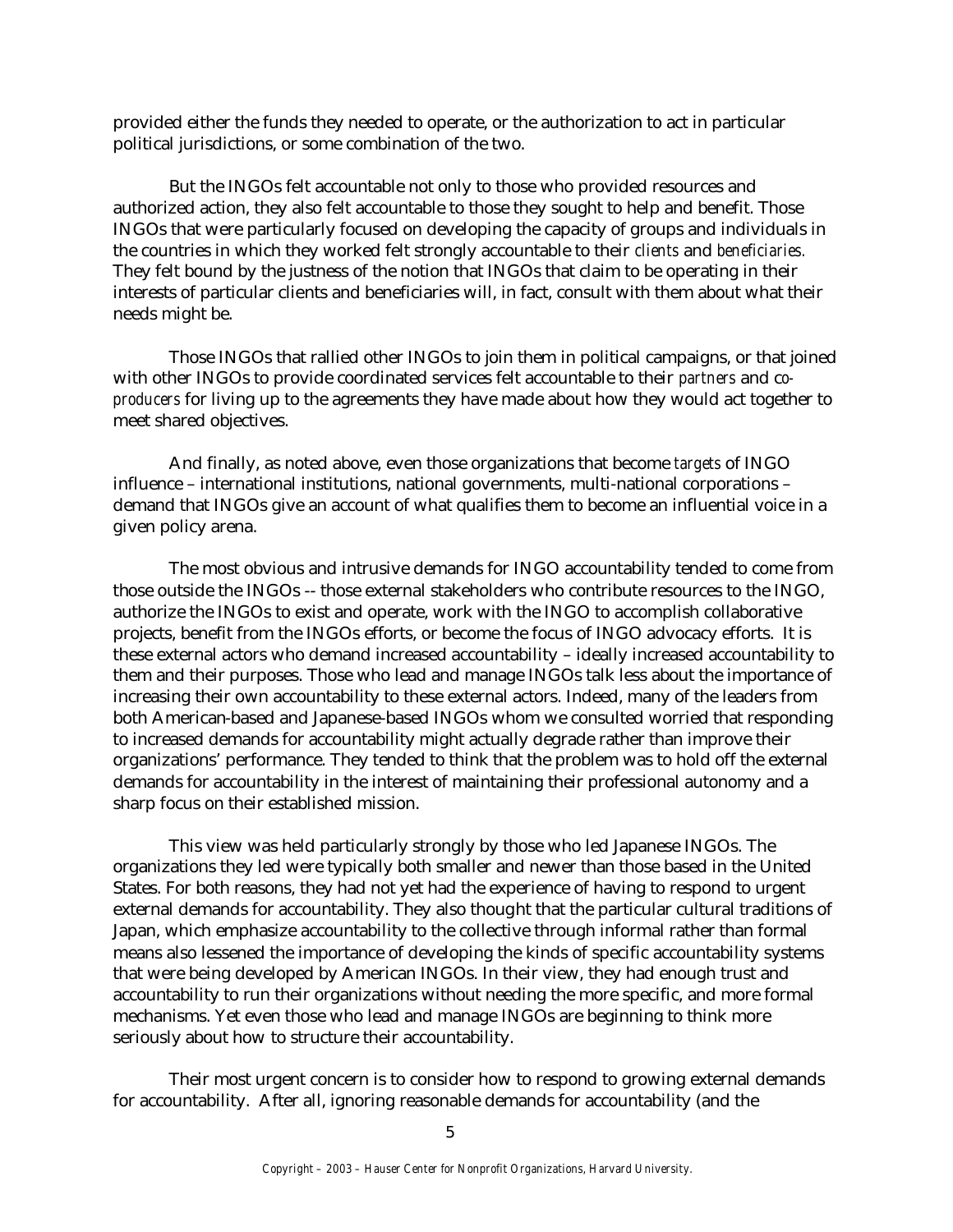transparency of operations that is often necessary to provide accountability) can erode their organizations' moral and political legitimacy as well as their financial support. The wider public can grow suspicious of an organization that refuses to account for its purposes, its activities, and its finances. Donors can refuse to give money, or give money only with "more strings attached." Home governments that are resisted when they request information about an INGOs purposes and activities can increase their investigative efforts, and further constrain and burden the operations of the INGO. Host governments can begin to view the organizations as threats to their capacity to govern. Clients can publicly criticize the organization for failing to meet their needs. Any of these actions can make it harder for the INGO to raise resources for their work, and to act with energy and conviction in the pursuit of their mission.

Yet, *meeting* all the varied demands for accountability also creates difficulties for INGOs.2 It takes time and scarce managerial attention to meet demands for accountability. Meeting those demands can divert scarce resources from delivering value to clients to accounting for what the INGO has accomplished. Further, to the degree that demands for accountability require managers to obtain permission prior to taking action, strong demands for external accountability can blunt the initiative of the organization. And, insofar as exacting demands for accountability suggest a lack of trust, the demands for accountability can erode morale. Finally, too close an embrace of external accountability can, in important and subtle ways, skew the focus of the INGOs' operations from the purposes and ideals that once constituted the *raison d'etre* of the organization to the task of satisfying those who oversee the organization and hold it accountable.

While concerns about the *external* accountability of INGOs loom largest in the minds of INGO leaders, they increasingly think about creating *internal* demands for accountability as well. Indeed, among our six INGOs, it would be fair to say that the issues of internal accountability loomed large for all the organizations. Thinking through the issues of internal accountability seemed important for at least two different reasons. First, to the extent that meeting the demands for external accountability depends on having accurate information about the activities of the organization, the leaders of the organization have to ask those within the organization to account for their activities and accomplishments. They are the sources of the information that goes into the reports that meet the external demands for accountability.

Second, creating systems of *internal* accountability can help the organization achieve its purposes by clarifying and measuring objectives, by recognizing excellent performance, and by giving the organization information for continued experimentation and learning. For these reasons, INGO leaders and managers have to be interested in developing the administrative systems that will produce internal accountability. They have to think about how to measure the overall performance and impacts. They have to think about how they can hold mid-level managers accountable for performance. And they have to think about how their internal systems of accountability promote (or limit) innovation and learning within the organization. These questions captured the interest of several INGOs in this project. Indeed, some focused more intensively on these questions than on how to respond to demands for external accountability.

<sup>2</sup> On the price of excessive accountability, see Moore, M. H. & Gates, M. J. (1986) *Inspectors-General: Junkyard Dogs or Man's Best Friend?* New York: Russell Sage Foundation.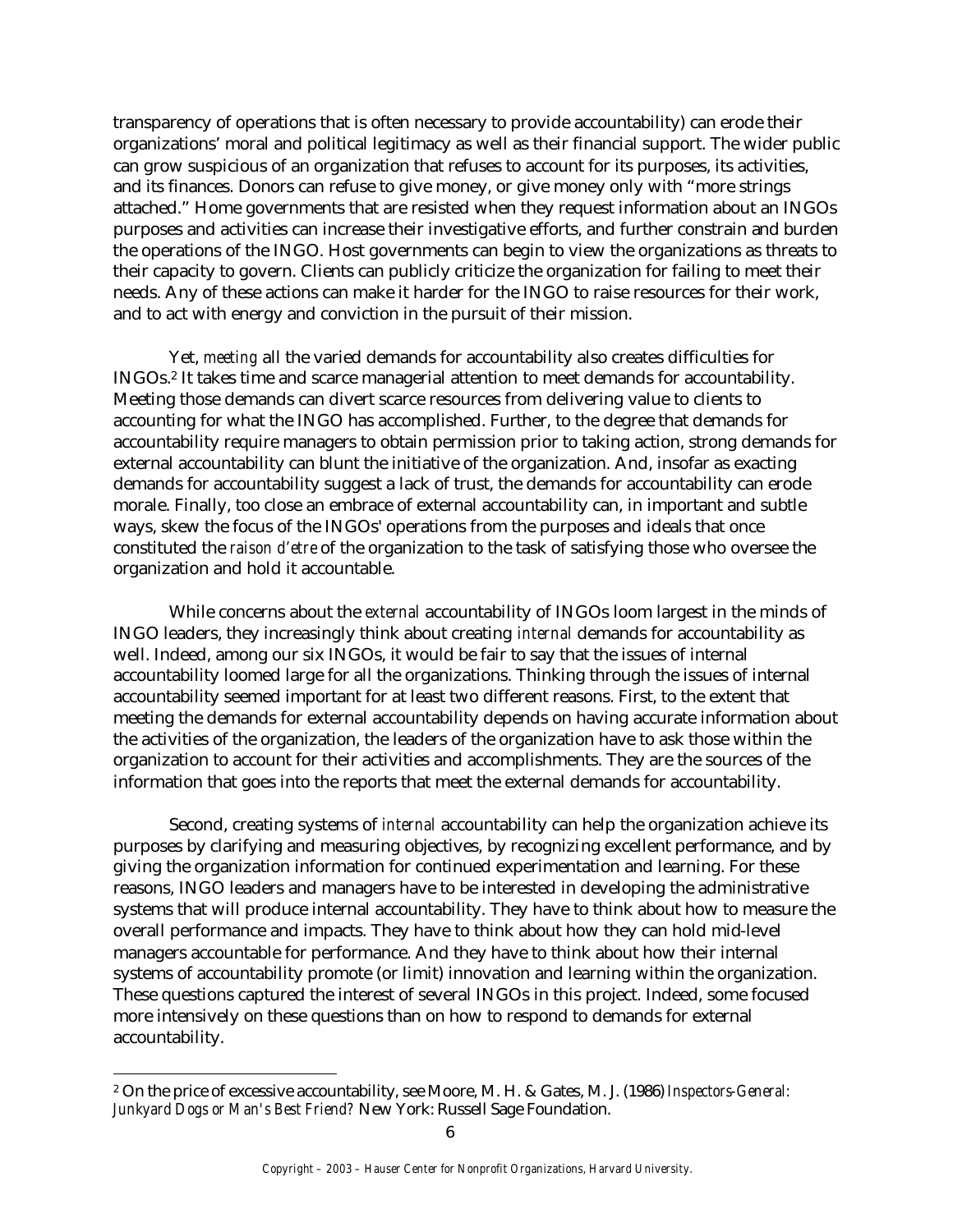The fundamental purpose of this paper is to develop an analytic framework that can help strengthen the accountability of INGOs in the interest of both improving their performance and enhancing their legitimacy. The analytic framework we seek to develop can ideally be helpful to those who occupy three somewhat different social positions vis-à-vis INGOs.

The first group consists of those who could generally be described as *INGO stakeholders*. Some of the stakeholders (such as donors, home governments, host governments, or clients and beneficiaries) are external to the organization and its operations; others (such as paid and volunteer staff) are internal. Some of these stakeholders have an interest in what the INGO does by virtue of the fact that they have contributed something of value to the organization. That contribution -- whether it is money, time, political support, or some kind of official authorization – entitles those who made the contribution to demand some kind of accountability. Other important stakeholders are those who work with the INGO in shared enterprises and have an interest by virtue of their dependence on one another in achieving shared goals. Still other stakeholders are those intended beneficiaries or others affected by the organization.

INGO stakeholders have to think about the issue of INGO accountability for at least the following reasons. First, to the extent that they want to be able to exercise effective and legitimate influence over INGO operations, they have to *establish* their claim to demand accountability from the INGO. They have to establish this claim in competition with many others who would also like to demand accountability from the INGO. Second, they have to consider how they can take an established right to demand accountability and make it work concretely with respect to their objectives. This, too, requires them to think through the nature of the demands they make on the INGO, and how their demands align or conflict with the demands of other stakeholders. It also requires them to consider how their demands for reporting will affect the performance of the organization, both overall and with respect to their particular objectives. In short, INGO stakeholders have to see themselves not only as particular groups that can demand accountability, but also as parts of an *accountability system* that includes many different external stakeholders, each with their own substantive demands for accountability and for monitoring and sanctioning performance.

The second group consists of *INGO leaders and managers*. They have to think through the issues of accountability for the reasons noted above. The embrace of external accountability can help or hurt them in the achievement of their mission. To ensure that accountability helps them achieve their mission, they have to be selective in how they respond to external demands, and skillful in how they construct internal demands. While there may be many insistent demands for external accountability, we think there is still a great deal of room for leaders and managers to make conscious, strategic decisions about how they will structure their own systems of accountability; that is, to negotiate not only the ways in which they will be accountable, but even to whom and for what they will be held accountable.

The third group consists of *society as a whole*, or those who represent the interests of the society as a whole. Society is interested in INGO accountability simply because the performance of INGOs has real consequences for the quality of social and individual lives, and the way in which accountability is structured will have important effects on what INGOs do. We imagine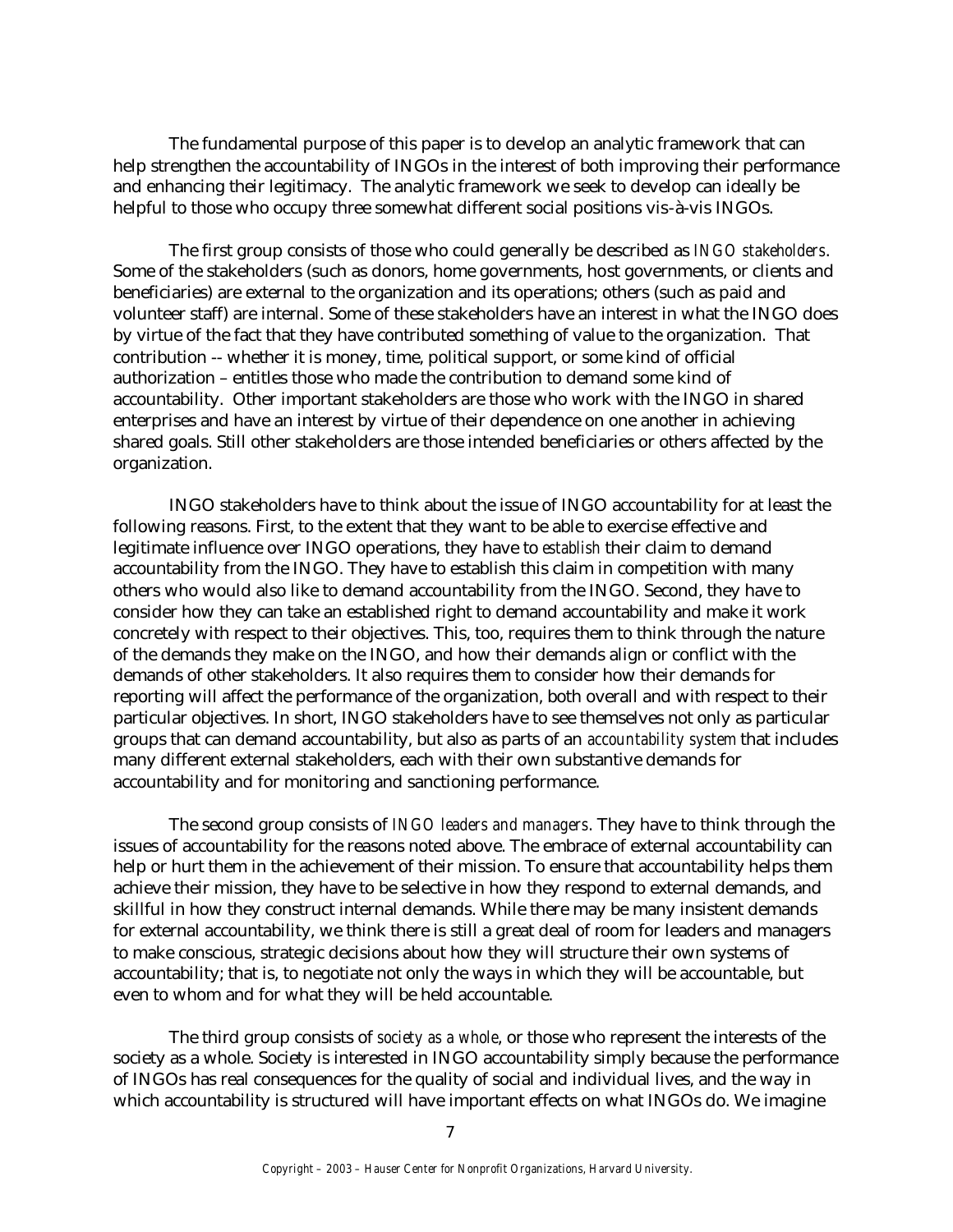that society as a whole is interested in INGO accountability partly as an *intrinsic* good; that is, society as a whole has an idea about "right relationships," and that the system of accountability helps to ensure that organizational stakeholders exist in a right relationship with that organization. We also imagine that society is interested because INGO accountability has an *instrumental* effect on its behavior; that is, accountability makes it more likely that an INGO will be not only guided towards the proper social purposes, but will also pursue those purposes more efficiently and effectively.

We begin our discussion with a discussion of the abstract concept of accountability, and the more particular idea of the accountability of INGOs. The aim is to see if there is a simple, common-sensical, widely accepted agreement about to whom INGOs should be accountable, for what they should be accountable, and through what means they should be held accountable. The initial assumption is that "increased INGO accountability" is, both intrinsically and instrumentally, a good thing, and that there is a reasonably well established, clear understanding of how INGO accountability should to structured. We call this the *"objective" view of accountability*.

In searching for this "objective view," however, we discover that the general idea of INGO accountability seems to include a great many unresolved conflicts, and that society as a whole has not yet come to a settled agreement about how to structure that accountability. We then describe and contrast two quite different views of the "right" way to understand and structure INGO accountability: the relatively well-established and familiar hierarchical idea of "principal/agent accountability," and the emergent more collaborative idea of "mutual accountability." We argue that in many ways, the image of "mutual responsibility" might turn out to be a more useful starting point for thinking about INGO accountability than "principal/agent accountability."

Having discovered that there is no generally accepted idea about how to structure the accountability of INGOs, but recognizing that INGOs must nonetheless respond in some way to the increasing demands for external and the increasing advantages of demanding internal accountability, we develop a different way of thinking about the accountability of INGOs. In this conception, we take for granted that INGO leaders and managers will enjoy a significant amount of discretion in how they structure their external and internal accountability. In the absence of a societal agreement about the structure of accountability, INGO leaders can, with some important moral, legal, and practical consequences, decide for themselves whether and how to make themselves accountable. Their task, then, is to use this discretion in ways that advance the overall strategic objectives of the INGO they lead. Call this the *strategic view of accountability*.

We then take some time to develop this strategic view of accountability by identifying the sorts of observations and calculations that an INGO manager should make in structuring the accountability of his organization, recognizing that the choices about accountability might differ significantly across different types of INGOs. Finally, we lay out practical ways INGO managers can structure their accountability.

One final introductory note—While we want to distinguish between the "objective view of accountability" on one hand, from the "strategic view of accountability" on the other, we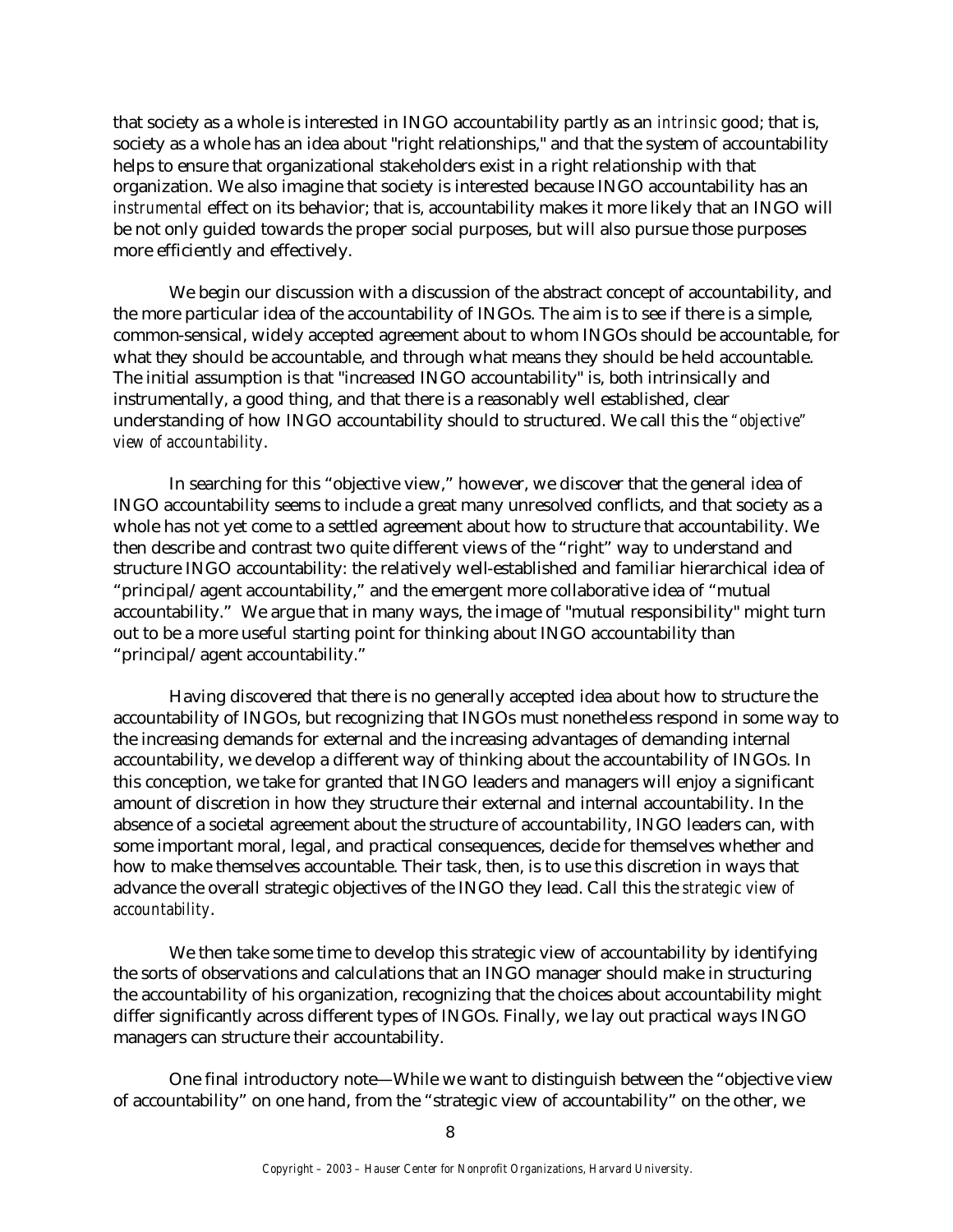must recognize that an important dialogue goes on between them. That is, to the extent that a relatively well defined, objective idea of accountability has been established for a particular kind of organization, operating in a particular sector, and in a particular industry, there will be a great deal of pressure on any given organization to embrace that objective ideal. There are real prices to be paid by organizations that set up their systems of accountability differently from their peers. (Though there are also sometimes some benefits to be gained as well.) The more well established the objective idea of accountability, the less room for strategic maneuvering by any given organization in creating its own accountability. Conversely, to the extent that no shared system has been created for a particular domain of activity, INGO stakeholders and leaders will have the room to develop and experiment with alternative systems of accountability that seem to work for their strategic purposes. This experimentation, guided by the "strategic view of accountability," may, over time, produce a consensus among certain kinds of organizations in a particular domain about standards of accountability. Call this the "*objective domain view of accountability."* 

Indeed, it was just such a process that can be observed in one of the cases developed for this project. Several large child sponsorship INGOs recognized that media challenges to their programs could threaten their donor bases. They worked together to articulate clear standards of organizational and program accountability. While the INGOs varied in their commitment to creating shared standards, they all recognized the importance of participating in articulating the standards. Thus, strategic choices by several organizations led to the creation of an objective standard of substantive accountability for the domain of child sponsorship programs. It is easy to imagine that the best way to develop some kind of objective, uniform accountability for organizations within a particular domain might well be to learn from the strategic choices and program experience of key actors in the domain. Viewed from this perspective, an important goal of our work might be to help organizations get better at making strategic choices about accountability so that we can more quickly build the experience base for articulating objective domain standards.

# **II. Accountability as an Objective, Social Ideal**

#### Accountability as a "Relationship with Expectations"

The concept of accountability describes a relationship that exists between two or more parties. Key to this relationship is that the parties in the relationship have expectations of one another; they think they can rely on or trust the other party to behave in particular ways.

Those expectations could have arisen in many different ways. For example, a certain kind of accountability relationship is established among individuals through the general cultural traditions and laws of a society. The customs and laws allow even strangers who have never seen one another before and do not imagine seeing one another again to have expectations of one another. By defining what constitutes proper behavior towards one another, and what constitutes an offense, the customs and general laws give to individuals some limited rights to have expectations of others. They also provide for both an informal and formal sanctioning system that gives those expectations some significant behavioral force in promoting or guaranteeing compliance with the generally established expectations.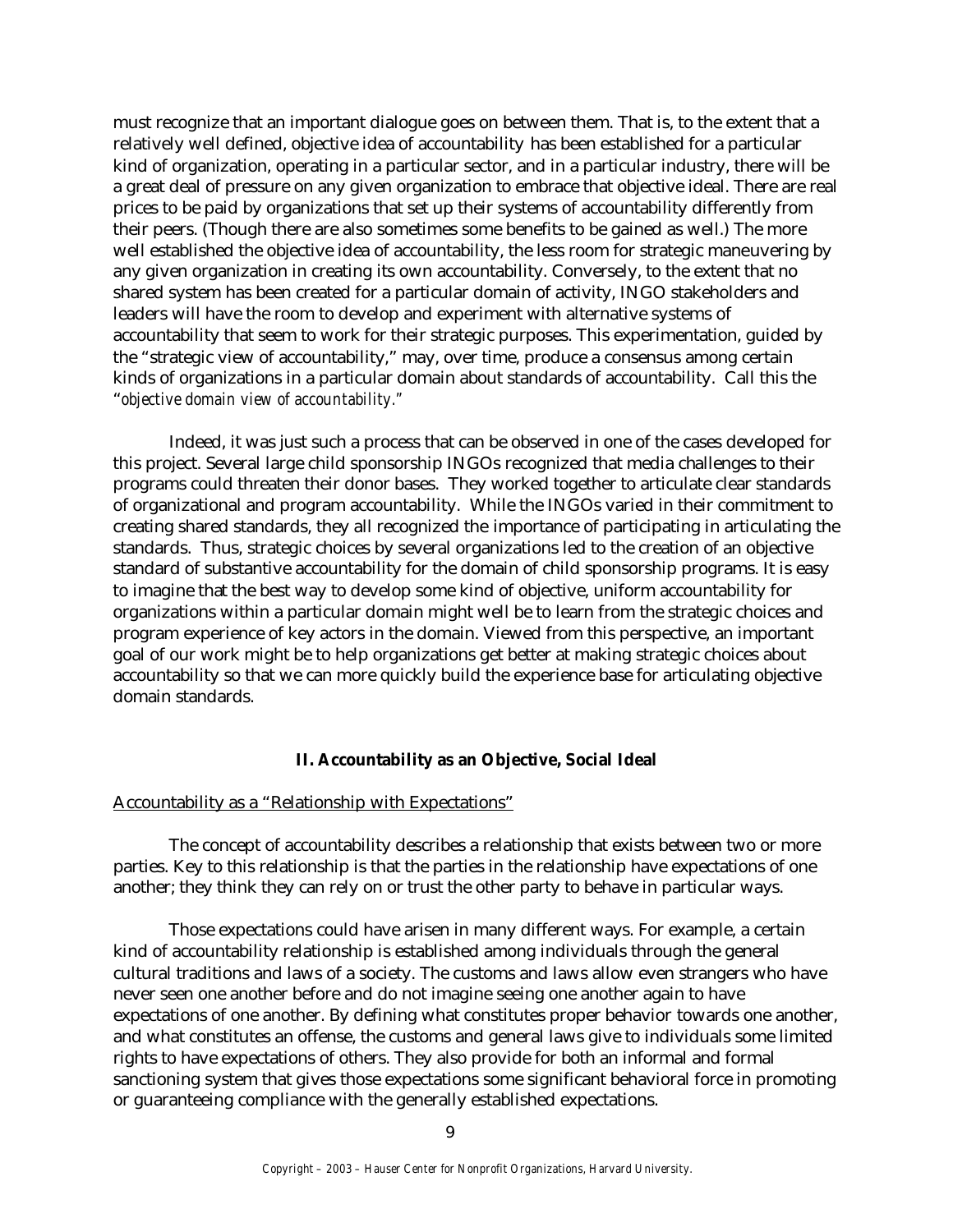At the other end of the continuum, the expectations among the parties could have been specifically constructed through explicit negotiations in which each party made specific promises. Those promises could be specific and instrumental with one party promising to perform a duty for a second party in exchange for a specific material return. This is what we would ordinarily think of as an economic "contract." Contracts cover not only agreements between sellers and buyers of commodities, but also between employers and employees. Alternatively, the promises could have focused on pledges to do whatever each could to help one another achieve a common goal. This, too, can be seen as a kind of agreement. But the basis of the agreement is a shared social purpose rather than an exchange (mutually rewarding). Ordinarily, the terms of such agreements are typically broader and less specific than those in an economic contract. We could think of this as a "compact" rather than a "contract" to indicate that what binds the parties together is some combination of mutual regard and a shared purpose rather than mere gains from trade, and that the agreements that bind such collaborations together are typically looser and less specific than a contract. While there are important differences between standard forms of economic "contracts" on one hand and social "compacts" on the other, they both differ from the first kind of accountability described above in which general customs and laws allow individuals to have and enforce expectations of one another. They differ from this kind of accountability because they go beyond the general expectations to recognize and create a more specific relationship of rights and responsibilities among a particular group of actors who have constructed specific understandings about their relationship.

For the most part in this analysis we will be interested in accountability relationships that are specially constructed among specific individuals and relationships rather than those that exist generally in the society. Yet, it is important to understand that this is not the only way in which accountability relationships can arise, or the only form that accountability relationships could take. Indeed, in societies (such as Japan) that have relatively thick normative codes regulating relationships among individuals; between individuals and organizations; and, among individuals, organizations, the society, and the state; it may be that the more special forms of accountability are less important in structuring accountability relationships than these general forms. The important social work required to support convenient exchanges, successful collaborations, and the aggregation of individual effort into larger enterprises is all accomplished with nothing more than the general expectations of the society. No more specific or explicit contract is necessary. This is what is meant, we think, by having a "trust society" in which all members of a society are effectively bound to one another by highly reliable norms which require individuals to look to the welfare of others and take responsibility for achieving common goals. Arguably, in such societies, more particular structures of accountability are unnecessary and therefore inefficient. Indeed, to the extent the more specific forms of accountability are introduced in such a society, they may erode the informal bases of trust by suggesting that those are no longer strong enough to sustain honest exchanges or effective working relationships. They may diminish the relationship in the same way that a "pre-nuptial agreement" casts doubt on the confidence that a couple is marrying for love rather than money.

Regardless of whether the accountability relationship was established through general laws and expectations, or more specific understandings among the parties, key to the idea that accountability exists in a relationship is the idea that the parties have expectations about each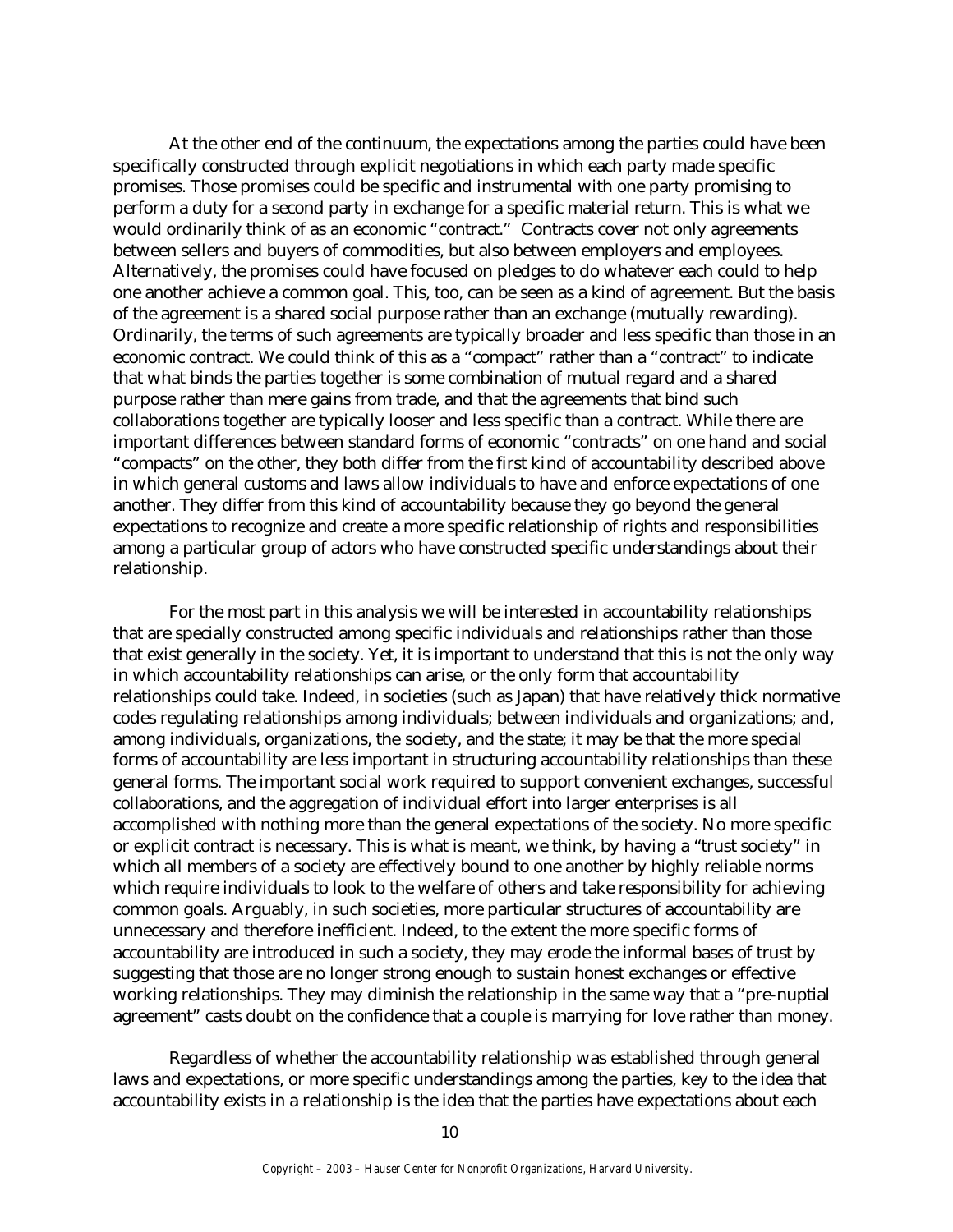other's conduct and performance. Further, that they can reasonably hope for those expectations to be realized. Still further, they believe that if their reasonable expectations of performance are disappointed, that they would be justified in calling the other party to "account" for their failure to live up to the expectations. And finally, they believe that sanctions could fairly be applied if the "account" given could not explain the failure to perform. This capacity to be disappointed by the failure to live up to reasonable expectations (and conversely, to be delighted by a more than competent performance in living up to one's duties) is what we mean by an accountability relationship.

#### Accountability and Power

What this implies, of course, is that one of the important results of entering into an accountability relationship is that the parties simultaneously *gain some power over* others in the relationship (through their ability to "demand" performance from the other party in accord with their expectations), and *give up some power* over their own conduct (through the power of the other party to demand performance from them). Again, it is worth noting, that in a society where general moral obligations are very strong, individuals do not gain or lose power in entering into more specific relationships. Both the power they have over others, and the power that others have over them has already been constructed by the general rules.

The power that is *gained over* another, and the power that is *sacrificed to* another when one enters into a relationship of accountability are not absolute, of course. It is limited in *scope* by the character of the expectations or promises of performance that create the relationship. Promising to work for thirty minutes on someone's lawn in exchange for \$5.00 creates a far different kind of accountability than promising with a "band of brothers" to pledge "our fortunes, our lives, and our sacred honor to advance the cause of justice." The first presumably takes a much smaller bite out of one's life than the second, and gives the person to whom one made such a promise much less potential influence over one's resources and actions than the second.

The power transfer is also limited in *practical effect* by the ease with which sanctions can be applied for failures to live up to one's promises, and the magnitude of those sanctions. Even though the liability created by the promise of lawn care seems smaller in scope than the promise created by the promise of becoming a faithful comrade in a political cause, it is quite possible that the first is more compelling primarily because it is more specific and easier to enforce.

And, the power that is gained and lost in entering into an accountability relationship may be less than absolute insofar as each side may *retain a right to further discussion about implied responsibilities,* including the right to argue that they have in fact lived up to their responsibilities even when it appears to the other party that they have not.

#### Principal/Agent Accountability

The fact that power is a feature of accountability relationships raises the important question about the process that created the relationship (specifically, about whether that process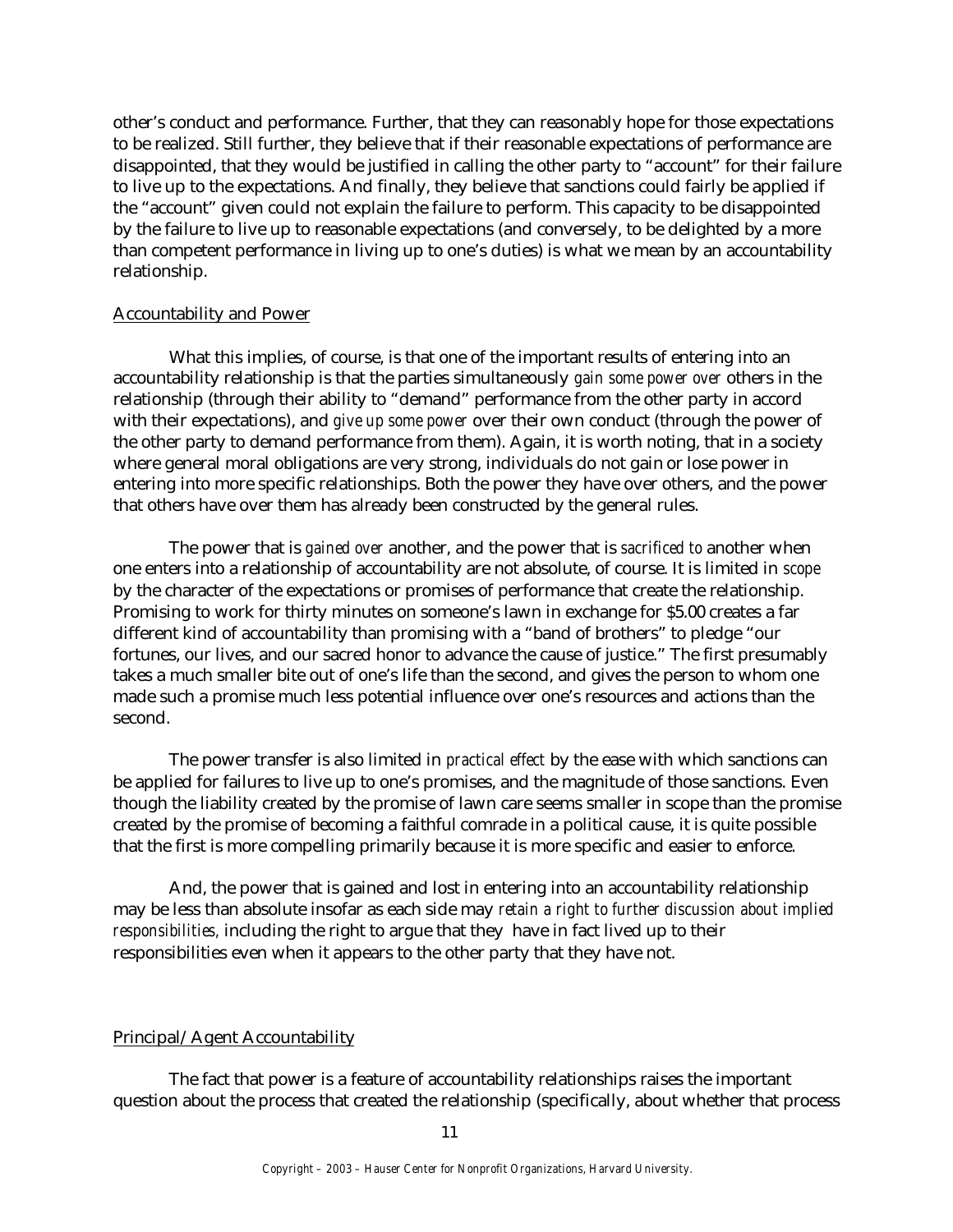was unilaterally imposed or mutually negotiated), and how fairly the benefits and burdens of the relationship are distributed. It is important, we think, to note that much of the academic theorizing about accountability relationships has focused on what has been called *"principal/agent accountability*".3 In this conception, the parties to the relationship are not viewed as social equals. One is called a "principal," the other is called an "agent." To no small degree, these words have normative as well as analytic significance. The "principal" has the interest (and the right) to have his interests and preferences served in the relationship. The "agent's" moral responsibility is to be helpful in accomplishing the goals of the "principal." This is what it means for the agent to have a moral and legal fiduciary responsibility to the principal. The problem that is addressed by the concept of principal/agent accountability is that the agent might be tempted to depart from faithful service to the goals of the principal when his interests are not identical to the principal's. The problem in structuring the accountability relationship, then, (at least from the principal's point of view, which is the one usually embraced in this analysis) is to construct some kind of monitoring and sanctioning system that gives the agent the strongest possible incentives to serve the interests of the principal.

While this concept can be understood as nothing more than a neutral analytic concept, it has an insidious way of making a broader claim on our imaginations. One insidious implication is that control over resources allows principals to exert control over agents as a consequence. The principal controls funds and (according to the basic principles of private property) has a right to use those funds for any (legal) purpose. The agent offers to help the principal achieve results using his time, labor, expertise and so on. The moral and legal (if not economic) implication of this relationship is that the agent becomes duty bound to achieve the goals of the principal. In short, "those with the gold get to make the rules," and it is the duty of agents who take the gold to help principals accomplish their goals.

A second important implication of this principal/agent idea is that principals cannot really rely on trust in the moral and legal duties oft an agent to achieve the principals' goals. Indeed, what economics brings to the analysis of this particular social relationship is not the moral and legal idea that the principal is entitled to faithful duty from the agent. That is already embedded in the concept of a "principal" on one hand, and the "agent" on the other. What economics brings to the analysis of this relationship is an expectation that the agent will try to cheat the principal of what he is morally and legally entitled to, and therefore, that the principal has to find a way to protect his interests beyond what he might expect from a morally and legally conscientious agent. Thus, the principal/agent conception encourages us at least to anticipate (and therefore at least partially to accept) the idea that agents will not, in fact, live up to their duties on their own; that the principal will have to find some ways to keep the agent from cheating him of his just deserts. The means suggested are the usual ones; first, requiring transparency on the actions of the agent ; second, conditioning the economic rewards paid to the agent on the degree to which the agent meets the objectives of the principal; third, creating a legal right and a legal mechanism that will allow the principal to invoke the powers of the state to demand that the agent meet the principal's interests.

 $\overline{a}$ 

<sup>3</sup> Pratt, J. W. & Zeckhauser, R. J. (Eds.) (1991) *Principals and Agents: The Structure of Business.* Cambridge, MA: Harvard Business School Press.

Moore, M. H. & Gates, M. J. (1986) *Inspectors-General: Junkyard Dogs or Man's Best Friend?* New York: Russell Sage Foundation.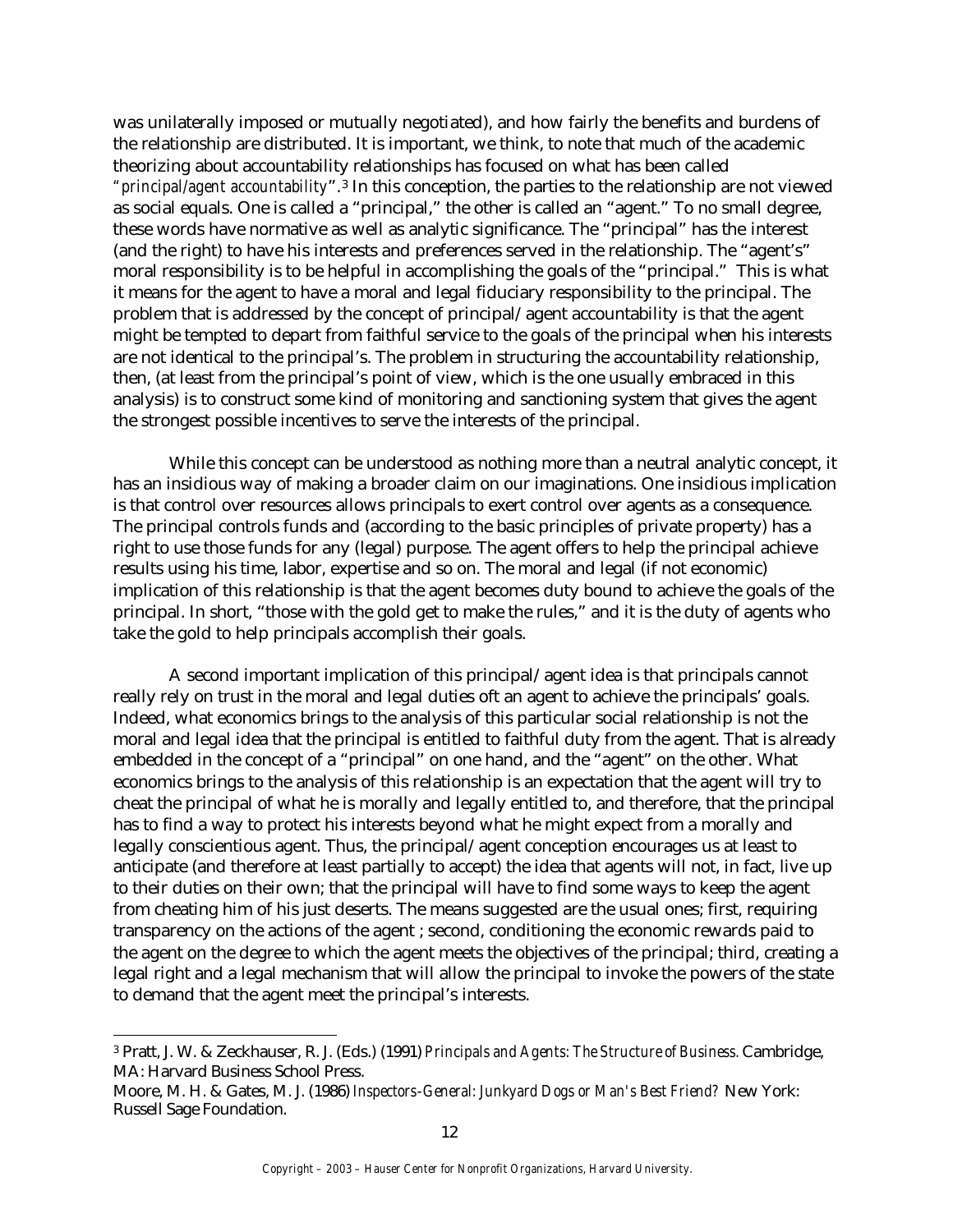Thus, the idea of "principal/agent" accountability invokes a frame for thinking about accountability that is distinctly unilateral, and somewhat cynical. It is the principal whose interest in achieving a purpose that creates the occasion for the relationship to arise. It is the principal's interests and preferences that are given moral and legal preference in the relationship. It is the principal who is morally and legally entitled (as well as prudentially advised) to create an explicit structure of accountability that is designed to ensure that the agent will be accountable to his purposes in the doing of his work. Ensuring that this occurs is the central problem to be solved in principal/agent theory, and is key to ensuring that such relationships will be consistent with the production of economic efficiency overall.

The form that such a structure of accountability should take is one in which the principal negotiates very explicit terms of accountability that align his interests with the economic interests of the agent, and that give him the power to sanction the agent (both legally and economically) if the agent strays from his fiduciary duty. At the outset, the agent may have some power to structure the terms of accountability in ways that are favorable to his interests, but that power is limited by the fact that the principal may always shop for other agents, and by the legal and moral position of the agent, which constrains him to serve the interests of the principal. <sup>4</sup> Once the accountability is structured in a specific understanding, however, the agent may lose any chance to re-negotiate the deal. Further, he may be disadvantaged in any public relations or court involved proceeding by the general expectation that it is his duty to serve the principal and the widespread suspicion that he is likely to cheat. In all these ways, then, the idea of principal/agent accountability seems to give most of the power to the principal in the relationship.

#### Contract Accountability

Now, an economic analyst could contest the idea that the principal has most of the power in a principal/agent relationship. True, the principal is distinguished from the agent by a moral or legal concept that gives his desires and preferences greater standing in the relationship than the agent's purposes. The agent is supposed to subordinate any idea he has about what is desirable to the desires of the principal). And in that sense, the agent is seen as less powerful than the principal. But, as a practical matter, the agent retains a great deal of power in the relationship. Because the principal's monitoring of the agent's activity cannot be complete, the agent will always enjoy a *de facto* discretion in what he chooses to do with the assets entrusted to him by the principal. As a practical matter, he can use that discretion to advance either his own narrow economic interests, or his own ideas about what the principal should want, or even his own ideas about what would be good for society as a whole independent of the principal's or his own desires. Moreover, the agent always has the right to refuse to enter into a relationship with a principal if the terms of service are too onerous or too offensive.

<sup>4</sup> Note: agents may have some protection insofar as their principals have to compete for their services. Presumably there is some market level of indignity and suspicion to which agents would not yield. But, one can also easily imagine that this is a pretty low standard, particularly since agents have not yet formed into unions to bargain collectively with principals not only for wages, but for tolerable levels of trust!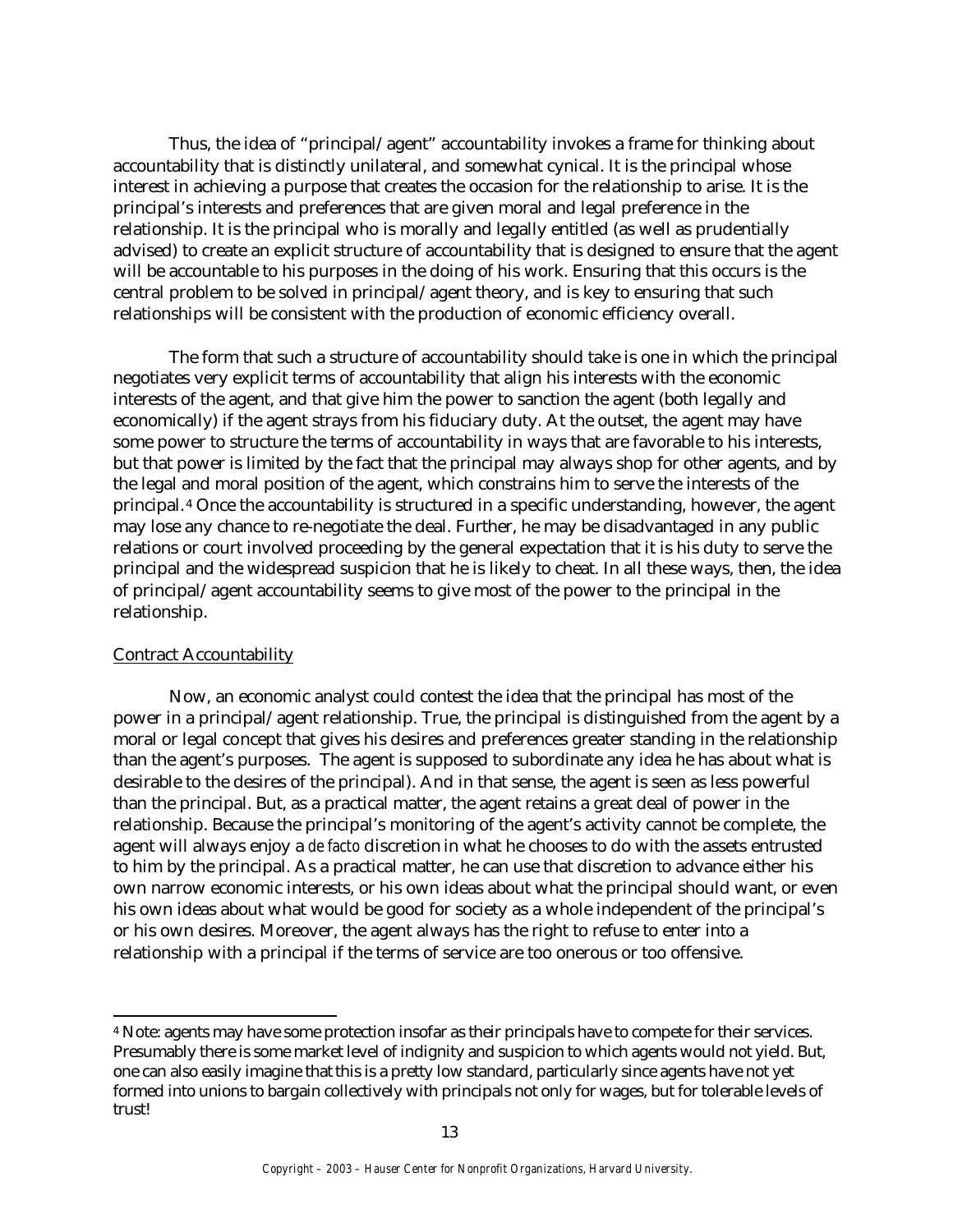Viewed from this perspective, much of the apparent power of the principal in the principal agent relationship is drained away. The relationship begins to look more like an ordinary contractual relationship in which we assume that all the parties are more or less free to enter into the contract. To a degree, then, we could understand an accountability relationship as roughly equivalent to a contractual one in which each party makes a specific contract with the others to undertake particular actions or share burdens in the accomplishment of a common goal. Indeed, many important accountability relationships can be understood in precisely these terms: one party has contracted with another to perform certain duties in exchange for remuneration or other consideration. We can call this *"contract accountability."*

Unlike principal/agent accountability, no one party in the relationship is socially privileged relative to the other party. It is assumed that all parties have their own interests and purposes, and that they seek to advance these purposes by making an agreement with others that would allow them to achieve more than they could without the benefit of the agreement. Otherwise, they would presumably not have entered into the contractual relationship. And it is this character – that each is free to have his or her own purposes, and that each can agree or not agree to enter into the contract – that gives contractual accountability a certain kind of mutuality. It seems that no one can be coerced to enter into the contract, and that no one will accept terms of the contract that injure his status or interests.

Yet, it is clear, we think, that under some circumstances contractual accountability can also be created unilaterally rather than through mutual agreement, particularly when the relative "bargaining strength" of the various parties is unequal. By bargaining strength, we mean the differences among the parties in the importance of reaching a successful deal. Some parties have many alternatives to this particular deal, so making the deal is not particularly important to them. Because they have other options, they can press for a particularly favorable deal. For other parties with fewer alternatives, this deal may be very important. Because they have fewer options, they are in a weaker bargaining position. So, not all contracts are fully mutual; the parties may be very unequal in their ability to bargain given their economic or social or political circumstances.

Parties in strong bargaining positions can drive hard bargains, and claim for themselves more of the benefits of the contract. They can make many more specific claims against the second, impose more conditions, and demand more transparency by the other party. The asymmetric terms of the accountability relationship can be seen in the distribution of rights and responsibilities among the various parties. What appears to be a contract negotiated to the mutual advantage of the parties can become a great deal like principal/agent accountability in which the stronger party is able to unilaterally establish the terms of the contract rather than negotiate from positions of equal strength.

#### Mutual Accountability

This discussion leads us to a third idea of accountability in which the power among the parties to the negotiation is more equal at the outset, and where that equality of power leads to terms of agreement that are "fairer" in the structuring of the terms of the accountability. Let's call this idea *"mutual accountability."* Note that a certain kind of "mutual accountability" can be created within contract accountability if the parties to a negotiation have similar bargaining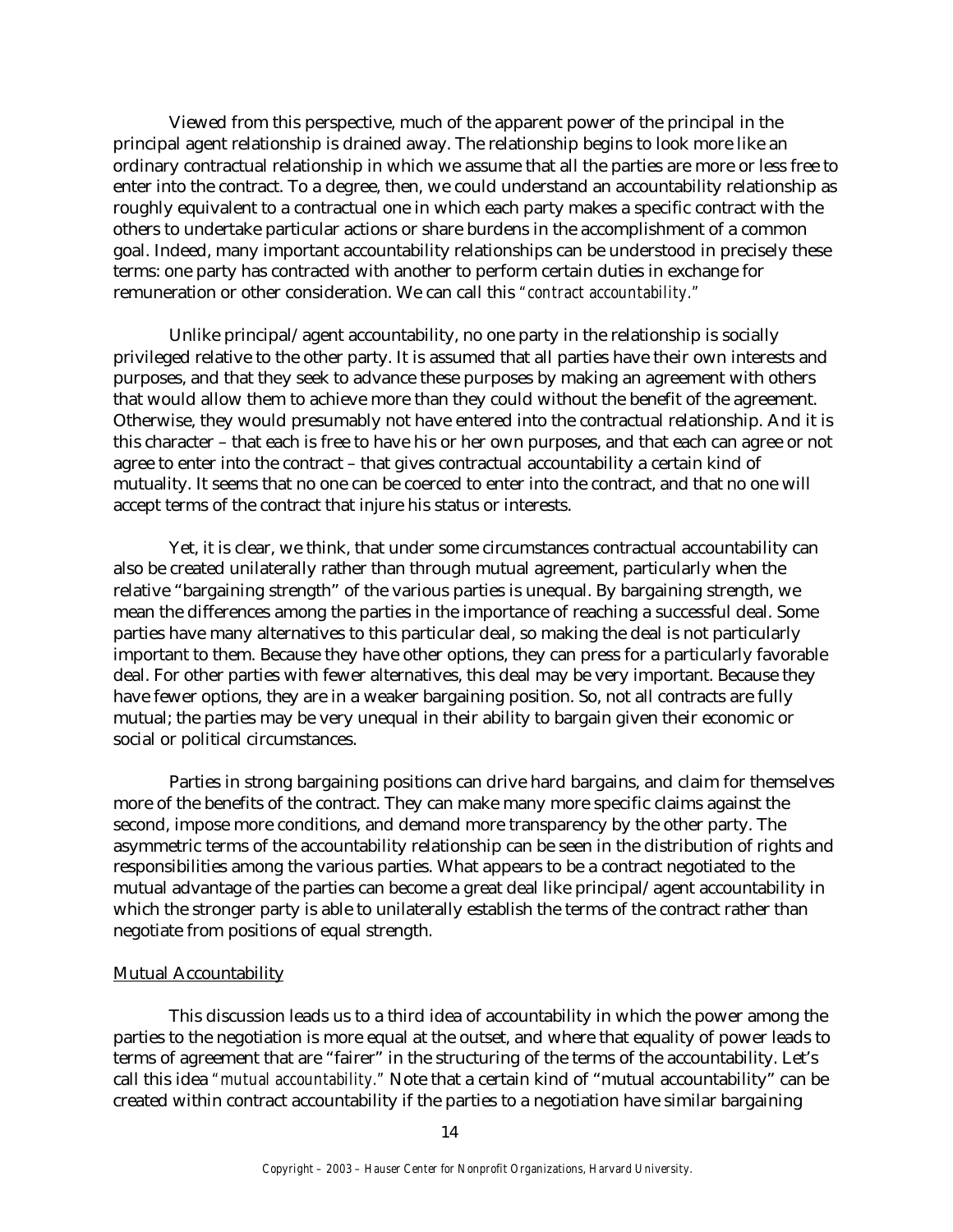strength, if they communicate reasonably well about their goals, objectives and interests, and if they get something that is important to the satisfaction of their interests or the achievement of their goals.

There is a different, more limited idea of mutual accountability that is also worth noting, however. Some key features of this more limited idea of mutual accountability is that the parties to a negotiation:

- Share goals and objectives,
- Believe they can help one another achieve those goals and objectives not only through explicit exchanges guided by a contract, but also by voluntary actions taken on their own initiative without expectation of exchange; and,
- Value the relationship with one another as something important quite apart from the instrumental value of the relationship in achieving limited material purposes.

In this kind of relationship, the room for the parties to reach agreements (what is technically called the zone of possible agreements) goes up significantly.5 This happens simply because independent actions taken by party A to achieve A's goals produce effects that are immediately valued by party B. Party B's gratitude for the actions of party A, as well as the delight that comes from finding someone who shares one's goals makes Party B happier beyond the satisfaction he gets from the fact that he now has to do less to accomplish his goals, or he can achieve even more. The relationship becomes important in itself, and satisfaction is derived from the pleasure of working in common purpose, as well as from being able to produce more of what each wanted through the combination of resources. In short, one has the satisfaction of working in an effective team towards a common purpose.

In this kind of relationship the terms of the agreements among the parties and their expectations of one another can be more tacit, more general, and more open to continuous negotiation than in a principal agent or contractual relationship. The reason has to do with levels of trust. If trust is high, the parties have less need for specific, legally enforceable agreements. They can count on high levels of performance from one another, because they understand that their purposes are the same and they have had enough experience with one another to have confidence that each will meet the other's expectations. They also have a variety of informal but powerful sanctions (threatening to end the relationship which has acquired both instrumental and consumption value to the parties) if the trust is violated, and the expectation that the other will act in good faith so there will be reasons beyond self interest for failures to live up to some specific expectations.

 <sup>5</sup> For a definition of the Zone of possible agreement, see Raffia, H. (1982) *The Art and Science of Negotiation.* Cambridge, MA: Harvard University Press, Belknap Press. For the implications of how the zone of possible agreement changes when parties care about the relationship itself, or have shared objectives, see Lax, D. A. & Sebenius, J. K. (1986) *The Manager as Negotiator: Bargaining for Cooperation and Competitive Gain.* New York: Simon & Schuster/The Free Press. Throughout this analysis, we are relying on the general theory of negotiation that is being developed by Raiffa and his colleagues.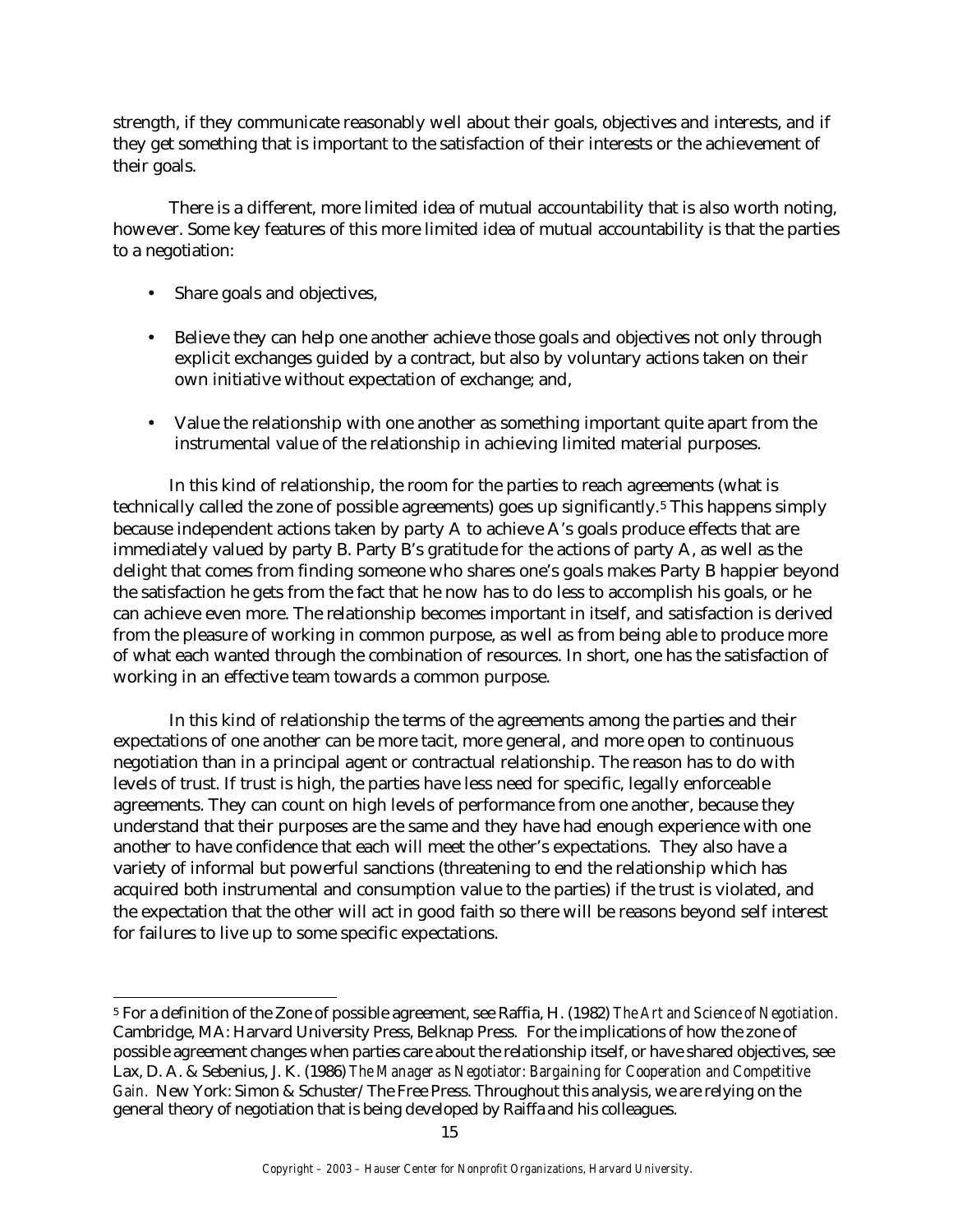Of course, this rosy world may be difficult to construct. It takes a lot of experience with one another to find out whether purposes are really shared, whether one's partner is really committed to those purposes and competent in pursuing them, and whether they really value the partnership over many other things. Moreover, this world can quickly unwind as a result of either real or imagined failures and betrayals. Indeed, it can fall apart very quickly if one person feels strongly that he or she has been betrayed by someone in whom the person reposed a great deal of trust. But when such relationships exist, they can be particularly effective in structuring a kind of accountability that is not only effective in co-coordinating work, but also pleasurable rather than onerous. To a degree, it is this kind of accountability that many INGOs might aspire to, simply because it is more consistent with their "voluntary" culture and style than the kinds of accountability one might find in business and government. This preference for relationships among trusted equals, where the relationship is valued in itself and goals are shared, can make people from the civil society sector particularly suspicious of the principal/agent schema, where all of these assumptions are reversed. Whether INGOs can achieve this kind of accountability in some or all of their relations with stakeholders, however, is an important question. There is no particular reason to imagine that all INGO stakeholders want mutual rather than contract or principal/agent accountability with the INGOs in whose operations they have a stake.

# Understanding the Forms of Accountability

While it is possible to distinguish these different forms of accountability – principal/agent, contract, and mutual accountability – one should also by now recognize that one could see these different ideas of accountability as varying on several dimensions:

- The moral and legal status of the parties in the accountability relationship
- The relative bargaining strength of the parties in the accountability relationship
- The fairness with which the benefits and burdens of co-operation are divided among those in the accountability relationship
- The explicitness of the terms of accountability are among the parties
- Whether the terms of accountability emphasize specific tasks that each must perform, or whether they focus on achieving broader goals and results
- The symmetry of the obligations of reporting and rights of investigation that exist as a part of the terms of accountability
- The devices that are created to notice and sanction failures of performance
- The scope of the opportunity that is created for the re-negotiation of rights and responsibilities within the accountability relationship.

Table 1 presents the three different ideas of accountability relationships and shows the ways in which the ideas are similar and different across these many different dimensions.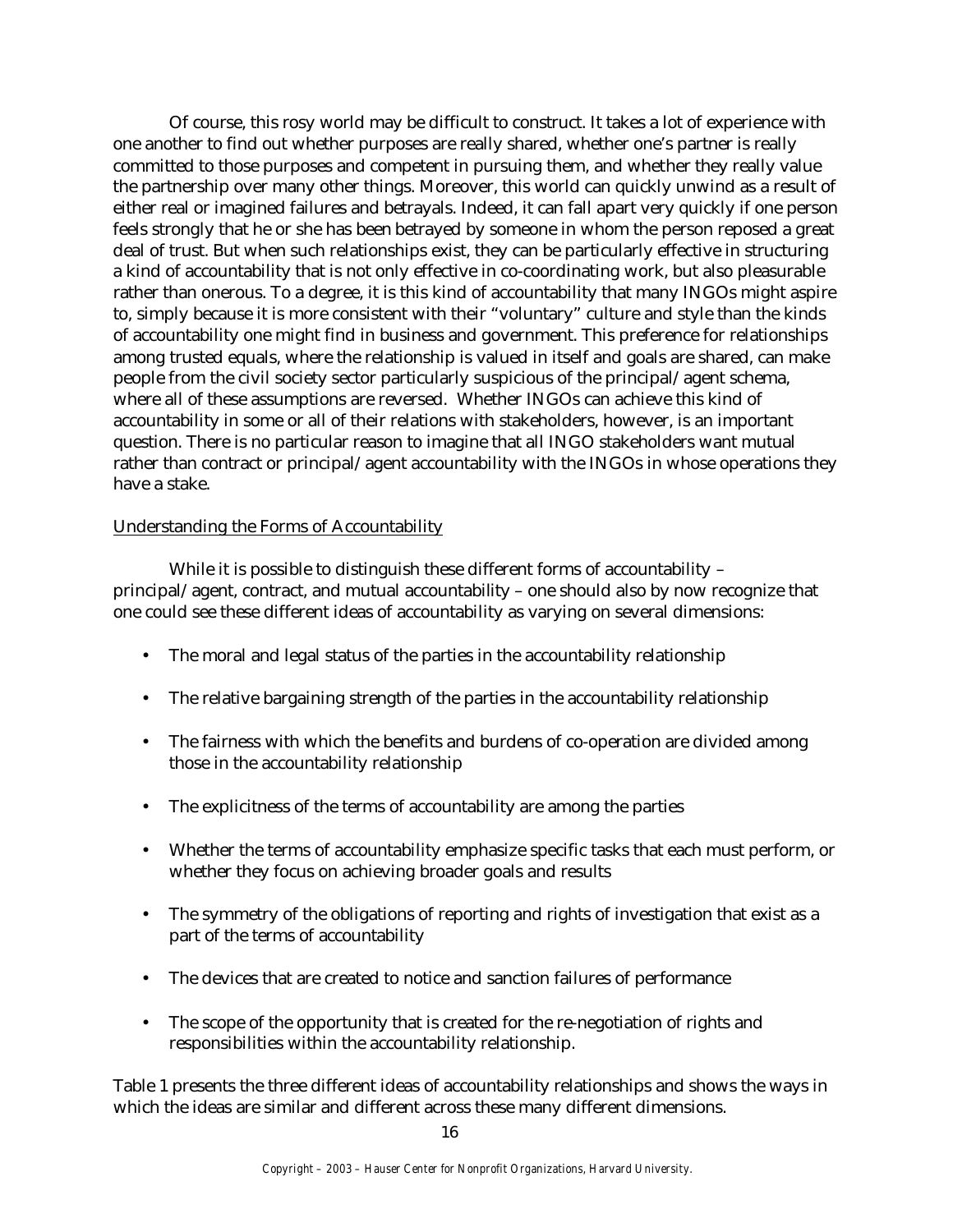# Table 1:

|                             | <b>Principal/Agent</b>     | <b>Contractual</b>   | <b>Mutual</b>            |
|-----------------------------|----------------------------|----------------------|--------------------------|
| <b>Status of Parties</b>    | <b>Principal Important</b> | Equally              | <b>Equally Important</b> |
|                             |                            | Important            |                          |
| <b>Bargaining Strength</b>  | <b>Principal Powerful</b>  | <b>Assumed Equal</b> | <b>Actually Equal</b>    |
| <b>Fair Distribution</b>    | <b>Principal Benefits</b>  | <b>Both Benefit</b>  | <b>Both Benefit</b>      |
| <b>Specificity of Terms</b> | Specific                   | Specific             | More General             |
| <b>Acts or Results</b>      | Depends                    | Acts                 | Results                  |
| <b>Transparency</b>         | <b>Principal Looks</b>     | <b>Both Can Look</b> | <b>Both Can Look</b>     |
| <b>Sanctions</b>            | Formal, 3rd Party          | Formal, 3rd Party    | Informal, Peer           |
| <b>Scope for Revision</b>   | <b>Broad for Principal</b> | Narrow for Both      | <b>Broad for Both</b>    |

# Different Forms of Accountability Relationships

# Organizational Accountability

So far, we have been talking about the idea of accountability in general, and using the image of individuals constructing working relationships as the concrete examples. It doesn't take too great a conceptual leap to imagine that we could also be talking about the forms that accountability could take among independent organizations. That is, we can imagine organizations structuring their relationship to one another in terms of principal agent relationships, contract relationships, or mutual accountability relationships. Thus, for example, we can imagine one organization setting up a second organization as a subsidiary to help achieve the first organization's goal, and relating to the second organization as a principal. Similarly, one can imagine one organization contracting with another organization in ways that help both achieve their objectives. Finally, one can imagine organization's banding together informally to help one another achieve a shared objective. So, it seems that we could proceed without difficulty from an idea of accountability among persons to an idea of accountability among organizations.

Yet, it seems to us that there is an important difference between thinking about the accountability relationships an organization might have with other organizations on one hand, and the kind of accountability relationships an organization has with its myriad "stakeholders" on the other. As demonstrated above, it is relatively easy to list the stakeholders of a typical INGO. These would include home governments, host governments, donors, government contractors, volunteers, suppliers, partners, staff, clients and beneficiaries. By definition, all of these stakeholders have interests in what the organization does. Those interests may move from the status of mere hopes to more specific expectations, and those expectations, in turn, may have become the terms in which the stakeholders would like to hold the organization accountable. The central question in thinking about organizational accountability is to what degree the organization should think and act as though it were accountable to these different stakeholders.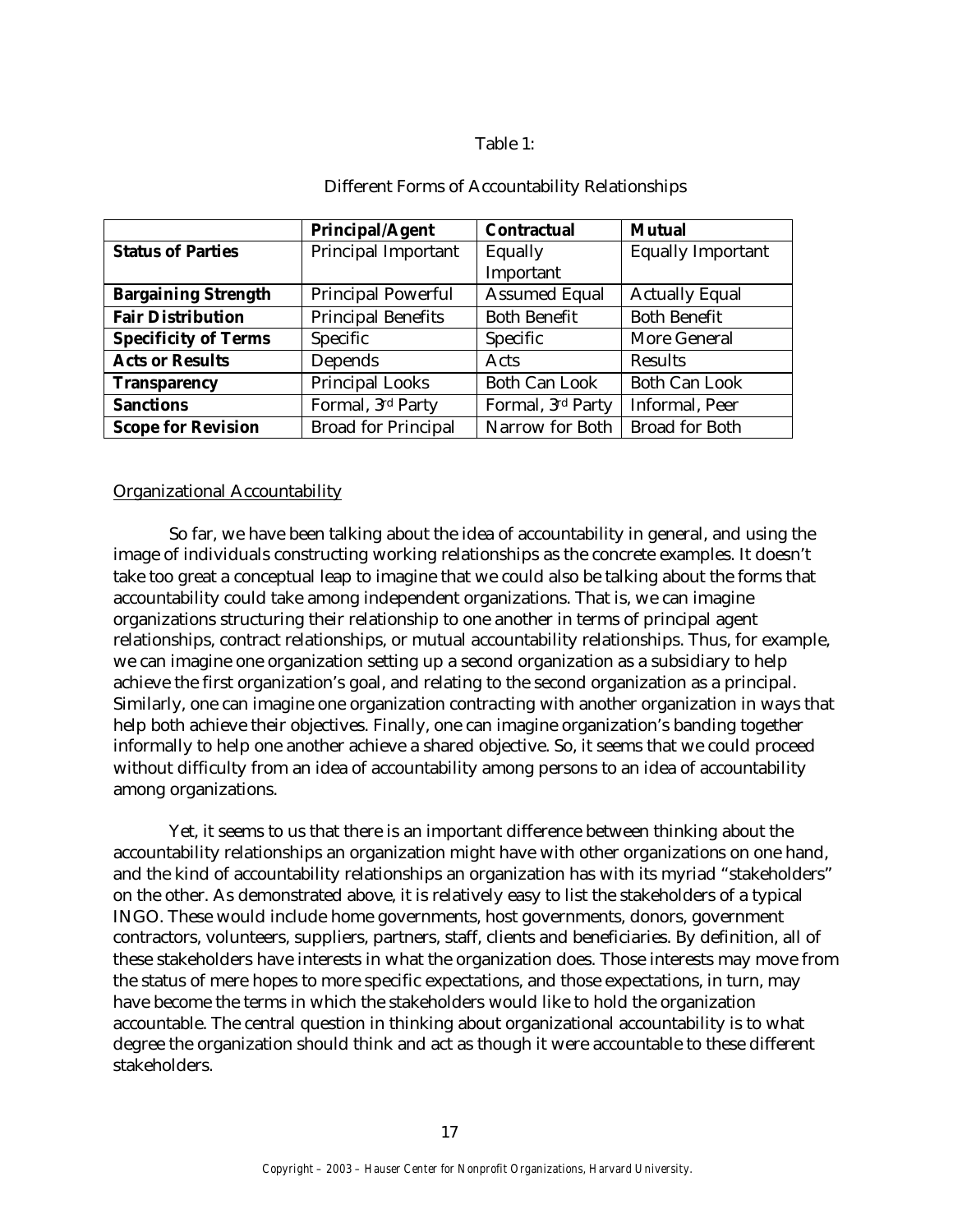To many, the idea of *organizational accountability* stands as an unquestionable, desirable social ideal. In this conception, just as individuals have to be accountable both to other individuals and to society as a whole for their actions, so organizations have to be accountable both to the individuals whose welfare they affect, and to the broader society that authorizes them to exist. In this conception, accountability is viewed as both: 1) a moral and legal imperative that exists as a necessary condition of constructing right relationships in a society, independent of its practical consequences for the performance of the organization; and 2) as something that is instrumentally valuable in guiding and motivating organizations to perform well. As a moral and legal matter, it is impossible to think of an organization as existing outside some structure of accountability both to its particular stakeholders and to the wider society. And, as a practical matter, it is impossible to think of an organization as performing efficiently and effectively without the pressures of external and internal accountability to animate and guide its efforts to create value. So, in general, we think accountability is a good thing – it sustains a proper relationship between an organization, its stakeholders, and the wider society, and it ensures the INGOs effective performance.

Problems arise, however, when we try to make the concept of accountability a bit more concrete. As Professor Watanabe reminds us in a paper prepared for this project, to talk concretely about the idea of accountability, we have to talk more specifically about "who is held accountable, to whom, for what, and how."6 Once this analysis begins, however, we quickly discover (as Professor Watanabe observes) that organizations face "multiple accountabilities," not just a single "accountability."<sup>7</sup>

In responding to Professor Watanabe's challenge, it is not too hard answer his first question: namely, *who* is accountable.8 For the purposes of this paper, we are interested in a

<sup>7</sup> Ibid

 $\overline{a}$ 

<sup>6</sup>Watanabe, T. (2003) *Accountability of the NGO/NPO Sector.* Working Paper, Tokyo University of Economics. (Prepared for "US/Japan Workshop II on Accountability and International NGOs" held in Cambridge, MA January 21-24, 2003.), p. 2. See also, Moore, M. H. & Gates, M. J. (1986) *Inspectors-General: Junkyard Dogs or Man's Best Friend?* New York: Russell Sage Foundation, Appendix A--The Concept of Accountability. These issues are also discussed in much of the literature on accountability, such as Cutt, J. and V. Murray (2000*).* Accountability and Effectiveness Evaluation in Non-profit Organizations. London: Routledge; or, Behn, R. (2001). Rethinking Democratic Accountability. Washington, DC: Brookings Institution.

<sup>8</sup> Actually, answering this question turned out to be harder than we initially thought. The reason is that so much INGO activity involves networks of organizations, not just single organizations. There is a rather deep question about who is accountable when the unit of analysis shifts from a legally defined organization to a functionally defined network. Organizations can enter into working relationships with other organizations through agreements of many different kinds. Some are formal contracts; others informal agreements. The agreements whether formal or not could have been approved at the top of the organization, or may have been made among mid-level managers without top-level approval. An important question is what standing these cross-organizational agreements has relative to the agreements that each organization has with its own group of stakeholders. In one view, the controlling structure of accountability is the one that each organization has with its own stakeholders. Consequently, if, in their view, a contract with another organization violates their understanding of the organization's accountability, they can demand that the organization sacrifice its agreement with the other organization in the interest of protecting the organization's accountability to its own stakeholders. A different view is that that the agreement with the other organization is as important as any other stakeholder relationship,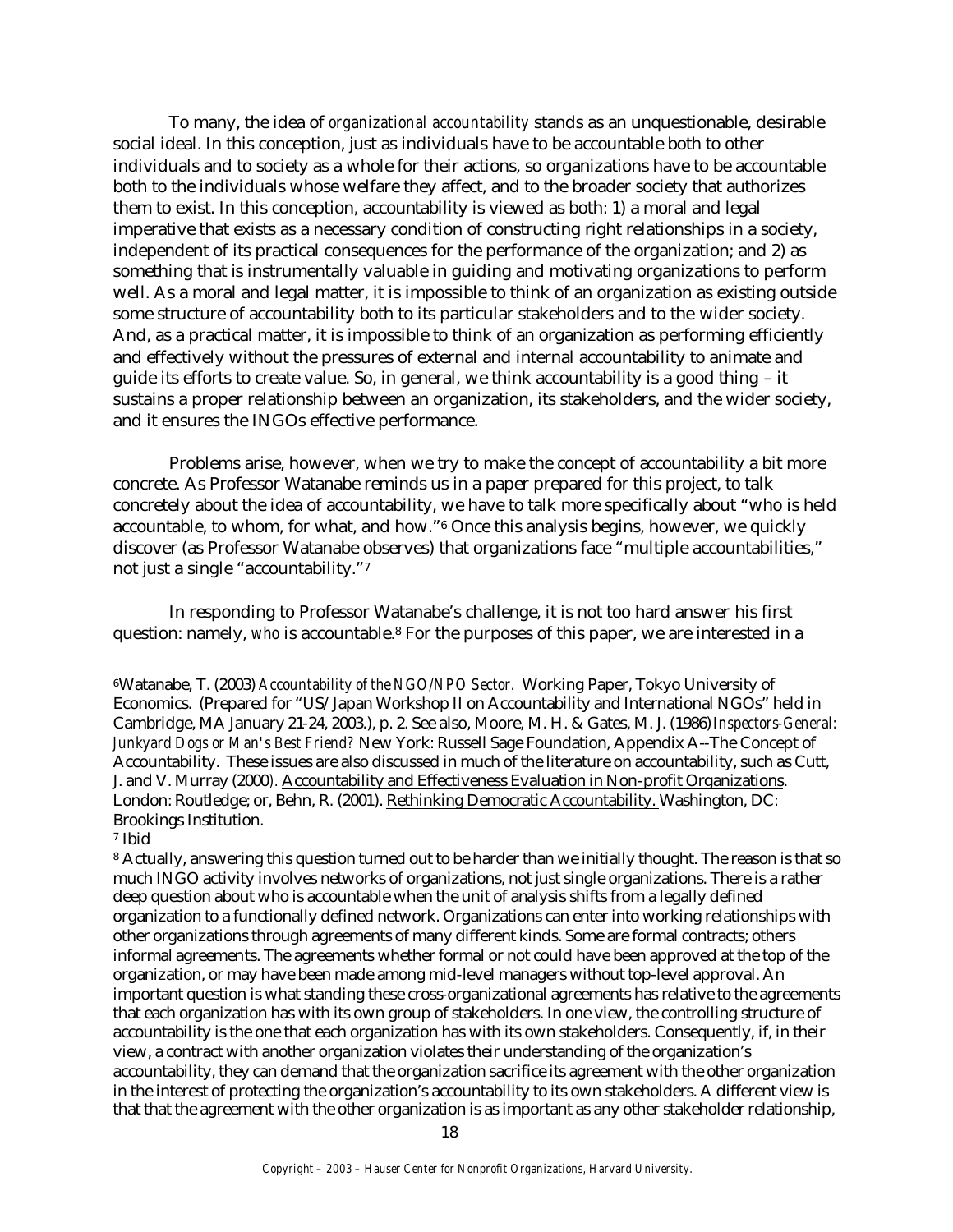class of organizations described as INGOs. We imagine that the "who" that is both *held* accountable, and (ideally) *feels* accountable, are those who have taken the legal responsibility for the guidance of the organization, and take on themselves the practical task of finding the most valuable use of the assets and resources of the organization. For most practical purposes, this means some combination of the Board and the Executive Director of the INGO.<sup>9</sup>

When we try to answer Professor Watanabe' next two questions ("to whom" and "for what") however, the real trouble begins. It is at this point that we find the desire for a simple coherent idea of "accountability" collides with the reality of "multiple accountabilities." The multiple accountabilities emerge from two somewhat different sources that correspond to the questions of "to whom," and "for what."

On one hand, when we ask the question of *to whom* organizations are or should be accountable, we find that INGOs have many different stakeholders, each of whom has both an interest, and some moral, legal, or practical claim to be entitled to demand accountability from the organization. The stakeholders include government funders and private donors who provide the money and material resources the INGOs need to sustain their operations: the governments of countries in which INGOs are based or operate who are asked to tolerate or give protection and support to the INGOs; the employees (both volunteer and paid) who contribute their time and energy to the accomplishment of the INGOs goals in exchange for some combination of financial reward and sense of contribution to shared values; the clients and beneficiaries of the organization's activities whose enhanced welfare is often viewed as the most important object of the INGOs efforts, and so on. So, there are many "who's" to whom organizations are either morally, legally, or practically beholden and accountable. (For a more complete characterization of the relevant stakeholders and their likely interests, see Appendix 1.)

On the other hand, with respect to the question of "for what," there are also many different dimensions of performance that might be relevant for evaluating the performance of the organization. Society as a whole might be interested, for example, in how efficiently and effectively the INGO used resources and assets entrusted to its care to achieve its desired results. It might be particularly interested in trying to ensure that resources were not stolen or appropriated for personal use. And, society might want to be sure that the INGO remained true to its fundamental declared mission, and did not divert resources to activities that were unrelated to the stated purpose. (We could think of these values as being fiscal integrity and mission integrity respectively.) Society as a whole could also be interested in trying to ensure the efficiency and effectiveness of the organization as well as its financial and mission

and that an organization that makes an agreement with a second organization is bound by that agreement even if the first organization's stakeholders would prefer not to meet those duties. <sup>9</sup> (It is worth noting that there may well be an important distinction between the idea of legal responsibility for the actions of the organization on one hand, and effective influence over the actions of the organization on the other. Some Boards take on a great deal of legal responsibility but have little effective influence; while the Executive Directors take on little legal responsibility and have a great deal of effective influence. In some other organizations, neither Boards nor Executive Directors may have much effective influence over organizational actions, and the real influence may lie with the employees and the history and culture that have built up within the organization over time.

<u>.</u>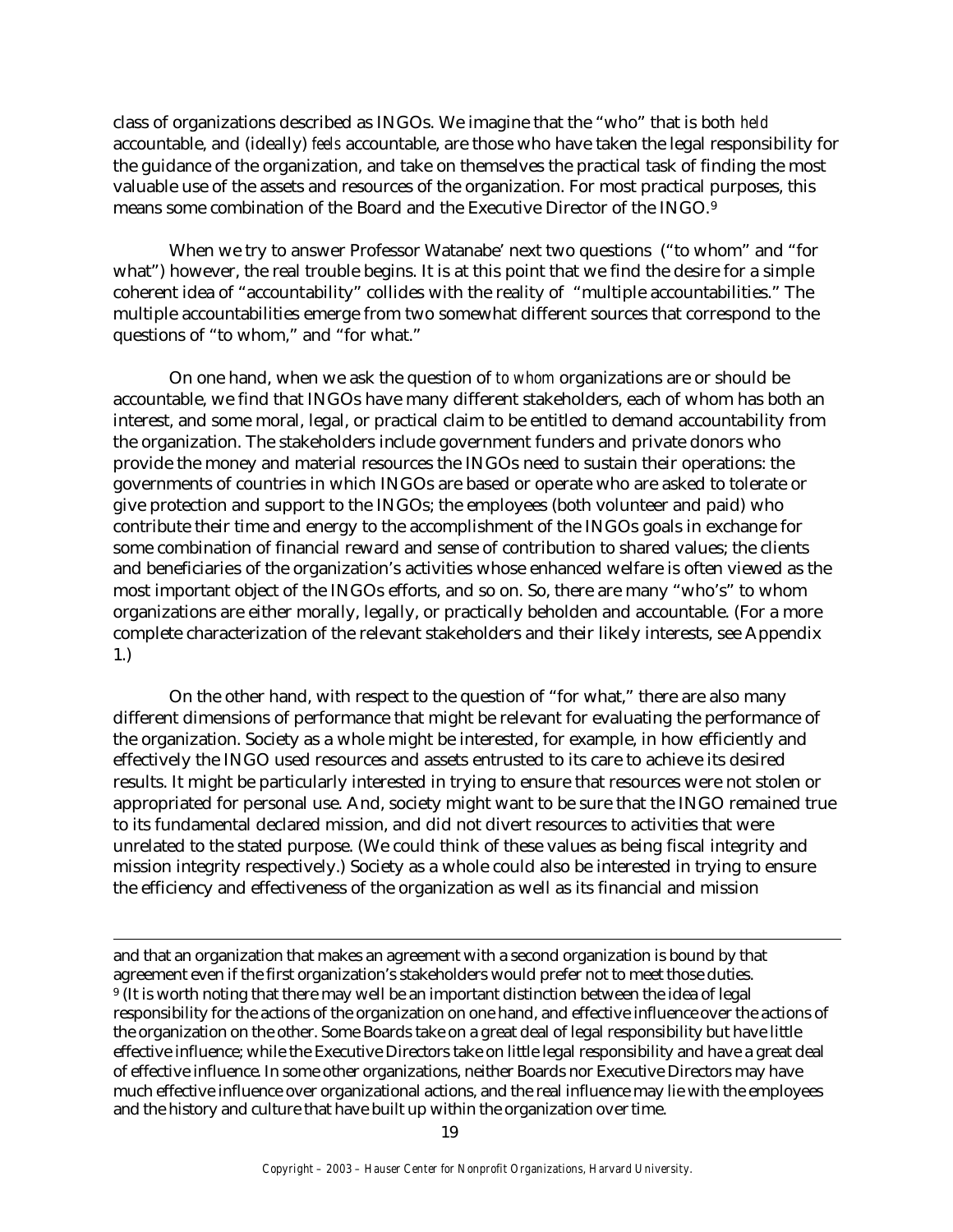integrity.10 Alternatively, society as a whole might be interested in knowing the extent to which the INGO succeeded in helping the clients who were the supposed beneficiaries of its efforts, and the degree to which the INGO was responsive to the clients' interests and aspirations rather than the aspirations the INGO had for the clients. Or, society might be interested in recognizing the degree to which INGO activities had been effective in building the capacity of the organizations with which they worked, judging that investments made in capacity building would produce more sustained, longer run benefits than those that could be produced by the INGO simply delivering products and services itself.

These ideas represent alternative substantive answers to the "for what" question that is part of any structure of accountability. They focus attention on the idea that the organizations should not only be good stewards of resources provided, but also efficient and effective users of those resources to produce results. They also point to slightly different ideas about the ultimate purposes of the organization: the achievement of the organization's declared mission, or the satisfaction of some clients, or the building of some capacity, or some combination of all of these things.

It is important to recognize, we think, that the different substantive ideas about the value for which INGOs should be held accountable are presented abstractly as though a coherent social ideal existed to establish well-known dimensions of performance . In fact, a social ideal of INGO accountability may not exist independently of the stakeholders that have an interest in what the organization does. As a practical matter, general ideas of INGO accountability may have little force in the world unless someone can actually insist that they meet these demands .A good practical starting point in defining INGO accountabilities then might be a concrete exploration of what their stakeholders expect and demand. A good first step in trying to answer the question of "accountability for what" is to return to the question of "accountability to whom," and then to ask what those stakeholders wanted and expected from the organization to which they made some kind of commitment, and/or over which they had some claim of accountability.

As Professor Watanabe observes, however, an important problem arises when we try to answer the "for what" question by turning to the "to whom" question. To the extent that the stakeholders have commitments to different substantive dimensions of organizational performance (i.e. donors might be focused more on inputs and more on the achievement of social results, while clients might be more focused on organizational outputs and the satisfaction of their particular needs), a question arises as to which stakeholders' aspirations or desires should be given greater weight in defining organizational accountabilities.

One answer is that donors and governments have no right to interfere with and demand accountability from INGOs, because the INGOs are essentially independent organizations. But that is the same as saying that INGOs are accountable to no one but themselves. Given the idea that accountability is good in itself and that it is valuable instrumentally as well, it is easy to see

 $\overline{a}$ 

<sup>10</sup> (While these concepts are related, they are not identical. One could have an organization in which no money was stolen, and none was diverted to purposes other than those announced by the organization, but where the methods used to try to achieve the desired purposes were very inefficient or very ineffective.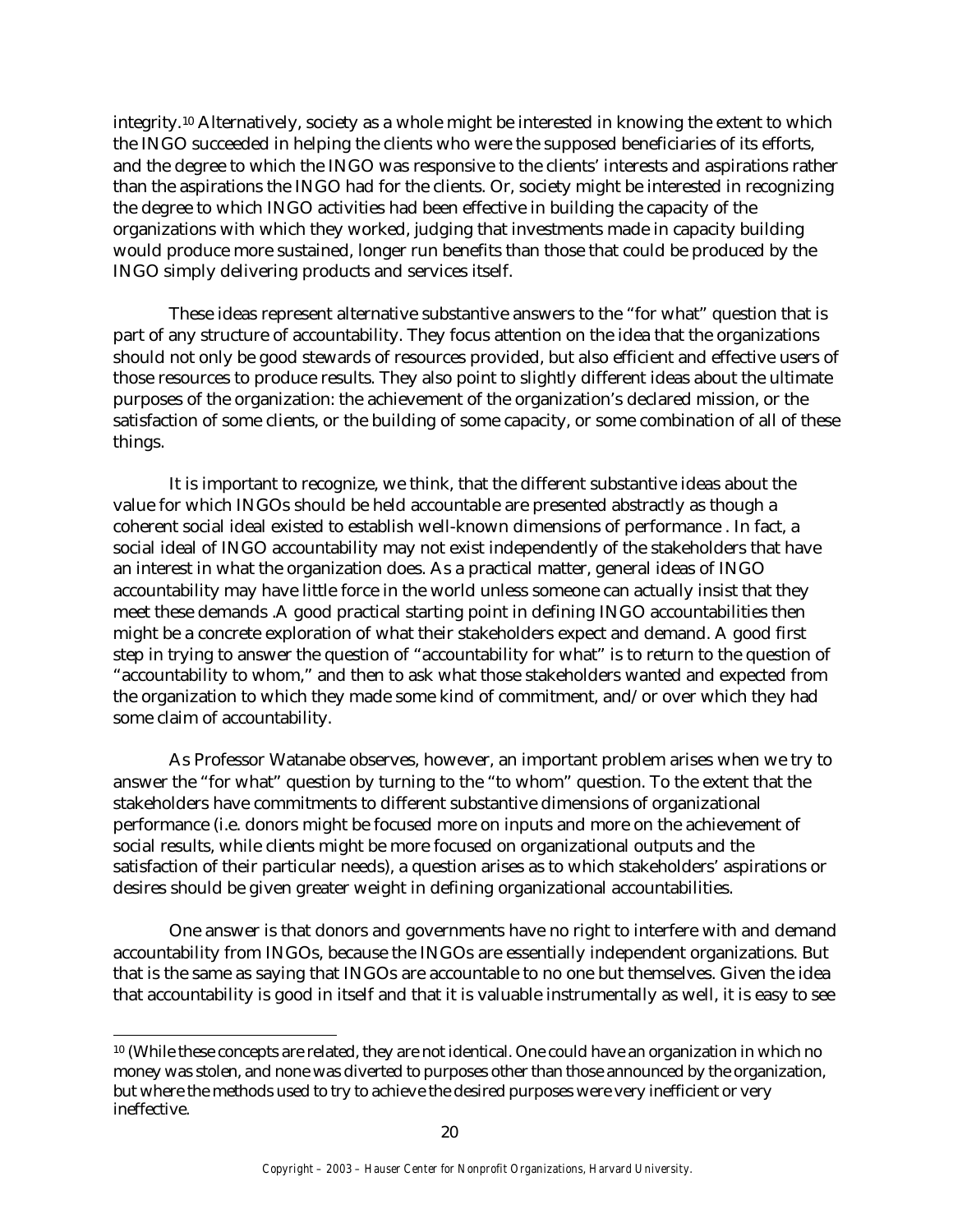that this is neither ethically, nor legally, nor practically a satisfactory answer. All organizations in a society have to be accountable to someone or to some thing.

The tough issue here is how society as a whole and/or leaders of INGOs are to form judgments about the weighting of stakeholders and purposes in creating a system of accountability. Should INGOs feel or act particularly accountable to those who contribute funds to the enterprise, as might be suggested by the principal/agent idea of accountability? Or, should INGOs feel more accountable to the social purposes and individuals they set out to aid when they established their mission? On what basis could one decide or defend a commitment to some stakeholders over others?

Our project revealed important differences not only between American and Japanese INGOs on these important questions, but also important differences within these groups. The Japanese organizations in particular thought it was a novel idea to have an explicit discussion about the various stakeholders in their environment, to consider the possibility that they had different interests, and to ask which of these interests had the greater moral, legal, or practical claim on the organization.

It is worth noting that the issue of how stakeholder claims on an organization should be prioritized has, to no small degree, been answered for private corporations in the United States. For them, legal obligations establish an ordering that privileges the claims of owners and shareholders over those of customers, employees, suppliers, or local communities. That is broadly consistent with the idea of hierarchical principal agent accountability in which "those who have the gold make the rules."

But the legal obligations of INGOs are much less well defined. The bases on which ideas of accountability should be constructed remain unclear, let alone what the right idea is. For example, one might imagine that *moral principles* would prescribe the most important accountability relationship. Thus, one might say that organizations should be accountable on moral grounds to those who have contributed assets, or to those groups they are trying to help, or to their original mission as a matter of integrity and moral obligation. Yet, one might equally well imagine that *legal principles* and *statutes* answer the question of accountability. Thus, for example, one could say that the law requires the INGO to give an accurate account of the use of their funds to those who contributed money, or that the law requires INGOs to be accountable to the states in which they operate, or that the law requires that INGOs live up to contracts written with contractors, suppliers and employees. Or, one could also imagine that *prudence and practical consideration*s answer the question of accountability. If the INGO wants to continue to operate, it will have to meet the demands for accountability from donors who provide vital resources, from regulators who authorize operations in a particular country, or from clients who make use of their services. And so on.

But as these alternative imaginings suggest, it is not immediately obvious how any one of these ways of making the calculation – moral, legal, or prudential – will produce a hierarchy of accountabilities that will be easily accepted by either the INGO or all its stakeholders. Indeed, one would expect any particular stakeholder whose claim on the organization was disadvantaged in some way by a proposed ordering would complain bitterly about the validity of a structure the ignored or undervalued their claims. Since INGOs must in reality deal with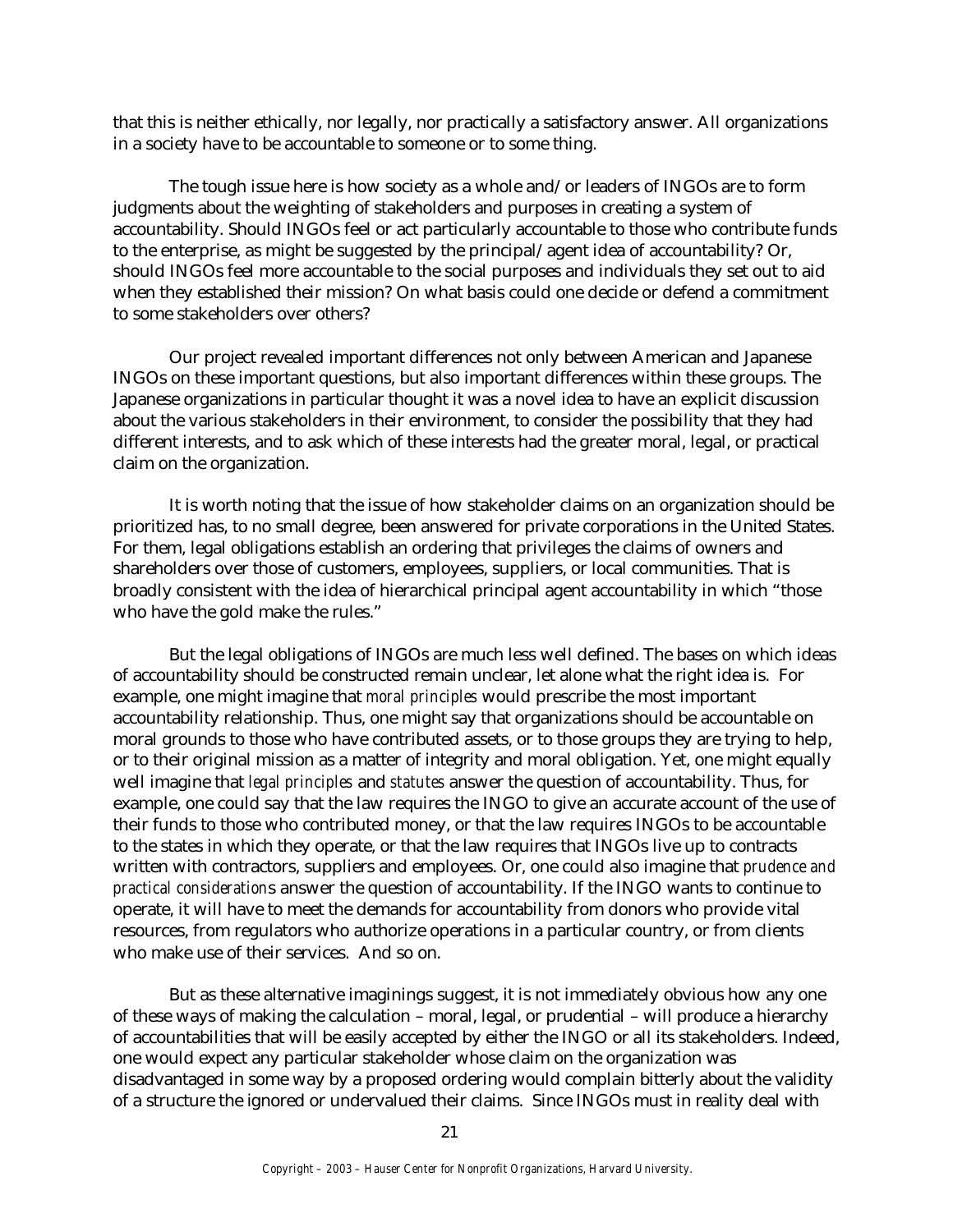all three dimensions, an acceptable ordering must make sense in terms of the interaction of moral, legal, and prudential matters; it cannot be based only on one of these ideas.

#### **III. Accountability as a Strategic Choice**

In a world where a model of INGO accountability has not yet been established, an alternative way to think about the idea of accountability is not to see it as an *objective ideal* established clearly by society, but instead as a *strategic choice* to be made by INGO leaders. In making choices about priorities among the "multiple accountabilities" (created by multiple stakeholders with varied interests), INGO leaders could be guided by moral and ethical ideas, by legal rights and obligations, and by practical and prudential concerns. But ultimately, for INGO leaders the decision about the hierarchy of accountabilities is a strategic choice, not an established social ideal.

Of course, INGO managers and leaders do not have complete discretion about this choice. They are, in fact, surrounded by expectations about who can reasonably demand accountability from them and what form it should take. Their stakeholders will be guided to some degree by moral and legal ideas about accountability that they share with INGO leaders. And it is through this mechanism that some more or less objective social ideal guides the construction of a shared understanding of the system of accountability in which the INGO works. But to the degree that the shared understanding of the system of accountability is underdeveloped or contested, each individual stakeholder may be guided by their own interests in structuring the accountability of the INGO, and develop their own ideas of what the accountability system should be. And, they can extract a price from the INGO if it decides not to respond to their demands. Donors can stop giving money. Clients can reject the INGOs services. Partners can find other allies. This means that INGO leaders will have to pay a price set by others to construct a particular system of accountability. But, in a world where there is no strong, objective social ideal of accountability, INGO leaders and managers have some degrees of freedom in deciding to whom and how they will be accountable, and in developing the system of accountability in which they operate.

Note also, that the issue of accountability is a matter of culture and psychology as well as a matter of real concrete transactions. An INGO can "feel" accountable to some stakeholders as a matter of organizational culture. For example, INGOs that began as political movements often feel more strongly accountable to one another and to their cause than to external donors or even to their clients and beneficiaries. INGOs that began as charitable responses to disasters find themselves psychologically committed to the victims who need help.

An organization can also "act" as though it were more accountable to some stakeholders than others. It can give more attention and deference to some stakeholders in making important decisions. It can consult with some stakeholders prior to a decision and report to others only after it has been made. It can report on organizational performance in terms that are meaningful to some stakeholders and not to others. It may be easier to provide understandable reports on some issues (e.g., accounting for donor financial resources) than others (e.g., demonstrating the impacts of political advocacy to clients). These actions can be hardwired into the policies and procedures and reporting practices of an organization as well as emerge from *ad hoc* decisions. So, it would be possible to observe explicit and implicit choices about accountability to different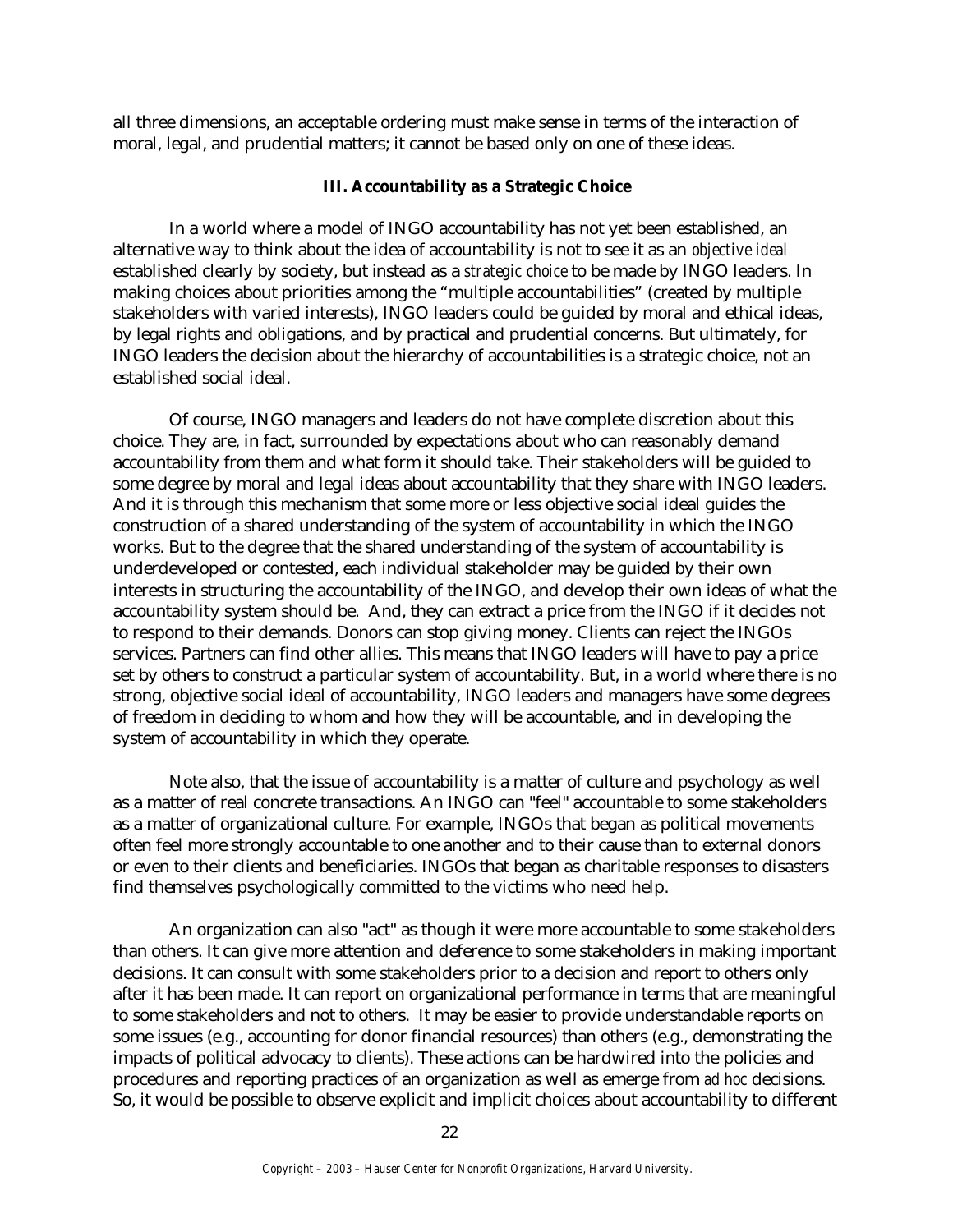stakeholders noting how often the INGO consulted and reported to them, and how it responded to their views.

At any given moment, then, we could say that an INGO operates with some kind of system of accountability in place: it is hearing and responding (more or less enthusiastically) to demands from stakeholders; it is measuring and making transparent certain aspects of its operations; it is filing reports and using information to motivate external support and guide internal operations. Moreover, this system of consulting and reporting operates alongside organizational attitudes and commitments about the stakeholders to whom the INGO owes primary accountability. The operating accountability system – attention, consultation, measurement, reporting – can be closely aligned with the organization's values and informal commitments. Or the operating system may be a kind of shell that satisfies the demands of some stakeholders while the organization really feels accountable to others.

In any case, an important question facing many INGO leaders is the adjustment or reconstruction of the objective and cultural accountability systems now at work in their organization. They may be guided in this partly by moral and ethical ideas, by legal obligations, or by prudential concerns. They may be guided by psychological and cultural commitments of which they are at least partly unaware.

# Strategic Accountability in Different Kinds of INGOs

The issue of accountability is seen quite differently depending on the sort of INGO one is considering. <sup>11</sup> Among the INGOs who collaborated with us in this preliminary examination, we found it useful to distinguish among three different INGO types:

- INGOs that *deliver services* to specific clients, such as providing disaster relief to flood victims or health services to children; <sup>12</sup>
- INGOs that *build capacities* of their clients, such as creating village self-help groups or strengthening civil society organizations;13 and
- INGOs that *mobilize campaigns or advocate policies* to enable grassroots voice with institutions and policies that affect their lives.<sup>14</sup>

Of course, the lines among these different sorts of INGOs are not entirely clear, and many NGO activities have multiple effects. Moreover, many INGOs are self-consciously engaged in activities designed to achieve more than one result. Still, many INGOs seem to fit primarily into one or another of these categories.

 $\overline{a}$ <sup>11</sup> See prior paper on the Accountability of INGO's, Brown, L. D. & Moore, M. H. (2001). "Accountability, Strategy and International Nongovernmental Organizations." *Nonprofit and Voluntary Sector Quarterly*, 30(3), 569-587.

<sup>&</sup>lt;sup>12</sup> Service delivery organizations in our group included the Campaign for the Children of Palestine, Japan Organization for International Cooperation on Family Planning, Childreach/PLAN, and perhaps OISCA International.

<sup>13</sup> Capacity building INGO's in our group included World Education, PACT, and maybe OISCA

<sup>14</sup> Advocacy Groups included Oxfam America and Mekong Watch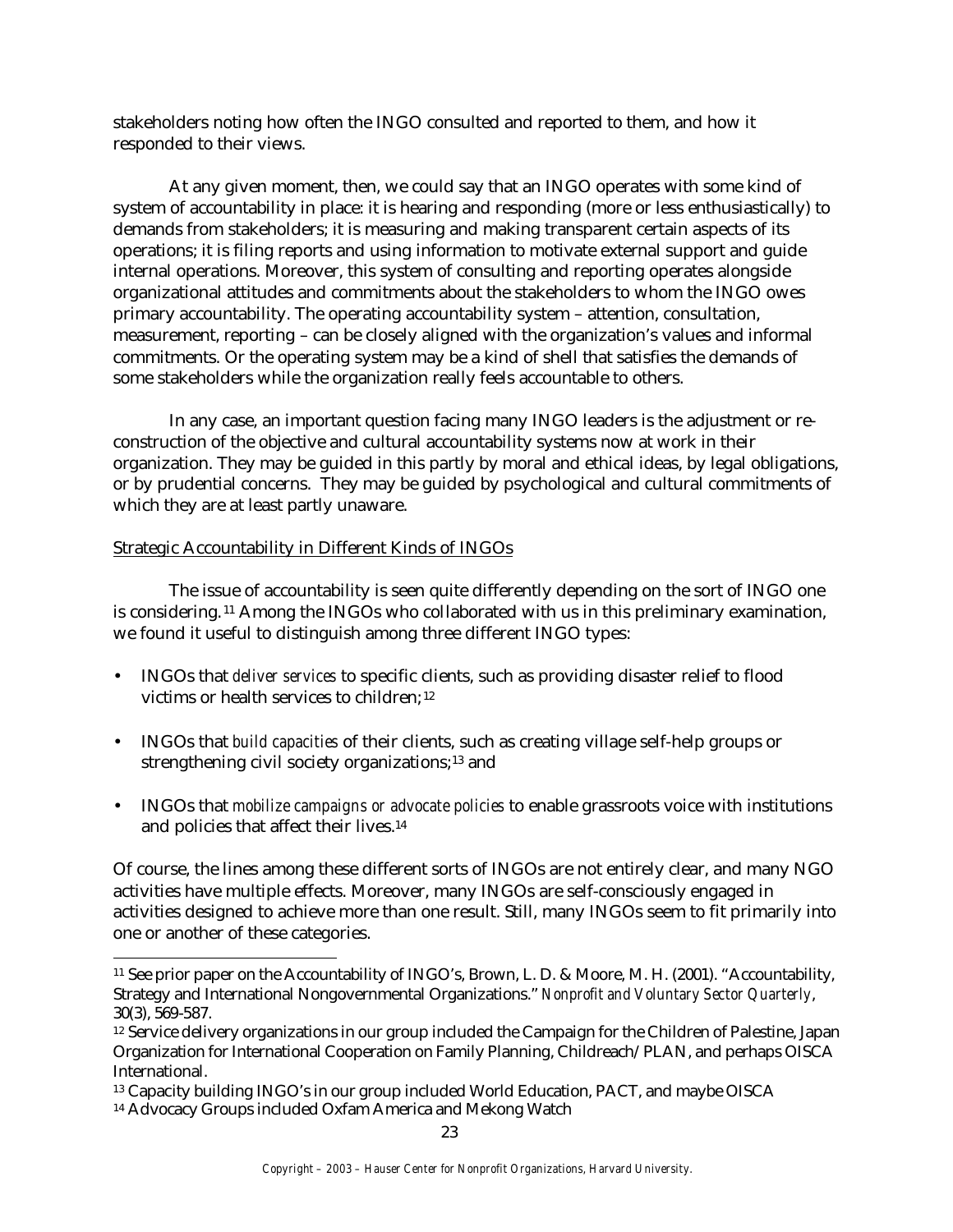The issue of accountability appears quite different from the perspective of these different INGOs. Different functions and purposes imply different stakeholders and potentially different ways to think about accountability.

*Service delivery INGOs* provide services to their beneficiaries, like many private companies. Private sector theories of accountability suggest that primary accountability is owed to those who provide the resources that make possible the delivery of those services – foundations, private donors, and government agencies. Unlike private companies, however, service delivery INGOs get financial support for their activities from third parties whose interests are sometimes similar to and sometimes different from those of their beneficiaries. The fact that the organization is supported by financial contributions from third party payers rather than those who receive the services raises an important problem: Does attention to donors dilute the right of beneficiaries to demand that the INGO be accountable to *them* rather than the *funders*? The organization may find itself *acting* more accountable to donors and funders, even when it is *feeling* more accountable to beneficiaries. This seemed to be true of the service delivery organizations in our group who found themselves acting more accountable to their Northern "donors" than their Southern "beneficiaries." The motive for creating domain accountability standards for the child sponsorship organizations, for example, was to deal with donors more than with beneficiaries of their services.

Of course, there need not be any conflict here. The donors and funders may insist that their goals are to help the beneficiaries, and support the client demands for accountability from the INGO. But there could be important differences between the goals of funders and beneficiaries. To the degree this is true, the INGO would face an important strategic issue: namely, whose preferences and interests ought to be the final arbiter of value. INGOs can have their own moral and legal views, but they may also be influenced by prudential concerns about "keeping donors happy."

*Capacity building INGOs* are animated by an interest in enhancing the abilities of their clients to solve problems by themselves. Experience has demonstrated that at least some kinds of capacity-building programs are much more effective when clients participate in defining program goals and methods in terms that adapt to local preferences and problems. Effective capacity building requires that the client have a substantial voice in shaping the character and quality of INGO activities, and that the resulting program is co-produced by INGO and client. There is a subtle but important distinction here between two important different ideas. One is the idea that the INGO should be accountable to clients because they know what they want and need, and so are good arbiters of the value produced by the INGO. The second is that the INGO should be accountable to the clients because they are essential participants in the program of building organizational or community capacity. Without active, energetic participation of the clients in the work of the development project, the project cannot deliver the results that would count as success. There is an important difference between the roles of a beneficiary who receives a service in a service delivery organization on one hand, and a client whose development and action becomes a necessary part of producing the desired result. In this sense, a capacity building INGO may owe greater accountability to its clients than service delivery INGOs owe to their beneficiaries.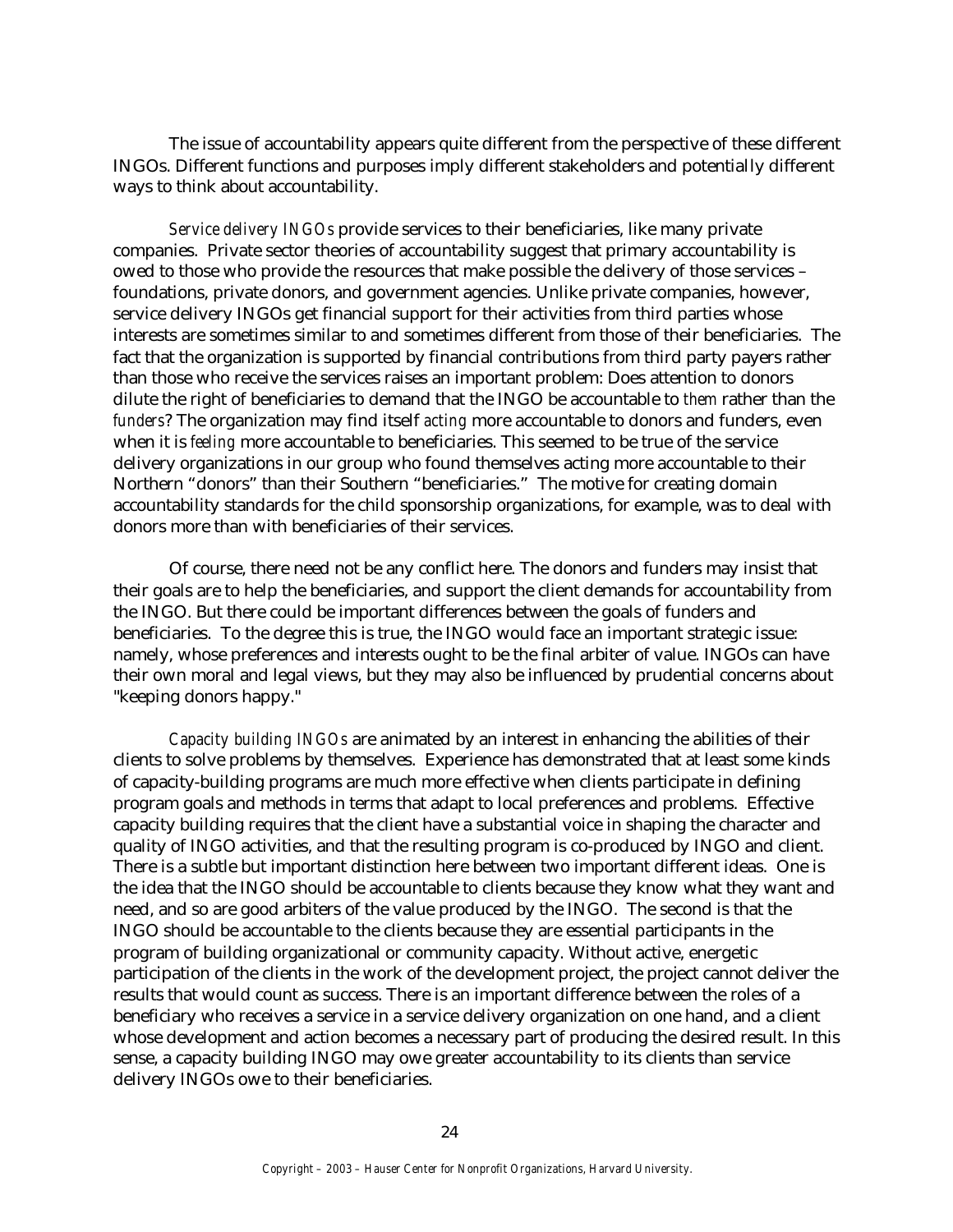So far, ideas of accountability systems have not been strained too much from a traditional private sector model in which accountability is owed to funders/owners on one hand and clients/customers on the other. For *political advocacy INGOs,* however, the situation changes more dramatically. At the heart of their activity is the challenge of influencing other actors – government agencies, business firms, international agencies – whose activities affect their constituencies. They may seek to influence the formation of new policies, or the creation of new institutional arrangements, or the enforcement of existing policies. Much of the work of these INGOs involves demand that target actors be accountable to their commitments, missions or policies. It also commonly involves the mobilization of other organizations who share the INGO's objectives to strengthen the coalition that is demanding action. A common response from their targets is to raise questions about the accountability and legitimacy of the INGOs who are bringing pressure to bear.

Probably the most precious asset of advocacy INGOs is their *political weight and legitimacy*, rather than the financial, technical or physical resources they bring to their programs. The political legitimacy of INGOs can be founded on at least four different bases: (1) they can use *existing law* by exposing violations and pressing for more reliable enforcement of laws that have already been passed; (2) they can appeal *a transcendent moral value* that is held in the hearts and minds of many individuals; (3) they can *represent* the views of a large constituency that matters to decision-makers, and (4) they speak on the basis of *recognized competence and expertise* on the issue at hand.15 Most advocacy INGOs now rely on bases from the law, a transcendent moral idea, or technical expertise, or some combination of the three. These bases fit well together and do not require a mass base, which is difficult to create, sustain, and reliably represent. Moreover, in some important respects, these bases of legitimacy often seem cleaner and more objective than a political base.

Yet advocacy INGOs are often exposed to strong counterattacks precisely on the grounds of their legitimacy and accountability. Targets challenged by INGOs on moral values can dispute the applicability of the value or raise other values threatened by INGO positions; targets challenged in terms of expertise can respond with other experts; targets pressed to live up to existing laws and policies can claim mitigating circumstances. For many issues, mobilizing constituencies seen as powerful by key decision-makers to support advocacy claims is critical to success. Advocacy INGOs that mobilize potent political forces often develop their own memberships and accountability as representatives of powerful constituencies, or become moral, legal, or expert resources to campaigns that mobilize constituents with substantial political clout.

These expectations were born out in our discussions with the INGOs we consulted. We found that the political advocacy organizations (Oxfam America and Mekong Watch) were particularly focused on their accountability to their political allies rather than their donors or clients. Those that were focused on service delivery felt particularly accountable to their donors and beneficiaries, and relied on those interests being closely aligned.

 $\overline{a}$ 

<sup>&</sup>lt;sup>15</sup> For a discussion of these bases of legitimacy and their application to advocacy INGOs, see Brown, L. D. (2001). "Civil Society Legitimacy: A Discussion Guide." In L. D. Brown (Ed.), *Practice-Research Engagement and Civil Society in a Globalizing World*. Washington DC: CIVICUS and Cambridge, MA: Hauser Center for Nonprofit Organizations, 63-80.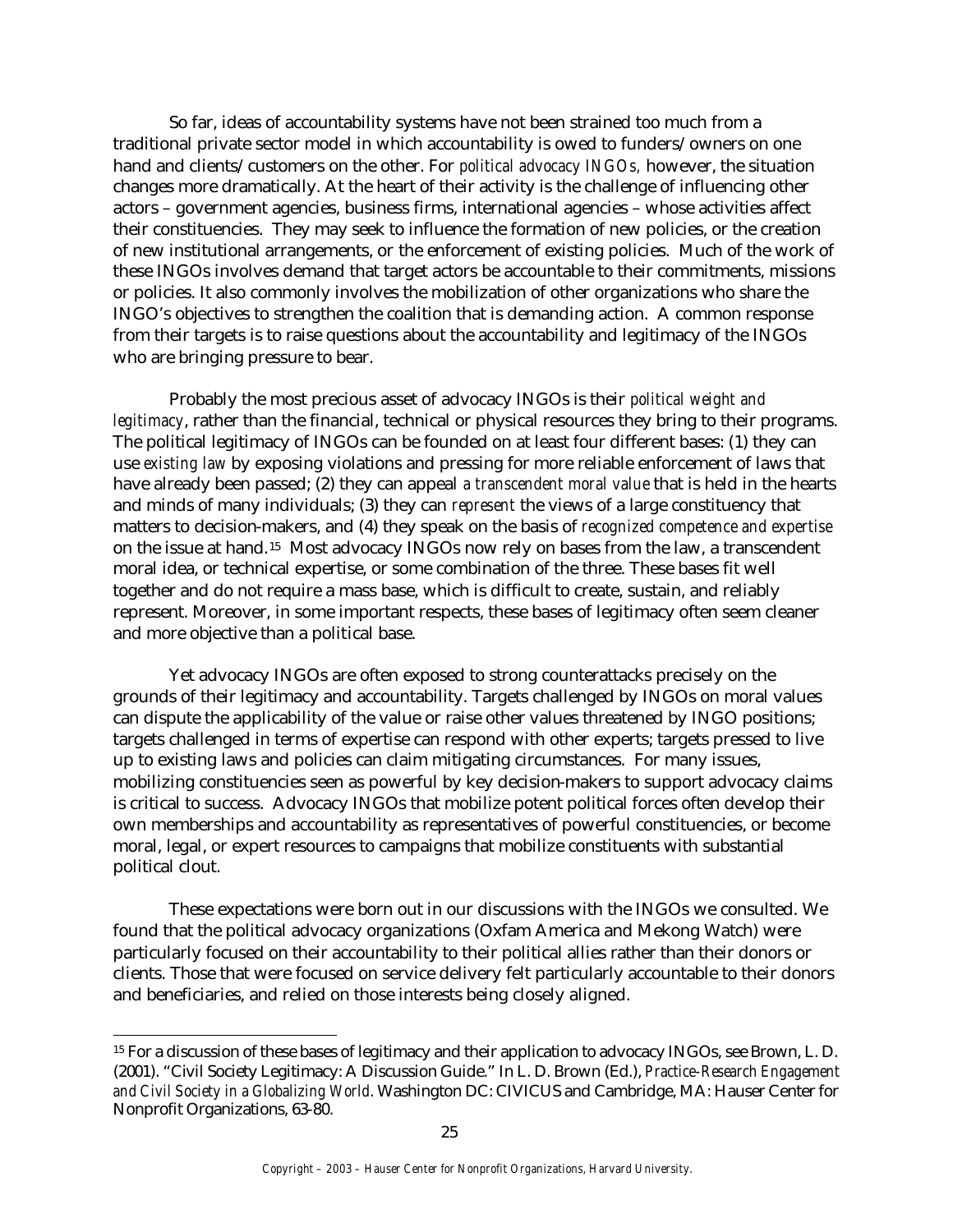# The Strategic Use of Accountability and Performance Measurement

The burden of the argument so far is that while one can think that the idea of accountability is an objective thing that allows certain stakeholders to make demands on organizations and obliges organizations to meet those demands, one can also think of accountability as a strategic choice to be made by an INGO. An INGO can decide how it wants to be accountable (recognizing that there are prices to be paid for choosing to be accountable to different degrees and in different ways). It can also decide how it wants to use both external and internal demands for accountability to help it achieve its strategic goals. It can do this unilaterally simply by deciding to whom it will be accountable, making judgments along the way about the price that will have to be paid if they go one way rather than another. Or it can arrange a process of consultation with stakeholders to help construct a mutually understood and shared system of accountability. Ultimately, however, the INGO will have to design a framework to guide decisions about how it will be accountable to others and demand accountability of itself.

We have found a simple analytic idea to be quite helpful in thinking about strategic issues with public and nonprofit leaders.<sup>16</sup> The idea is captured by the image of a strategic triangle, as illustrated in Figure 1. The strategic triangle is intended to focus managerial attention on three crucial issues as they think about positioning their organizations in the environments in which they are operating.

The *value* circle of the triangle focuses attention on the value purposes and goals that an organization seeks to achieve -- the set of results that provide the organization with its *raison d'etre.* For example, a service delivery INGO might seek to prevent starvation among a faminestricken population or to immunize a vulnerable group against the threat of small pox. A capacity building INGO might focus on creating agricultural co-operatives to increase crop output and reduce environmental damage. An advocacy INGO might seek to pass legislation that would guarantee fair wages and safe working conditions in manufacturing.

The *legitimacy and support* circle focuses attention on sources of legitimacy and support on which the INGO can draw. This circle focuses attention on sources of money to carry out programs and sources of political authorization and legitimacy. The relative importance of money versus political legitimacy and support may vary across different kinds of INGOs. Service delivery INGOs might be focused primarily on raising enough money to meet the overwhelming needs of the people they are trying to help. Political advocacy INGOs, on the other hand, might be concerned with building political legitimacy that can be brought to bear on powerful institutions. Capacity building organizations might need a mixture of money and legitimacy as well as support from their clients.

<sup>16</sup> Moore, M. H. (1995) *Creating Public Value: Strategic Management in Government,* Cambridge: Harvard University Press.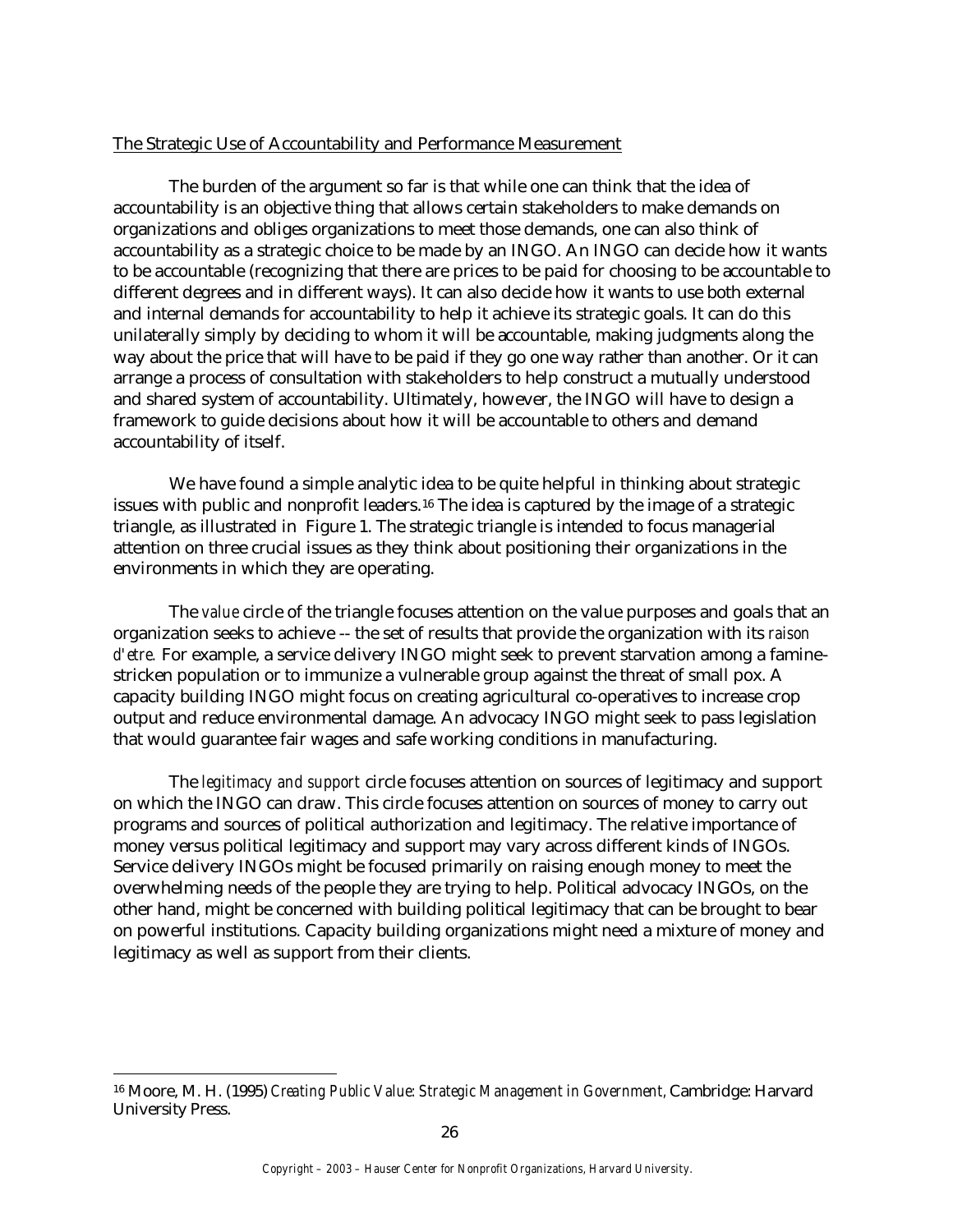# **Figure 1: The Strategic Triangle**

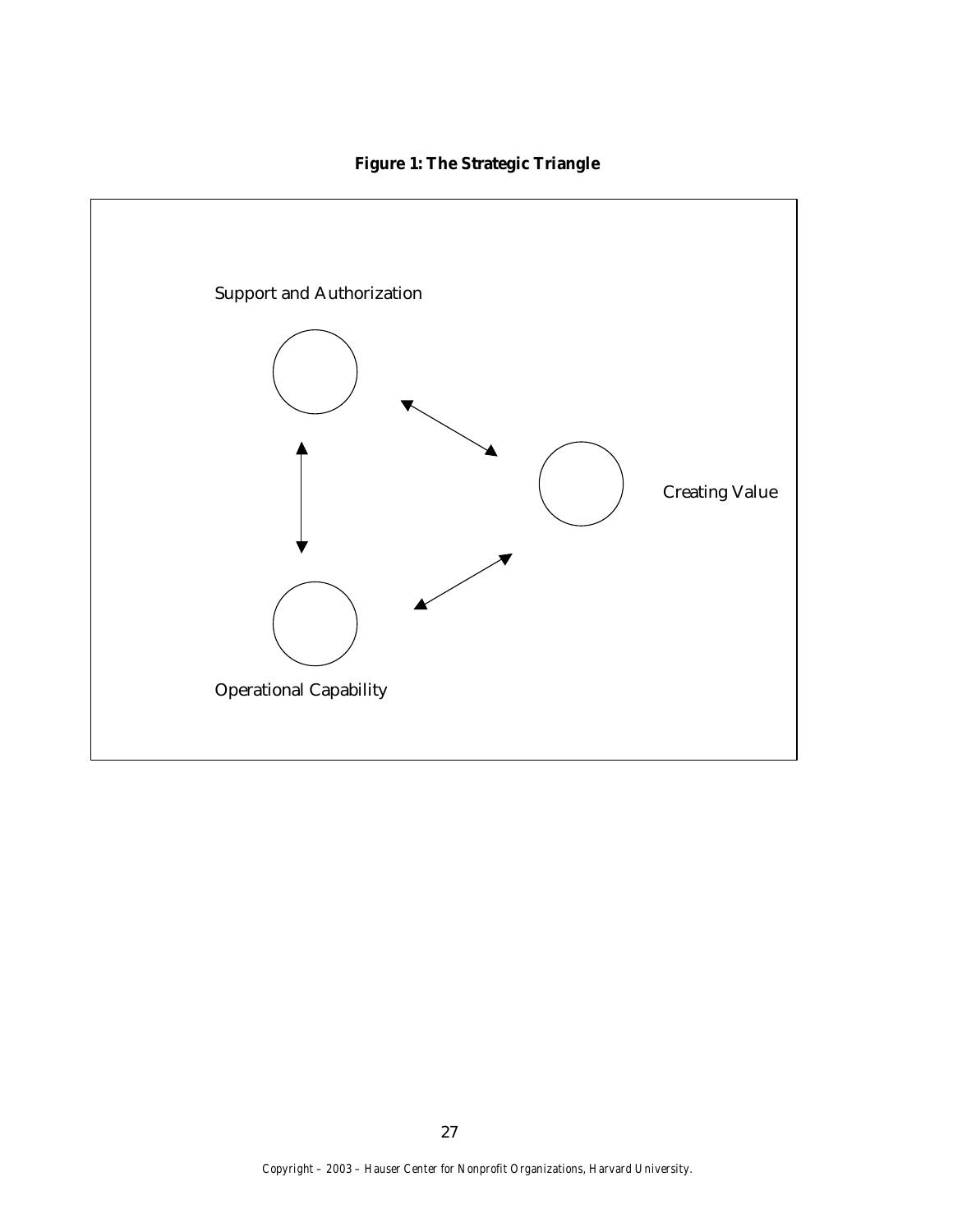The *operational capacity* circle focuses attention on organizational, programmatic and technical means to achieve the desired results. It is one thing to have attractive goals, another to have fungible resources and political support for carrying them out, but quite another to be able to transform those resources into productive activities that actually achieve the desired results. For a service delivery INGO the capability to receive and distribute food – embodied in a network of warehouses, trucks, and the ability to recruit a large workforce on short notice – might be the critical operational capacity. For a capacity building INGO, the operational capacity might consist of a core staff that can combine community organizing with improving agricultural productivity. For an advocacy INGO, operational capacity could consist of a large mailing list, close links to media organizations, expertise in policy analysis and development, and a network of allies who can join in sustained campaigns.

The basic idea associated with the strategic triangle is a simple one. It says that in order for an organizational strategy to be successful, it has to be valuable, fundable and authorizeable, and administratively and programmatically doable. What could be more obvious than that?

What is challenging about the idea, however, is that organizational leaders have to be able to touch all three of these bases. They have to have a plausible story about the important value to be created. They have to mobilize enough money and legitimacy to actually sustain the enterprise and achieve its goals. They have to organize the operational capacity to achieve the desired results. If any of these links is missing, the enterprise as a whole is jeopardized.

#### Accountability and Performance Measurement in the Strategic Triangle

The strategic triangle affords a simple way to think strategically about how an INGO positions itself in its environment, and about the feasibility of particular projects. It also clarifies why it is important to think strategically about accountability and performance measurement. Consider how such accountability systems are nestled within the strategic triangle.

First, meeting the demands for external accountability is the single most important way that INGO leaders maintain "legitimacy and support" with external stakeholders. A service delivery INGO must be able to sustain support from its donors to continue to serve its clients, and they often do so by offering evidence that the money is being used for the intended purposes. A capacity building INGO has to maintain legitimacy and support with donors and also with its clients, whose investment in its programs is essential to success. (Note: clients enter here as part of both the legitimacy and support circle and the operational capacity circle.) An advocacy INGO gains support and legitimacy by defining goals and objectives in terms that encourage expanding membership or widening coalitions. Thus the creation of concrete goals and measures of progress by which an INGO can be held accountable is also an important way to build legitimacy and support with key external constituents.

Second, developing performance measures is also key to clarifying the value to be achieved. It is easy to embrace large and lofty goals; it is more difficult be specific and concrete about how to measure the degree to which the INGO has accomplished its goals or achieved a desirable social objective. Defining the "public value" achieved by an INGO is both a philosophical and a technical challenge. It has to be able to defend its idea about what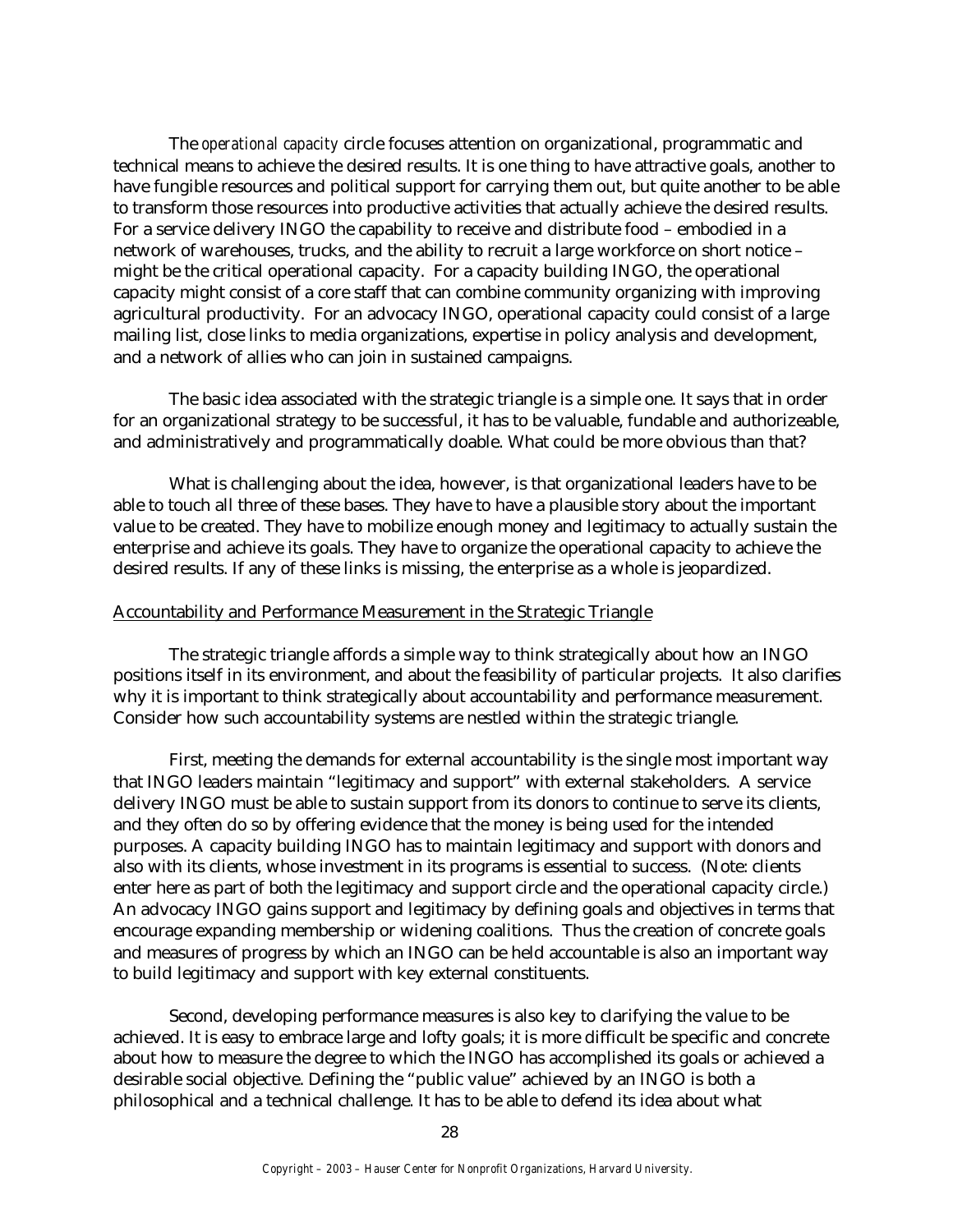constitutes public value in normative, philosophical terms. And, it has to be able to construct a set of measures that provides accurate empirical information about whether and to what degree it is achieving the desired goals. Thus, the need to develop performance measures that can meet external demands for accountability will also force the organization to be clear and specific about the value it is trying to create.

Third, developing performance measures also helps to guide the development and animate the effective use of an organization's operational capacity. Once measures that reliably reflect INGO aims and aspirations are defined, they can be used in management accountability and control systems to guide operations.

Finally, performance measures can be used to foster organizational learning. They can be critical ingredients for operational learning that improves programs and processes in the implementation of the INGO's strategy. They can also be vital inputs to strategic learning, in which the INGO assesses outcomes and impacts of its programs to see if its strategy in fact contributes to achieving its mission, and develops new strategies in response to shifting contexts or new conceptions of how best to accomplish its purposes.

Thus, viewed from the vantage point of the strategic triangle, performance measurement plays a key role as part of the accountability system that builds the INGOs external legitimacy and support, helps it recognize the value it creates, and animates and improves its operational and strategic capacities.

Because external accountability, performance measurement, and internal accountability tie the strategic triangle together, it is important to align these systems with the overall strategy of the organization. If the accountability system is not constructed to sustain legitimacy and support from important stakeholders, it will not be of much strategic use. If the performance measurement system does not accurately define value that the organization is trying to produce, it will become a strategic liability rather than a strategic asset. If the internal accountability system demands outputs that are neither particularly valuable nor important to the external overseers, then it will drive the INGO away from rather than towards sustained value creation.

# **IV. Toward a Public Value Framework for INGOs**

If the success of an INGO depends on keeping the three points of the triangle in some kind of rough alignment, then a useful framework for accountability and performance measurement would keep track of the organization's status with respect to each point on the triangle. Consider what such a system might be.

#### Recognizing the Value Created by INGOs

The value created by INGOs can be assessed in terms of a pyramid of values and visions, strategic goals, and immediate objectives that allow the organization to recognize (in an accounting sense) the value of its organizational output. A first step in measuring value is, of course, *articulating the vision and mission* of the INGO in relatively clear terms. Often the statements that result from this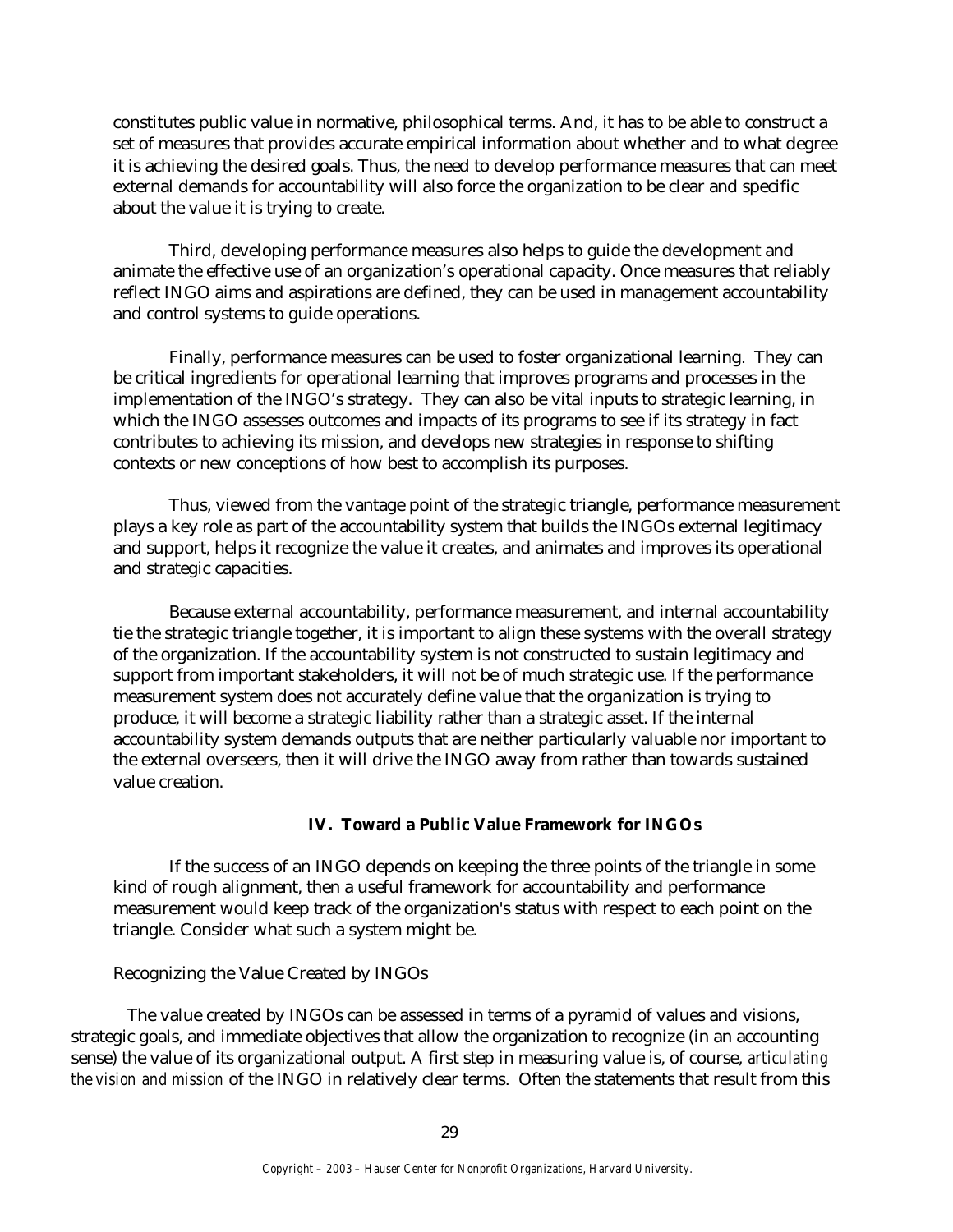process are relatively abstract and general ideas about why the INGO exists and what it seeks to accomplish.

A second step in building the pyramid is specifying *the strategies and strategic goals* whose accomplishment will contribute to the success of its mission. This requires describing the INGOs theory of how its activities and outputs can produce outcomes in the longer term that will make a difference. The strategies of service organizations suggest how their services will improve the lives of beneficiaries; the strategies of capacity building INGOs suggest how increased client capacities will lead to better problem-solving and more effective action; the strategies of advocacy organizations indicate how their activities will encourage target agencies to change their behaviors and policies.

More specifically, measures of how INGOs create value will include descriptions of how they will use activities and programs to convert inputs of resources and staff activities to produce *outputs that lead to desirable outcomes*. Figure 2 describes a kind of "value chain" by which an organization transforms inputs into outputs, which in turn are expected to lead in the longer term to outcomes. Thus an INGO delivering health services might convert funds and medical staff time into immunization programs whose outputs are inoculations that in the longer term lead to outcomes like reduced mortality from common childhood diseases. Note that it is relatively simple to measure organizational outputs, like number of children vaccinated, and more complicated to unambiguously measure and assess the causality of outcomes, like lower childhood mortality five years later. Outcomes are more distant in time and causation than outputs, and so are more problematic as a basis for assessing performance even though they are closer to the results envisioned by the INGOs mission.

Obviously, there is much to be said about efforts to construct the pyramids of missions, goals, objectives and activities that conceptualize the value to be produced by INGOs and identify performance measures that show the extent to which that value is being achieved. For example, it is now the conventional wisdom that good performance measurement systems in the public sector focus attention on a small number of outcome measures. There are at least two reasons to doubt the wisdom of that advice.

First, restricting the focus to only a few measures ignores the fact that many public organizations produce large number of important effects -- some good, some bad. For strategic management purposes it seems important to be alert to many possible effects, including those that are unintended. Otherwise, we risk optimizing performance on a narrow set of objectives and producing losses along dimensions that were not measured.

Second, we should be wary of focusing entirely on *outcomes*. While it is extremely valuable to have information about outcomes, systems designed to capture information about outcomes are usually not helpful in managing organizations in the short run. Efforts to measure outcomes are too expensive and too slow to provide the comprehensive, fast feedback about organizational performance that is needed by managers charged with improving that performance. Performance with respect to outcomes is important, of course, for how else could an organization know if it was achieving its ultimate goals. But focusing performance measurement on outcomes will deprive INGO leaders of the information they need to hold the organization accountable on a real time basis. INGOs need a mix of outcome, output, process and input measures to recognize the value of their work and to find ways to improve their performance.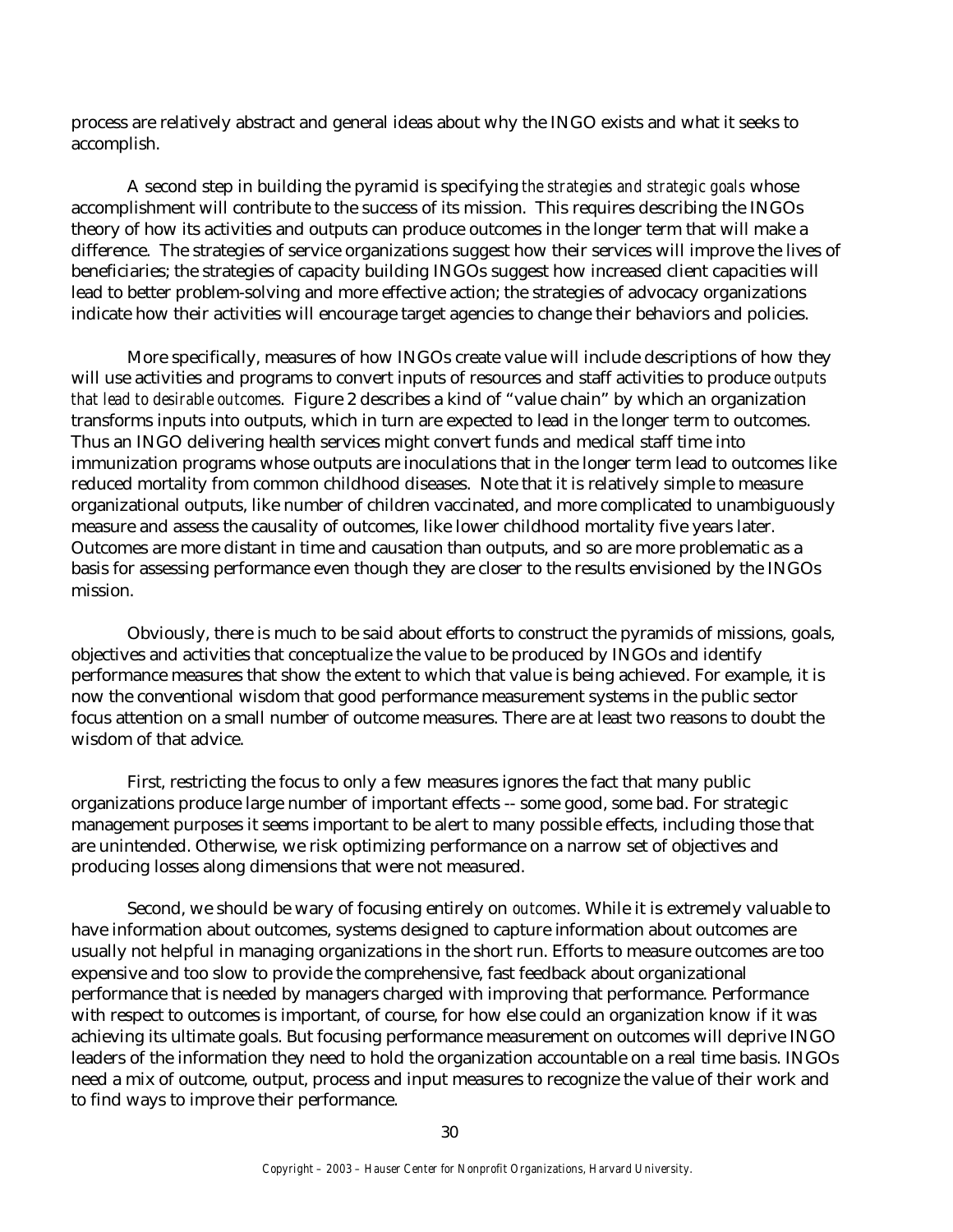# **Figure 2: Elements in the INGO Value Chain**

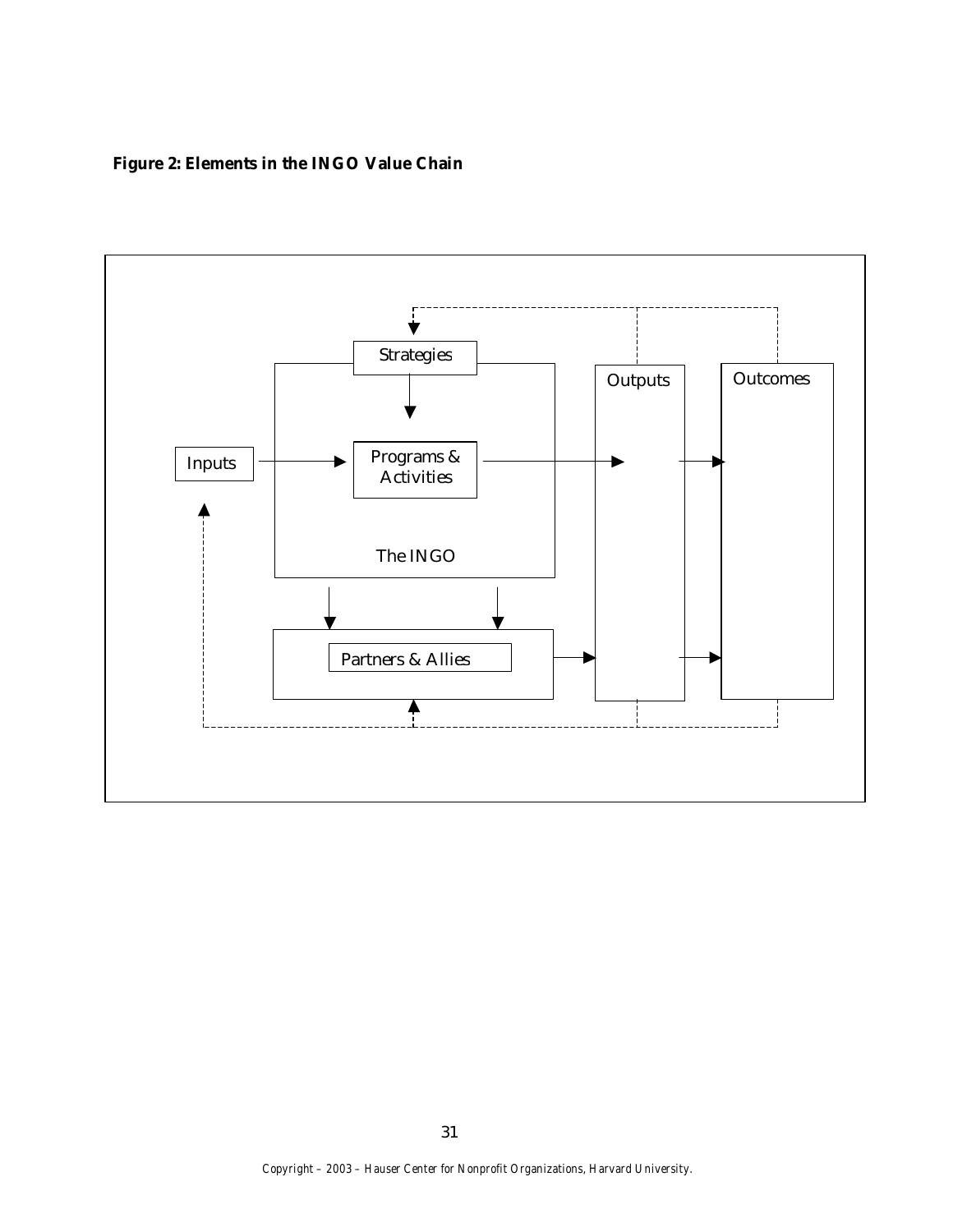## Gauging Legitimacy and Support for INGOs and Their Mission

The second circle of the "strategic triangle" focuses on legitimacy and support for the INGO. The implicit claim is that INGO leaders need measures that focus their attention on their relationships with financial supporters and political authorizers. Thus, a public value framework must focus attention not only on value production and mission achievement, but also on the strength of the relationships and the flow of resources coming from legitimacy and support stakeholders.

For some purposes, it is useful to keep the ideas of legitimacy and support together. The more legitimacy an organization has in the eyes of the world, the better its chances of raising money, attracting volunteers, and enjoying the deference and trust that will allow it to operate relatively autonomously. It is important to keep in mind that the legitimacy and support often come from many stakeholders, not just clients or donors. Yet, for purposes of constructing a public value framework, it is useful to break this big idea into smaller pieces that can be more easily measured.

For example, it is obviously important for INGOs to focus on *sources of revenue* and the state of their relationships with revenue providers. Many INGOs have multiple sources of revenue – charitable donors, members, government financial supporters, and sometimes paying customers for some of their operations. Some organizations have endowment income or income generated from investments. In principle, performance measures could monitor how well the organization is raising revenues from different sources and maintaining relationships with funders. The accounts with each funder could be monitored and developed, and the portfolio could be assessed in terms of growth and diversification and alignment with organizational goals.

For many INGOs, *volunteer energy and commitment* are also an important kind of support and an important demonstration of organizational legitimacy as well. Most INGOs depend on volunteer Boards of Directors for governance and for links to powerful external constituencies. Many also use volunteer support as key labor inputs for carrying out programmatic activities. Keeping accounts of volunteer involvement and support is another element of the strategic framework.

In addition to financial contributions, the framework should focus attention on flow of authorizations or political legitimation to INGOs. These resources enable INGOs to operate or to influence key external actors. The relative importance of this kind of support varies across different kinds of INGOs. For service delivery organizations, political authorization and support matter less than for political advocacy organizations. But even service delivery organizations need state authorizations to raise funds or to operate in their territories. They might have considerably more freedom in operations if narrow governmental authorizations are backed by public enthusiasm for what they are doing. Political advocacy organizations, in contrast, are crucially dependent on political bases that provide the clout they need to influence or demand accountability from other organizations.

The construction of a performance measurement system for political authorization and legalization might also begin with creating a set of accounts for political resources. These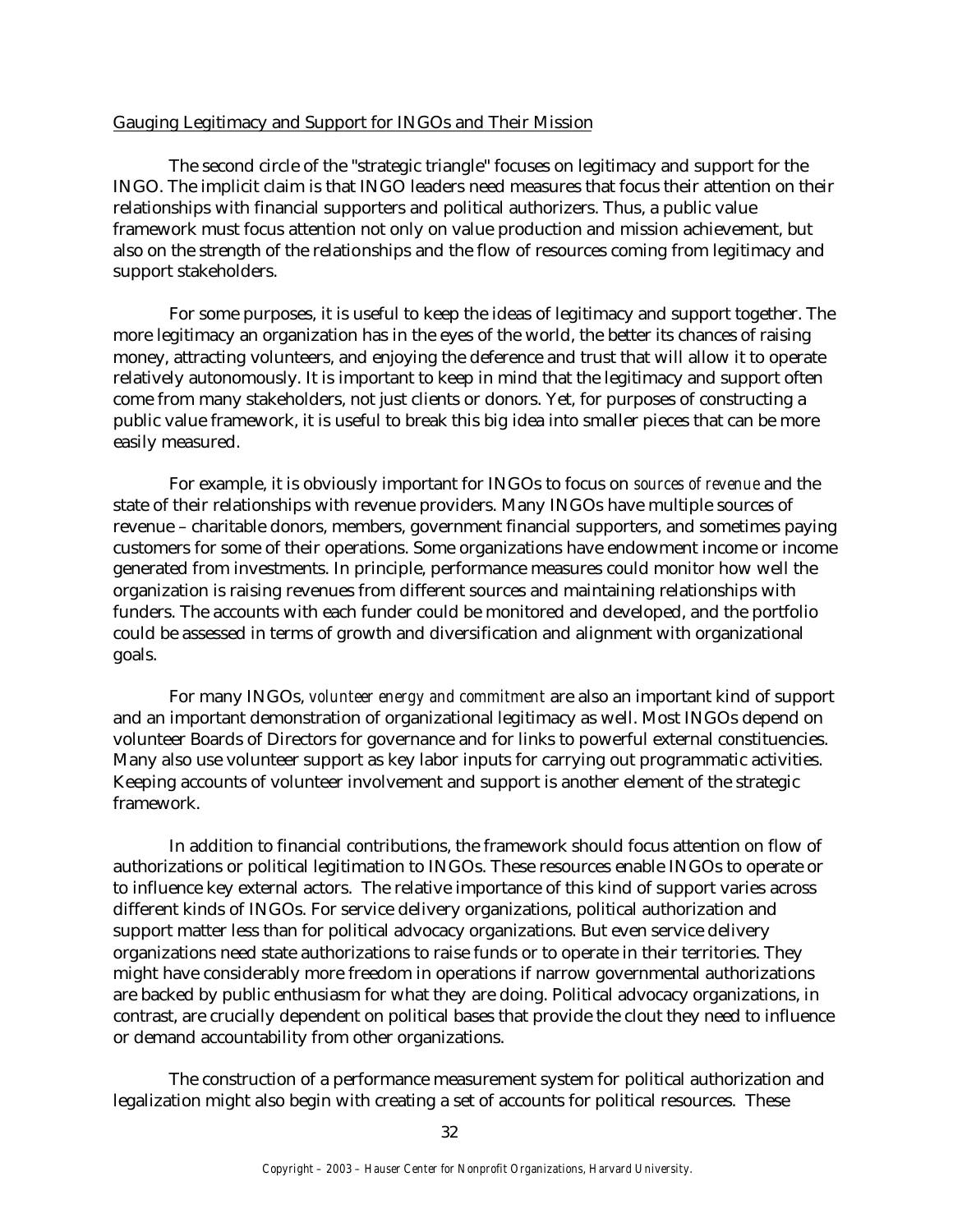accounts might include the political resources contributed by sources of funds, since INGOs inevitably take on some of the political coloration and characteristics of its donors. But other accounts affect the INGOs formal or informal authorizations to act and their overall *legitimacy with the general public*. Reputation with the general public can contribute substantially to the INGOs viability in times of political and economic challenge*.* By the same token *relations with the media* can have significant impacts on INGO reputations and public visibility.

*Government regulating and taxing authorities* are also important to building or eroding the INGOs overall legitimacy in the context of the government regulations of the countries in which it operates. Related to this is the extent to which the INGO is careful about complying with relevant regulations in those countries.

Finally, contributors to the INGOs overall legitimacy may include *other INGOs and civil society actors*, who are often close observers of INGO activities even if they are not engaged in joint projects. The important questions here focus on the current contributions from these political observers and authorizers and the state of the INGOs relationships with them.

#### Measuring Operational Capacity and Organizational Activities

The third component of the strategic triangle directs a manager's attention to the operational capacity that the INGO uses to convert fungible resources and political support into activities that deliver services, build capacity, or influence other actors. In discussing "operational capacity" as an important construct to be measured, two important things must be kept in mind.

First, the idea of "operational capacity" is a larger idea that "organizational capacity." The operational capacity of an INGO begins with the organization itself: the bundle of assets it controls, the quality of the people it employs, the set of operating procedures and technologies it has at its command, and so on. But many INGOs depend on alliances with external actors to achieve their goals. Sometimes these partners are other INGOs or local civil society organizations with whom the INGO co-operates to deliver services, or build capacities, or influence other actors. At other times (particularly for capacity building INGOs), they coproduce results in cooperation with the clients themselves. In still other situations, INGOs cooperate with government agencies or with private sector firms to carry out programs that none of the partners could deliver by themselves. So, in measuring operational capacity we have to attend to the capacities of partners and co-producers as well as the INGO, and assess relationships with external actors whose capabilities are central to INGO missions.

Second, operational capacity is simultaneously a "stock" and a "flow." We can think of operational capacity as a stock of resources that is available to an organization for use in several different ways, and we can also think of that capacity as a flow of activities that uses its resources in particular ways. Just as we can talk about how much money an organization has and how it is expending it, we can talk about the general capabilities that an organization has and the way it is deploying these capabilities in particular activities.

More concretely, the measurement of operational capacity and organizational activity begins with *organizational output measures.* Often, these measures are related to the earlier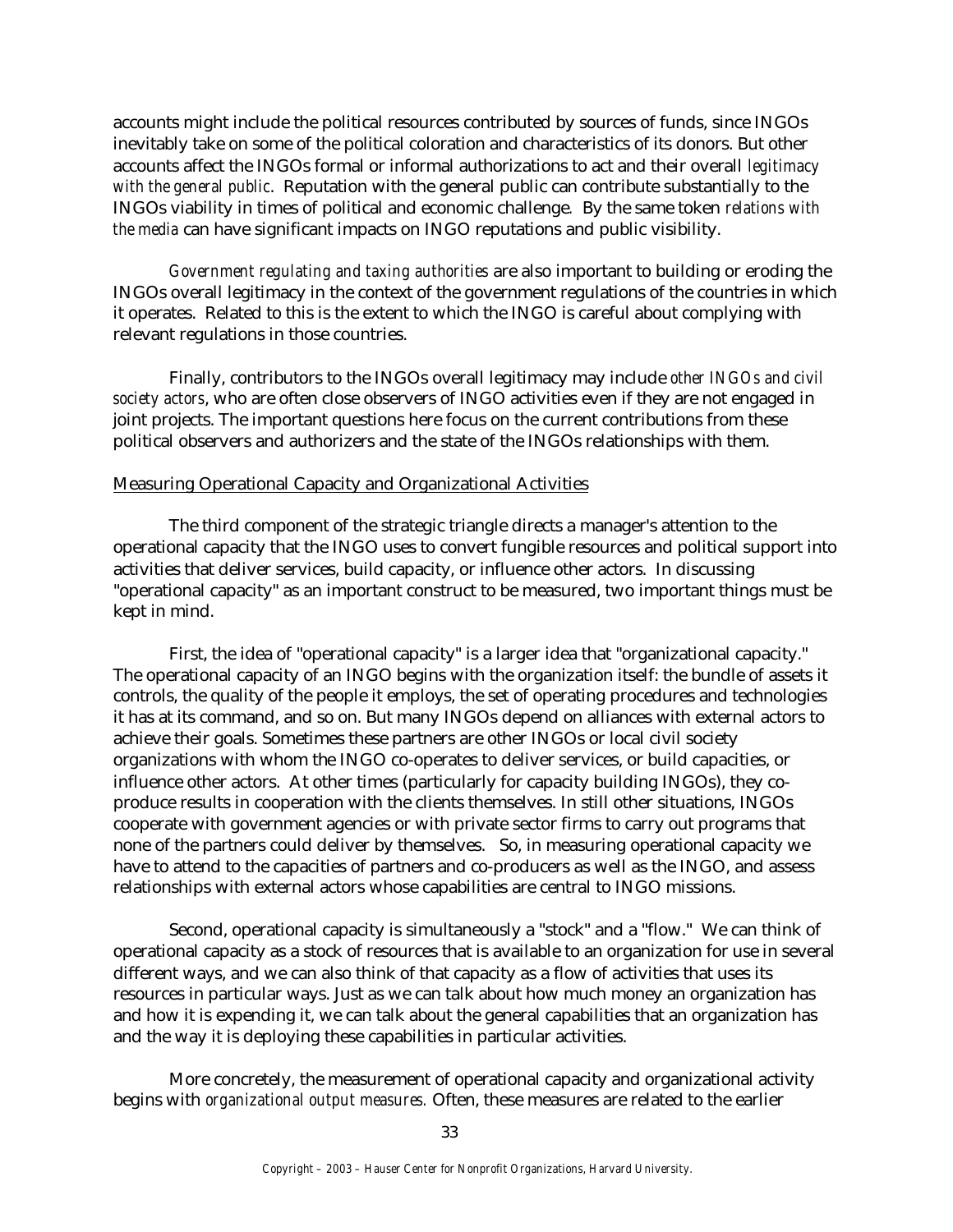discussion of recognizing value. When the INGO identifies valued ends and concrete means and sets them in particular timeframes, it will be able to identify a set of measures of outputs that are expected to be critical links in the chain of ends and means that result in creating long term outcomes and impacts.

These organizational output measures should be complemented by a set of *productivity* or *efficiency measures.* These measures check the relationship between the quantity and quality of output on one hand, and the costs of producing those outputs on the other. These can be supplemented by measures that focus on overhead or direct operating costs to offer assurances that the organization is operating in a lean way, and delivering a large fraction of its value to its clients. (This is particularly important for aid organizations that are often evaluated on this number.)

INGOs often also need produce measures of *financial integrity.* Such measures provide estimates of how much (if any) money was lost to fraud, waste, or abuse in the operation. For most INGOs there is a great deal of pressure to deliver resources through the value chain without having too much of the resources leak out the sides or into unexpected overhead costs. Since INGOs often depend on reputations for probity and lean operation, challenges to financial integrity can be particularly destructive to their future ability to operate effectively.

Another critical component of INGO operational capacity is *staff morale, capacity and development.* The overall capacity of the INGO depends critically on the continuing commitment of its staff, particularly when the organization depends on staff quasi-volunteering to provide high quality work for comparatively low wages. Since INGOs frequently depend on creativity and innovation to expand their development impacts, the initial capacities and the ongoing development of staff can have great impacts on the organization's viability and effectiveness. Measures of morale, capacity, and development offer ways to create strengths and identify problems within the operational capacity of the INGO.

Since much of the operational capacity of many INGOs depends on their ability to mobilize effective coalitions and alliances, measures of *partner morale, capacity, and relationships*  may also be centrally important to building and maintaining operational capacity. These measures may have to be calibrated in terms of partner missions and interests, if they are to provide accurate pictures of the relationship and its likely future, so once again the INGO must pay attention to external attitudes and perspectives.

Finally, measures of operational capacity should also include accounts of *learning and innovation* in the organization. Over the long run, the performance of the INGO will depend on the rate at which it can learn to improve its operations as well as continue to carry them out more effectively and efficiently. Learning may also focus at the strategic level, as the INGO recognizes changes in the context or in its own capacities, and adapts its strategy and tactics to develop new strategies and programs or event to alter its mission.

#### The Public Value Framework for Accountability and Performance Management

If we put these three sets of ideas -- creating public value, expanding legitimacy and support, and building operational capacity – together, we have the ingredients for what we will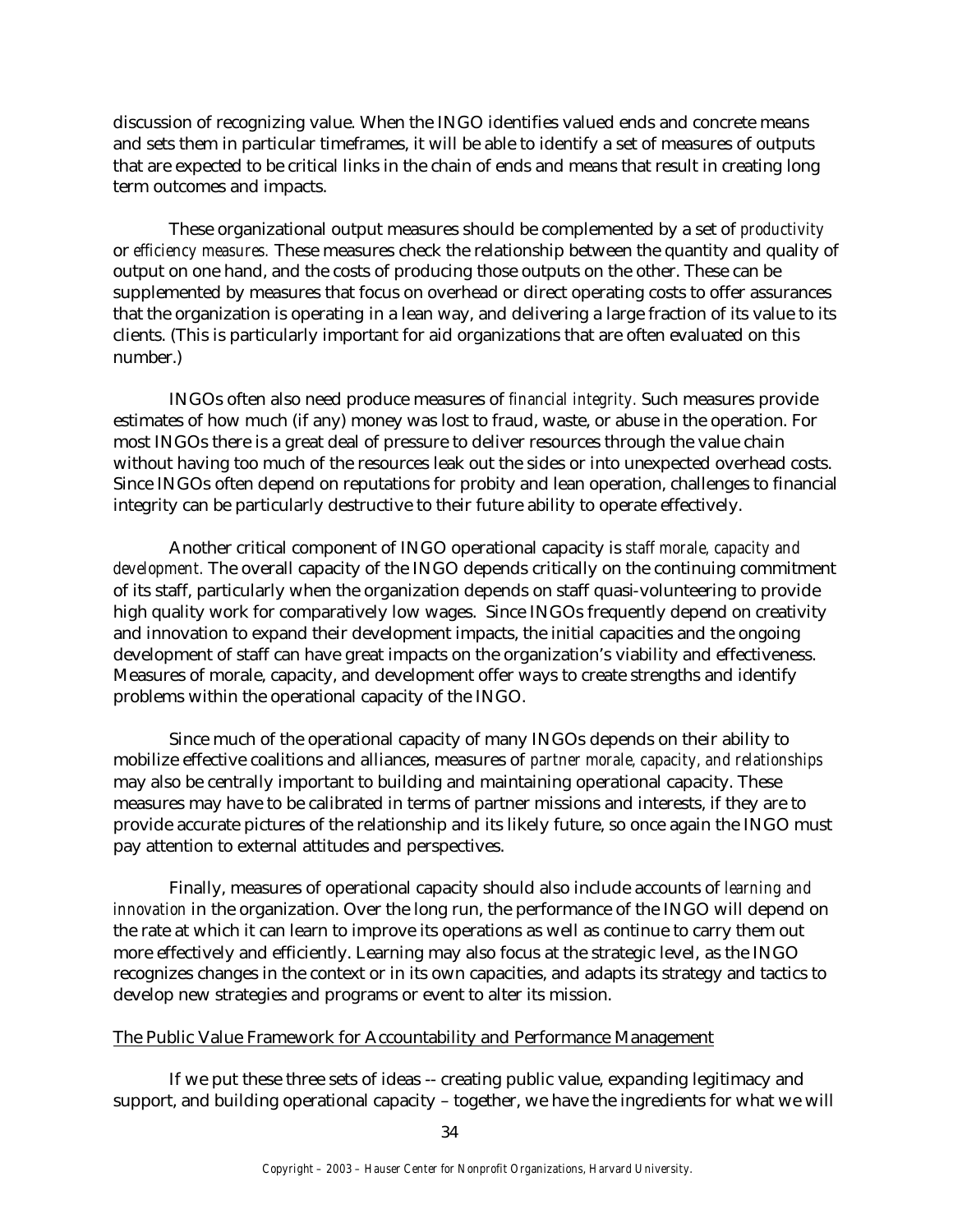call the "public value framework." This framework in essence is a tool for assessing an organization's performance with respect to the problems posed by the strategic triangle. Figure 3 summarizes the elements of the public value framework and their interaction with each other.

This framework could be compared to the variety of tools that have been emerging over the last several years for assessing the performance of nonprofits and for illuminating the "balanced scorecard" ass it has been applied to nonprofit organizations, or Sawhill's "capacity, activities, impact" framework for assessing the activities of the Nature Conservancy. <sup>17</sup>

For our immediate needs, however, it is more useful to focus on some of the steps involved in creating accountability systems from the perspective of the public value framework, and how they can be used for external accountability and internal performance management purposes that will enhance INGO abilities to carry out their strategies and missions.

# **V. Constructing and Implementing Accountability Systems**

We have suggested that defining INGO accountabilities and the priorities accorded to different stakeholders is at least in part a strategic choice for INGO leaders. Within some limits, leaders can organize accountability systems to align with the mission and strategic goals of the INGO. Accountability systems are organizational arrangements for defining and answering obligations to various stakeholders. Studies of development NGOs have suggested that in practice accountability has tended to emphasize "upward" and "external" accountability to donors over "downward" and "inward" accountability to clients and staff, and identified five major mechanisms for accountability: reports and disclosure statements, performance assessments and evaluations, participation, self-regulation, and social audits.18 Accountability systems may be formally and explicitly defined, as in the case of explicit systems to guide how the INGO will be accountable for particular activities to specific stakeholders, or they may be more informally or tacitly organized. Initial steps for building accountability systems involve the kind of assessment described in the prior section: defining INGO missions and strategies, mapping stakeholders, describing value creation chains, and prioritizing stakeholder accountability claims. These elements are critical precursors to the construction of accountability systems. In addition to these elements, three other tasks are required to construct effective accountability systems: negotiating expectations with key stakeholders, creating performance measurement systems, and organizing performance communications and recognition. Once such a system is in place, the results it produces can be used for a variety of purposes beyond meeting accountability demands, from performance management to organizational learning to strengthening INGO legitimacy.

 $\overline{a}$ 

<sup>17</sup> Sawhill, J. (2001). *Mission Impossible: Measuring Success in Nonprofit Organizations*. Cambridge: Harvard Business School.

Kaplan, R. S. (1999) *Strategic Performance Measurement in Nonprofit and Governmental Organizations.* Boston: Harvard Business School.

Moore, Mark H. (2002) "*The Public Value Scorecard: A Rejoinder and an Alternative to 'Strategic Performance Measurement and Management in Nonprofit Organizations' by Robert Kaplan*." Hauser Center for Nonprofit Organizations Working Paper. Cambridge: Harvard University.

<sup>18</sup> See Ebrahim, A. (2003). Accountability in Practice: Mechanisms for NGO's. *World Development*, 31(3), 813-829.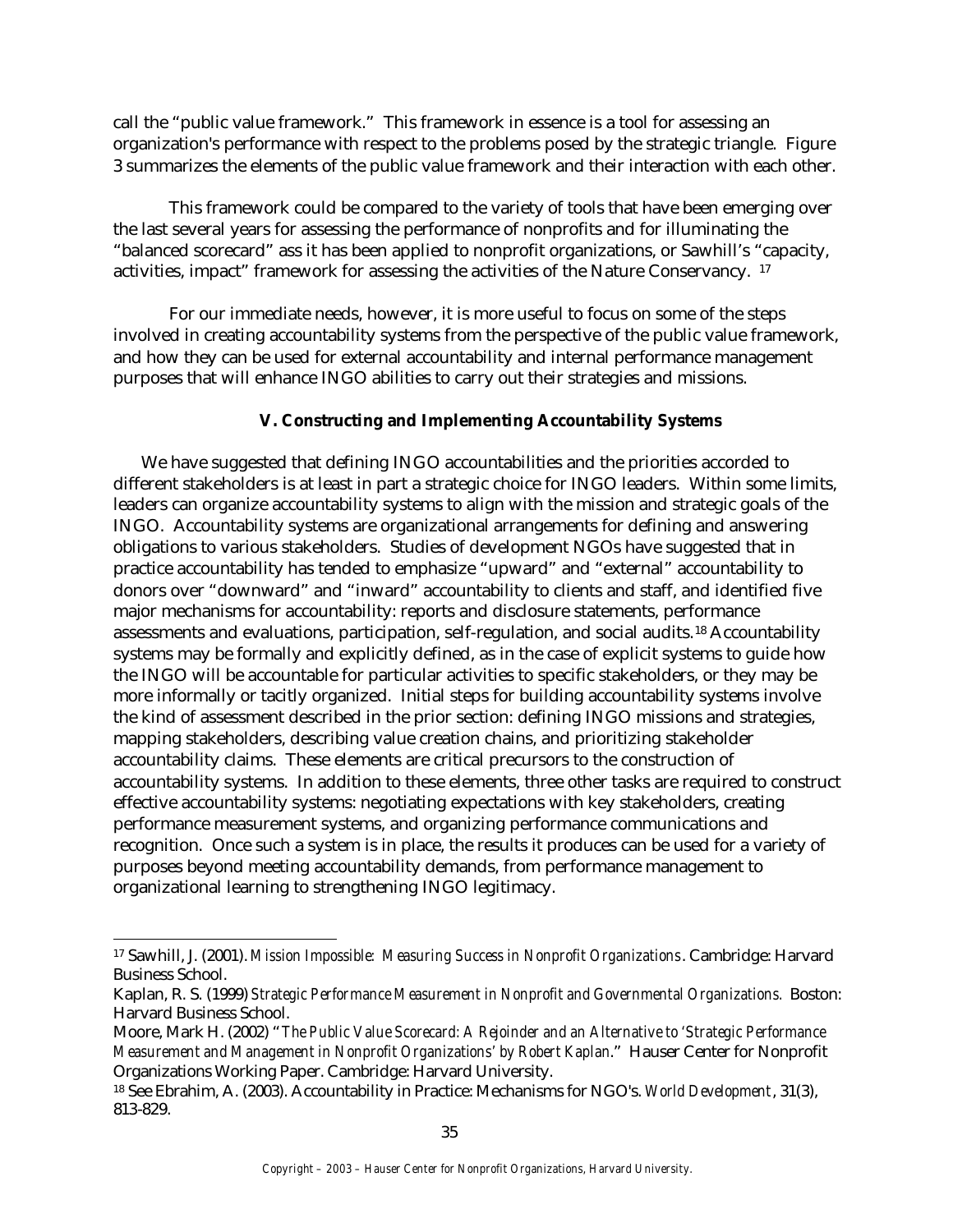#### Negotiating Stakeholder Accountability Expectations

We have discussed the challenges posed by the accountability demands of diverse stakeholders—donors, regulators, beneficiaries, publics, partners, staffs, and so on. Negotiating expectations early in the relationship has several advantages. INGOs that face accountability claims from diverse stakeholders may reduce the likelihood of misunderstanding and conflict later on by setting realistic expectations early in the relationship. Involving stakeholders in defining indicators of performance and preparing for ambiguous results can shape their participation in joint work, which is particularly important when results are co-produced with stakeholders. Negotiating expectations clarify to all stakeholders the variety of claims on the INGO, and so reduce expectations that the INGO can realistically respond fully to all of them.

Negotiating expectations without a clear map of stakeholders and their relations to the INGO's mission can seriously distort the links between accountabilities and that mission. Stakeholders often vary considerably in their abilities to negotiate accountability expectations: Donor agencies may have clear standards and considerable capacity to impose them, while clients may have little experience or capacity to protect their interests. It s not surprising that many INGO activities are perceived as "donor-driven," since donor voices are often the main ones heard in negotiating accountability expectations.

The patterns of negotiation will also depend on the underlying forms of accountability relationship that are appropriate to different stakeholders. For many INGOs, the mutual accountability form may be preferable for relationships with some stakeholders, like partners in advocacy campaigns or capacity building initiatives. In other cases some stakeholders may want principal-agent relations, as in donors who seek to use INGOs as agents for carrying out their own programs. Most INGOs will prefer to convert such support into contractual relationships that are less asymmetrically structured, though resource scarcities and lack of alternative sources of support can create large differences in bargaining power between INGOs and large government donors on one hand and between INGOs and national NGO partners on the other. An important aspect of negotiating expectations is the question of how the relationship can be expected to evolve over time – will initially asymmetrical bargaining relations become more symmetrical over time, or move from arms-length contracting to more mutual influence based on the development of trust?

Systematic accountability negotiations with all stakeholders are potentially a huge task. As in the assessment of priorities, negotiations should begin with high priority stakeholders, particularly those whose expectations have not been clearly voiced in the past. Donors often negotiate for results as a matter of course; clients or staff may be less involved in such discussions, even though they are greatly affected by the ways INGOs define and measure accountabilities. Negotiating expectations with stakeholders who perceive themselves to be less powerful or knowledgeable than the INGO is often particularly challenging, and may require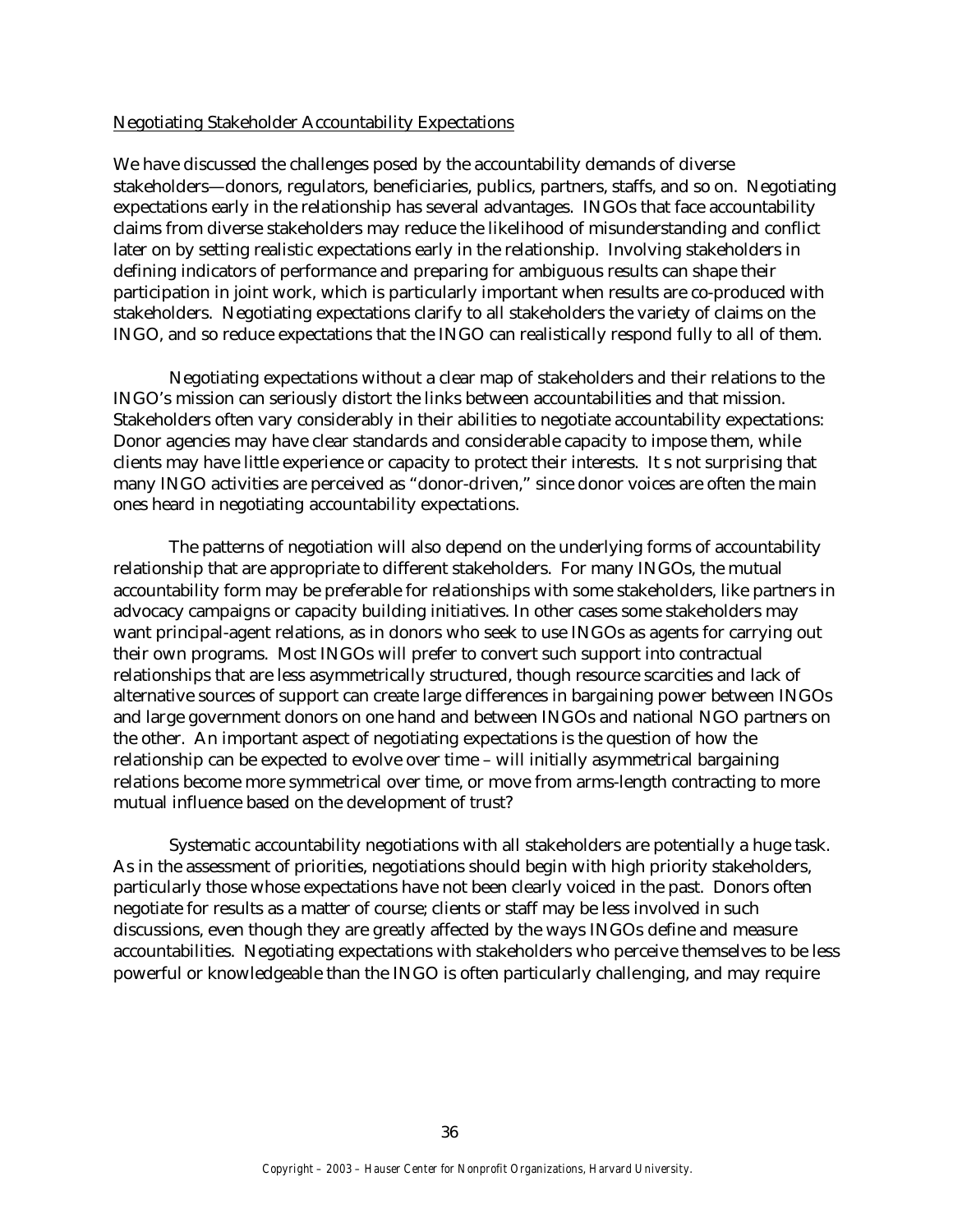# **Figure 3: Public Value Framework for Accountability and Management**

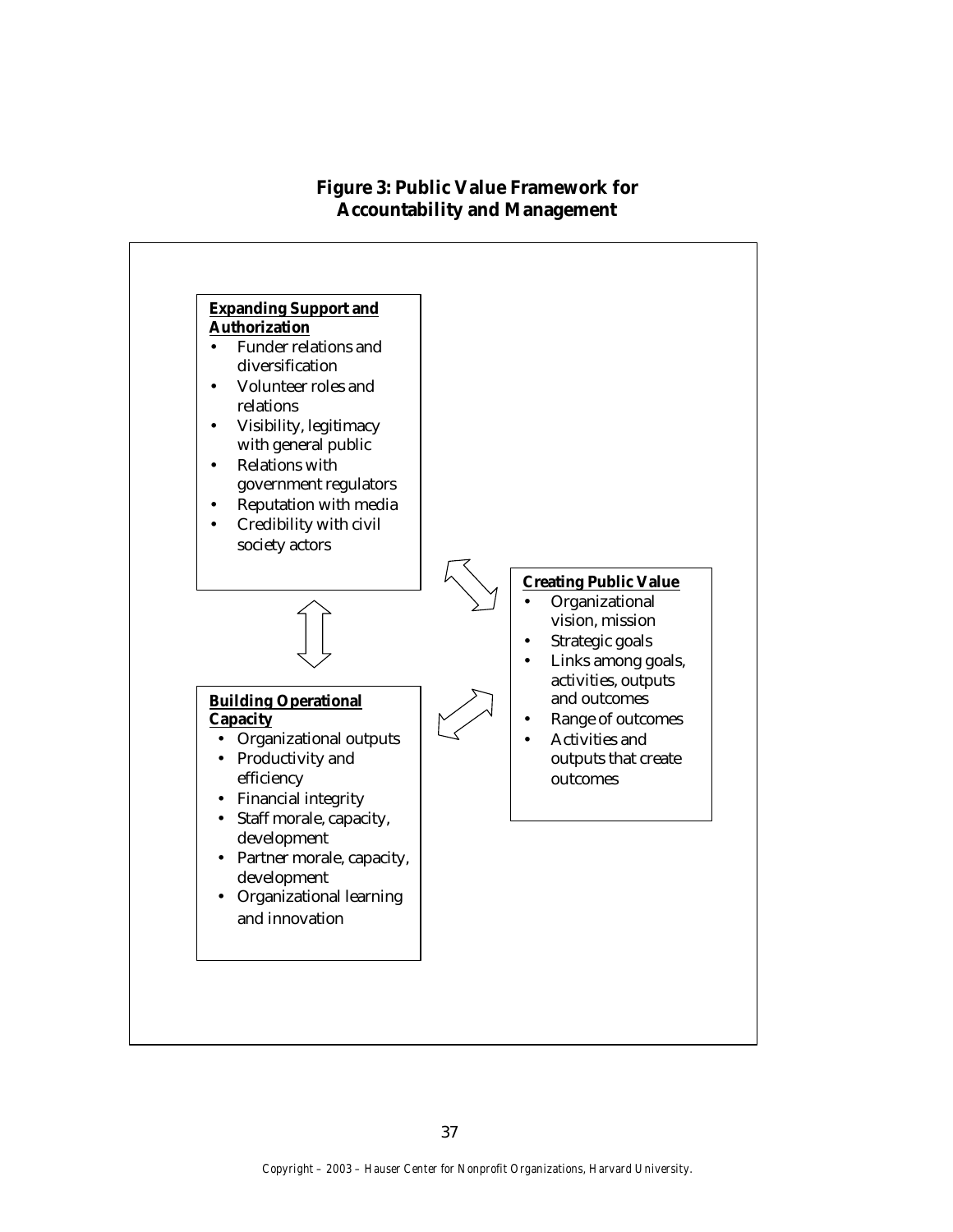special sensitivities or skills from INGO representatives to enable two-way communication and shared decision-making. Not all negotiations end in agreements, of course, but even articulating areas of disagreement about expectations can be the grounds for joint learning and mutual accountability in the future.

Relationships with key stakeholders may be particularly important for INGOs that face rapidly changing contexts and the need to take on new strategies that have different implications for accountability. Many INGOs are grappling with the move from service delivery to capacity-building strategies, and this strategic shift potentially alters the balance of priorities between donors and clients. Many INGOs are also contemplating larger investments in advocacy and political influence strategies – which will require even more dramatic reorganization and redefinition of their accountability relationships and expectations.

#### Creating Performance Measurement Systems

Performance measurement is not merely an abstract notion. It involves the actual creation, development, and use of performance data to inform institutional strategy formulation and decision-making. The development of the system itself requires systematic collection of accurate and timely organizational performance data and an infrastructure to produce timely and useable performance reports for appropriate stakeholders.

In many instances, the organization does not regularly collect and produce the data it actually needs for a performance measurement effort. In such cases, the starting point for building a performance measurement system might be taking an inventory of what data is actually collected and produced by the organization and identifying gaps in data collection and analysis. From here, the organization can begin to improve its data gathering and reporting efforts. From an operational standpoint, it might also be important for the organization to assess its information technology resources to ensure that appropriate assets for data collection, analysis, and reporting are in place.

Note that the results of INGO work may be particularly difficult to assess: Impacts like improved services, enhanced capacity, or policy reform are often difficult to measure in themselves, sufficiently distant in time to be little use for immediate organizational guidance, and subject to a variety of influences other than the INGO's work. So performance measurement for INGOs is often inherently more ambiguous than performance measurement by criteria like profitability for business organizations.

Nonetheless, it is feasible to develop indicators that enable performance measurement in INGOs. Figure 4 adds a performance measurement system to the value chain of Figure 2. Dotted arrows suggest areas from which performance indicators might be drawn, including organizational processes (e.g., accounting systems, human resource decisions), organizational outputs (e.g., number of people trained, immunizations delivered), client reactions (satisfaction of clients, reputation with policy-makers), outcomes in the sense of client changes of behavior (e.g., changed health practices, expanded businesses), and social impacts (e.g., improve health, growing incomes). Dotted arrows also indicate the use of information for performance management, organizational learning and legitimacy strengthening by the INGO.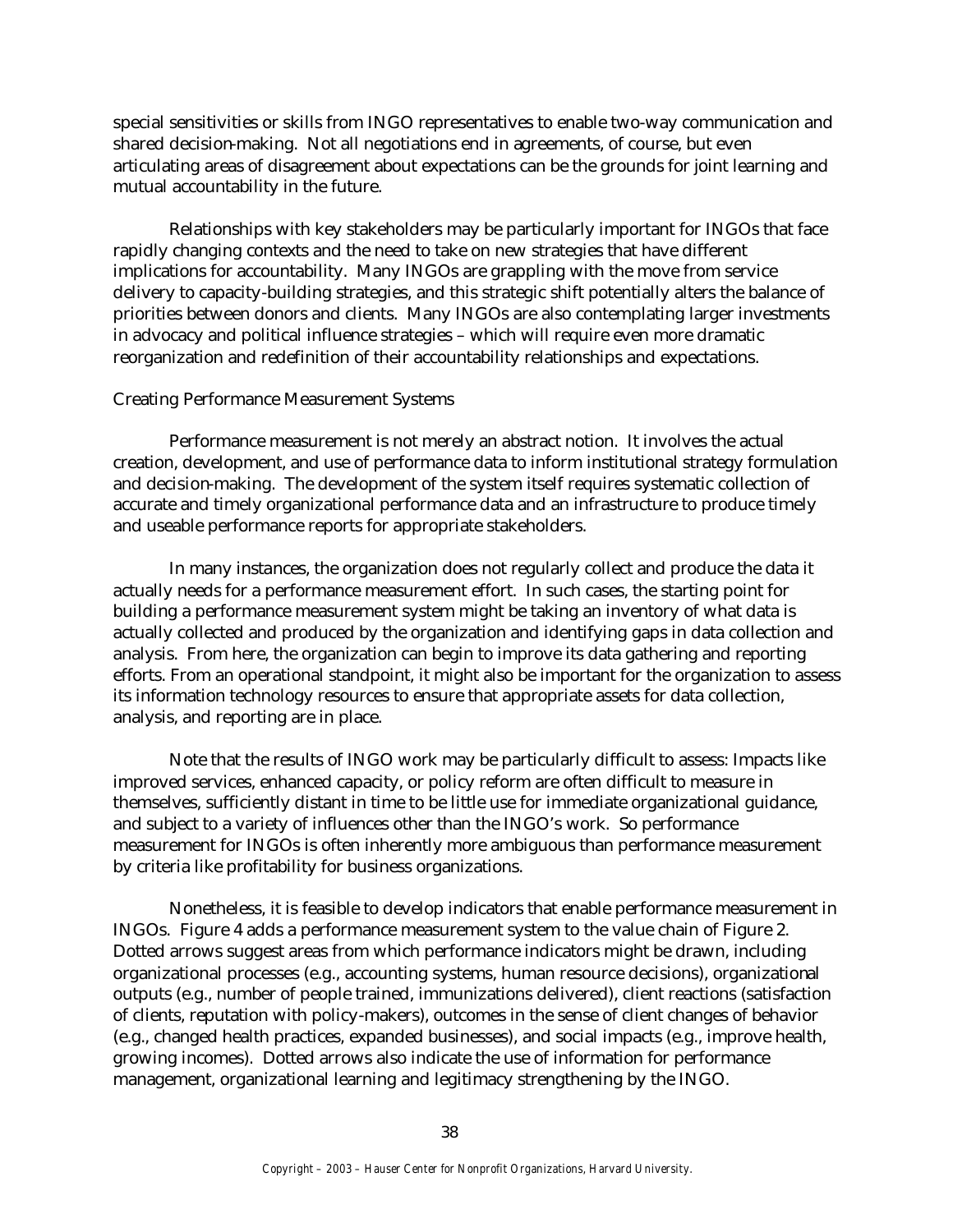While many analysts have argued for focusing more on outcome analysis of results to the far right of Figure 4, results like social impacts are often sufficiently distant in time and cause from INGO activity to be less useful for shaping future performance than more organizationally proximate indicators like outputs and processes. Ideally, studies of long-term outcomes can strengthen the evidence for connections among elements of the INGOs' value chain and so bolster the argument that INGO processes, outputs are in fact linked to client outcomes and intended long-term impacts. Thus INGOs might find from research studies that outputs like certain levels of literacy at the end of a women's literacy program (output) are associated over time with better business practices and changed health practices (outcomes) that in turn lead to impacts like increased incomes and smaller family sizes. This finding would reinforce measuring performance by the output indicator of post-program literacy as a predictor of quality-of-life impacts in the longer term.

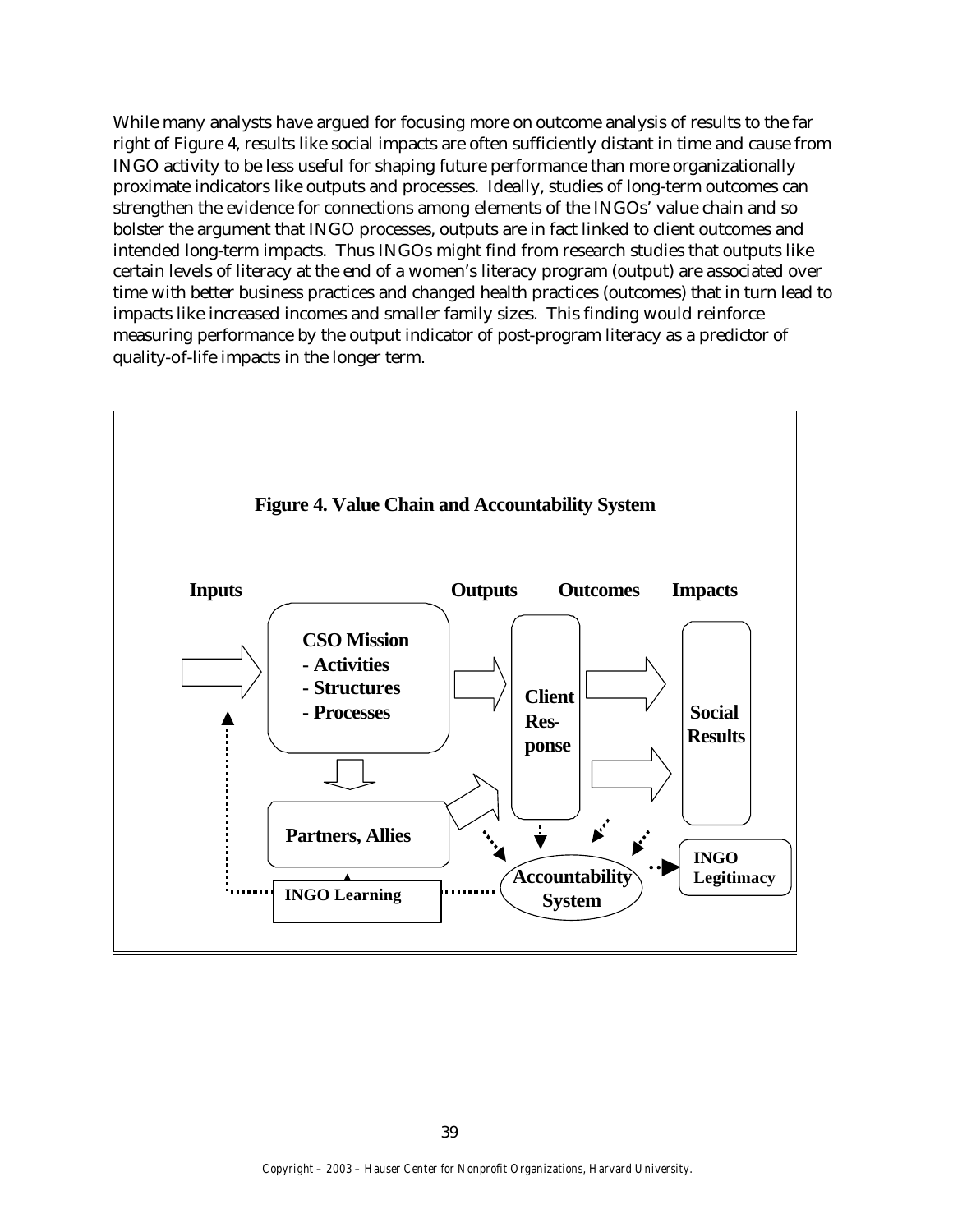The nature of indicators, the data collection methods, and the analysis and interpretation of results for a performance measurement system must be tailored to specific INGO strategies, programs and stakeholders. Negotiating expectations can engage stakeholders in identifying relevant and accessible indicators. There are large literatures on program evaluation, assessing nonprofit accountability and performance, and measuring development outcomes.19 For our purposes, constructing a system that produces performance indicators that are seen as relevant and credible by key stakeholders is centrally important to enhancing accountability to those stakeholders as well as building performance management systems, fostering organizational learning, and building legitimacy with internal and external constituencies.

# Communicating Results and Rewarding Performance

Accountability systems also require arrangements for communicating the results of performance measurement and recognizing those results in ways that encourage performance improvement. How will stakeholders learn about indicators of performance, and what options do stakeholders have to recognize good performance and sanction failures to perform?

Communications systems provide stakeholders with information about INGO performance, from reports and evaluations of specific programs (often require by donors) to annual reports and audits of the INGO as a whole (sometimes offered to Boards, staff, or home country regulators). Existing systems for communicating performance results are often closely tied to stakeholders who have the political voice and will to demand information about performance. But INGOs can create communications systems to generate and share information about organizational activities with a wide range of stakeholders, from learning conferences with staff and allies to reflect on program delivery to workshops with clients or beneficiaries to assess and improve program performance. When INGOs become widely visible as consumers of public or voluntary resources, then in some countries media attention may challenge the ways in which those resources are allocated. Many relief and development INGOs in the US and Europe, for example, have been the subject of media exposes about controversial use of taxpayer or charitable donations.

An important dimension of performance measurement systems relates to the extent to which the system actually includes consequences for individual and organizational behaviors. More specifically, it is important to know whether a performance measurement system includes

Wadsworth, Y. (1991). *Everyday Evaluation on the Run*. Melbourne: Action Research Issues Association. Reviews of much of the work on assessing nonprofit accountability and performance are in:

<sup>19</sup> For work on program evaluation see for example:

Fetterman, D. M., Kaftarian, S.J. & Wandersman, A. (Eds.). (1996). *Empowerment Evaluation: Knowledge and Tools for Self-Assessment and Accountability*. Thousand Oaks, CA: Sage.

Cutt, J. & Murray, V. (2000). *Accountability and Effectiveness Evaluation in Non Profit Organizations*. London: Routledge.

Approaches to assessing development outcomes in can be found in:

Earl, S., Carden, F., & Smutylo, T. (2001). *Outcome Mapping: Building Learning and Reflection into* 

*Development Programs*. Ottawa: International Development Research Centre.

Estrella, M. (2000). *Learning from Change: Issues and Experiences in Participatory Monitoring and Evaluation.* London: Intermediate Technology Publications.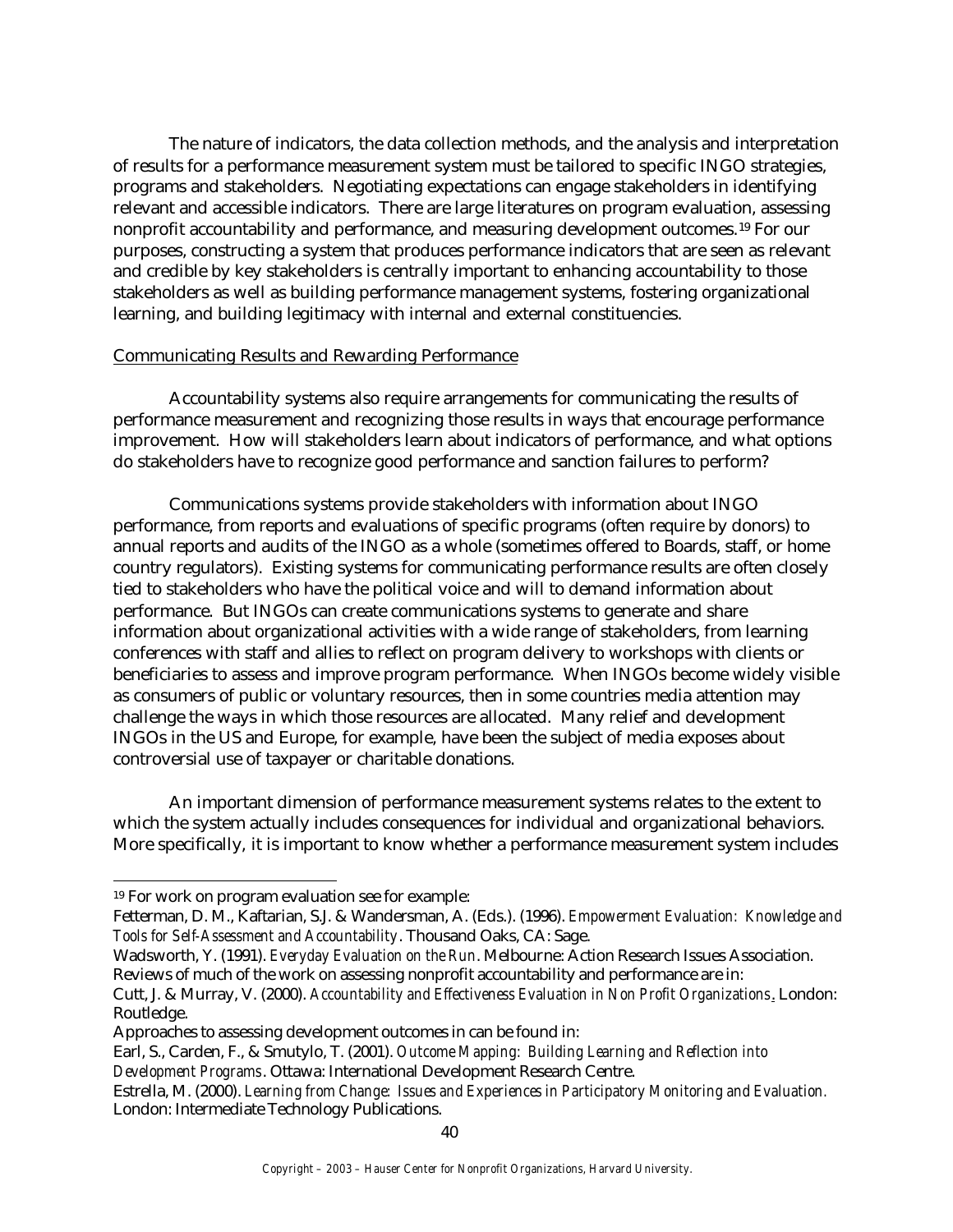incentives and disincentives which reward and/or sanction performance (or lack thereof). These issues lie at the heart of performance measurement. The questions that arise here might include:

- What does the organization and its employees gain or lose as a consequence of performance?
- What are the incentives for high levels of performance?
- What are the consequences of sub-standard organizational performance?

An effective performance measurement system will create a set of appropriate incentives for high levels of both organizational and individual performance and will also include sanctions and disincentives for sub-optimal performance, both individual and organizational. Absent actual incentives and disincentives and visible consequences, a performance measurement system becomes an irrelevant add-on activity that no one in the organization takes seriously or believes is an asset to helping the organization achieve it mission and/or produce improved organizational results.

Recognition, rewards and sanctions for INGO performance are not easily arranged for some stakeholders. Marginalized villagers in developing countries, for example, cannot easily challenge an international NGO. On the other hand, antagonistic media attention can significantly harm the public image and fundraising capacities of INGOs that are seen to violate their performance promises. More generally, INGOs who have wielded considerable clout by "naming and shaming" deviations from good policy and practice by business and government actors are themselves highly vulnerable to similar attacks on their credibility and accountability. INGOs have benefited greatly from their reputations for altruism and commitment to the interests of others, and challenges from marginalized stakeholders to their credibility can be serious threats to their reputation and legitimacy. Thus when targets of policy influence campaigns, like the World Bank, can substantiate charges that INGOs do not in fact speak in the interest of grassroots groups they claim to represent, the credibility of the INGOs can be impaired with larger publics as well as with the Bank20. But such risks can also help INGOs resist pressures from powerful stakeholders. When INGOs can argue that they must have space to use participatory approaches to build local capacities, they may be able to reduce donor controls over project activities that would otherwise make flexibility in response to local concerns much more difficult. So, creating communication and recognition systems that strengthen accountability pressures from program clients and allies may help to balance pressures that might otherwise distort programs away from the needs of marginalized constituents.

When it comes to performance measurement, commitment and direction must come from the top. Leaders need to signal the importance of creating a performance measurement system and must follow through on implementation and use of such a system over a sustained period of time.

<sup>20</sup> Fox, J. & Brown, L. D. (1998). *The Struggle for Accountability: NGOs, Social Movements, and the World Bank.* Cambridge, MA: MIT Press.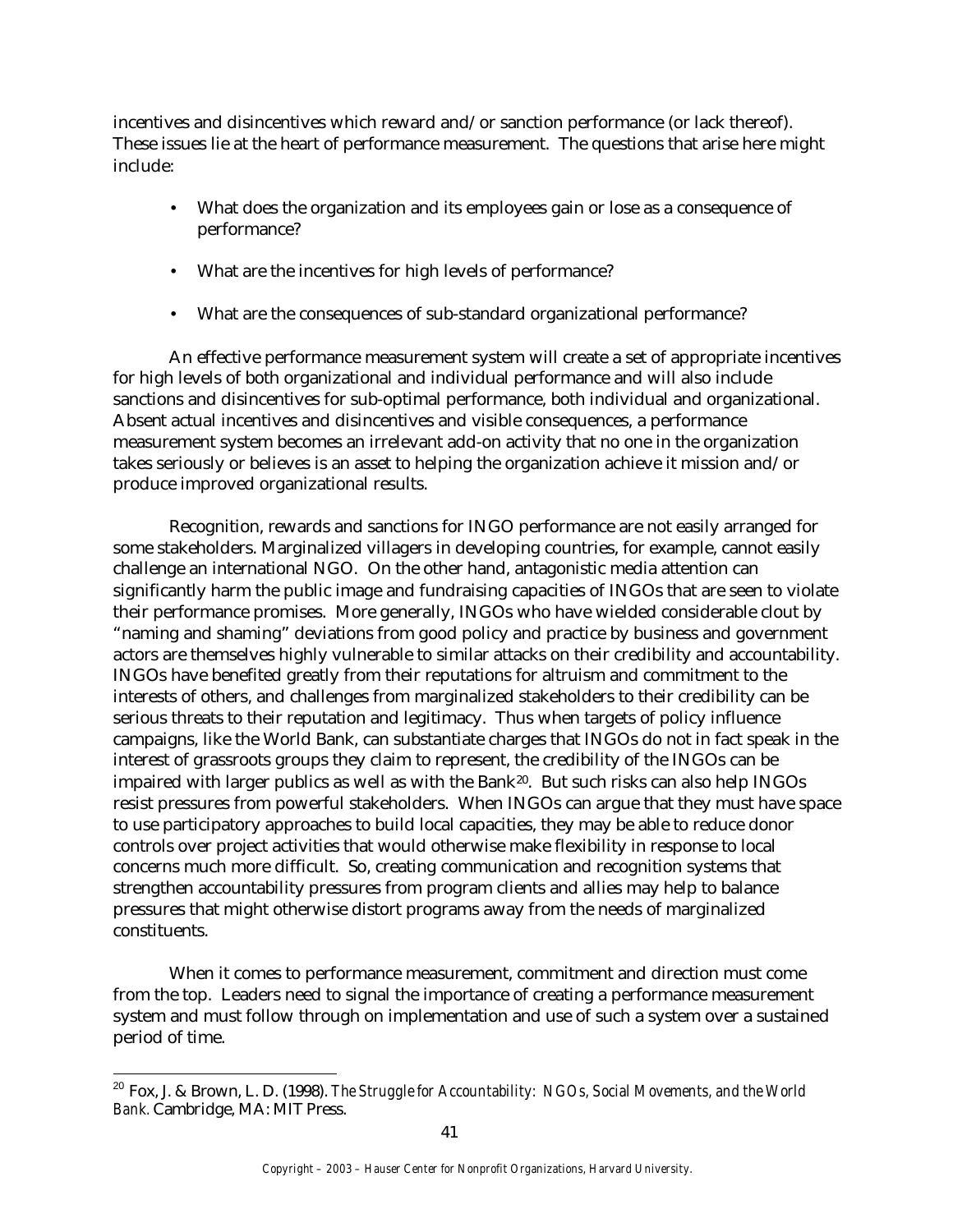If leaders do not exhibit a commitment to performance measurement systems and initiatives, external stakeholders such as funders, and internal constituents such as employees and staff may interpret this ambivalence as a lack of belief that such an effort will actually help the organization improve its work. More specifically, senior management teams (and boards of trustees/directors) must make an explicit and lasting commitment to performance measurement if it is to be effective. This commitment includes devoting organizational resources (financial, human, and political) to such an effort and a willingness to commit a fair amount of the organization's time and resources to pursue such efforts. Sustaining a performance measurement effort is a key responsibility of leaders – it takes a combination of courage, persistence, and drive to carry out such work.

#### Using Accountability Systems: Performance, Learning and Legitimacy

Accountability systems constructed to generate information about INGO performance offer a number of opportunities to enhance the organization's work. We will briefly consider three such opportunities: creating performance management systems to focus and reward the efforts of staff and allies on critical operational matters; enabling organizational learning by expanding awareness of present impacts and strategic opportunities; and, enhancing organizational legitimacy with key internal and external audiences by articulating and living up to mission- and strategy-based standards.

*Performance management systems* use understanding of value creation chains to create reward and incentive systems that foster improvements in operational performance. Defining strategic goals, identifying and negotiating expectations with key stakeholders, and creating performance measurement systems can be bases on which to design organizational roles, structures and systems to enhance performance of key tasks.

Clarifying accountabilities may have implications for the fundamental organizational architecture that shape INGO designs, cultures and systems. When an INGO long involved in fostering local self-help projects reframed its strategy to emphasize global policy campaigns, it recognized its increasing accountability to global allies as well as local partners – and expanded its organizational arrangements to include campaign task forces—composed across regions, levels, and departments—to press staff to be responsive and accountable to international allies and coalitions. So changing strategic accountabilities may call for changing organizational architectures.

The more common form of performance management is the development of processes and structures that encourage high performance from individuals and groups. Accountability systems that provide ongoing performance assessments for external stakeholders can also be useful in managing internal performance. International allies' satisfaction with information sharing, quality of policy research, and effectiveness in joint decision-making may be critical to the success of transnational coalitions for policy influence. INGO staff members who demonstrate capacities for effective work with external allies can be rewarded, and those with less skill can be given incentives to develop them. The more the INGO recognizes elements critical to producing strategic results, the more organizational and leadership resources can focus on encouraging their production. As INGOs find themselves under pressure to do more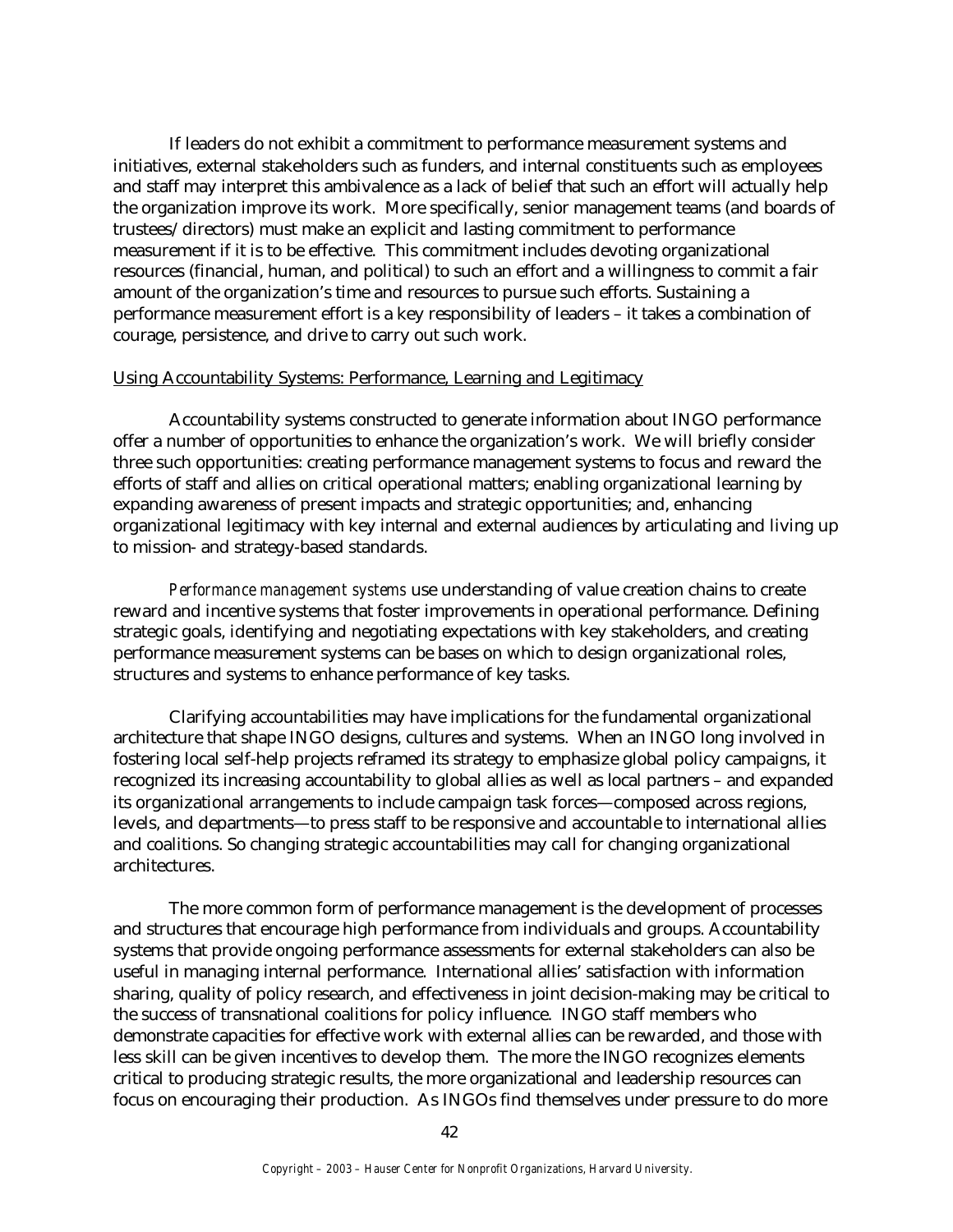with less and to engage in unfamiliar arenas, their ability to create systems that foster and support high performance will become increasingly critical.<sup>21</sup>

*Organizational learning* is an area of intense interest to for-profit organizations facing highly uncertain environments.<sup>22</sup> Not surprisingly, it is also a critical for INGOs involved in social change and development.<sup>23</sup> Organizational learning can focus at several levelsoperational learning can enhance the delivery of programs and core activities, while strategic learning can reshape how the organization frames its mission and strategy for action. The INGO that added global campaigns to its local development projects was responding to organizational learning that indicated that some fundamental causes of poverty in developing countries are rooted in the terms of international trade—and that those problems that cannot be solved by action at the grassroots.

Organizational accountability systems can provide both opportunity and motive for organizational learning. Performance measurement indicators provide opportunity by indicating how much program activity in fact accomplishes elements of their expected value creation chain. While it is possible to learn from success, it is often particularly useful to learn from errors and deviations from expected results – and such learning requires that INGOs invest the resources necessary to get and learn from good data.<sup>24</sup> When accountability systems provide opportunities to engage key stakeholders in discussing past experience and negotiating future expectations, the INGO can benefit from diverse perspectives on its work and impacts.

Accountability systems can also provide motivation for learning in that stakeholder assessments have moral, legal, or prudential consequences. Dissatisfied clients may seek other sources of INGO services or challenge its reputation for quality; dissatisfied partners and staff may leave the INGO or reduce their investment in its programs; dissatisfied donors may withdraw their support and decide against funding future initiatives. If the INGO cannot learn from feedback, revise its own and others expectations, or otherwise respond to issues raised, it may suffer serious consequences in stakeholder relations.

Accountability systems can also produce ingredients for *strengthening INGO legitimacy* in their complex contexts. As INGOs become more visible and influential with governments, multinational corporations, intergovernmental organizations and other large-scale institutional actors, they are increasingly asked "To whom are you accountable?" This question is often a prelude to questions about their legitimacy as a voice on the issue is at hand.

 $\overline{a}$ 

<sup>21</sup> Lindenberg, M. & Bryant, C. (2001). *Going Global: Transforming Relief and Development NGOs.*  Bloomfield, CT: Kumarian Press.

<sup>22</sup> Senge, P. (1990) *The fifth discipline: The art and practice of the learning organization.* New York: Doubleday. Argyris, C. & Schon, D. (1978). *Organizational Learning: A Theory of Action Perspective*. Reading, MA: Addison-Wesley Publishing.

<sup>23</sup> For example: Korten, D. C. (1980). Rural Organization and Rural Development: A Learning Process Approach. *Public Administration Review*, 40, 480-511; Uphoff, N., Esman, M., & Krishna, A. (1998). *Reasons for Success: Learning from Instructive Experiences in Rural Development.* West Hartford, CT: Kumarian Press; Smillie, I., & Hailey, J. (2001). *Managing for Change: Leadership, Strategy and Management in Asian NGOs.*  London: Earthscan.

<sup>24</sup> Smillie and Hailey (2001), op cit.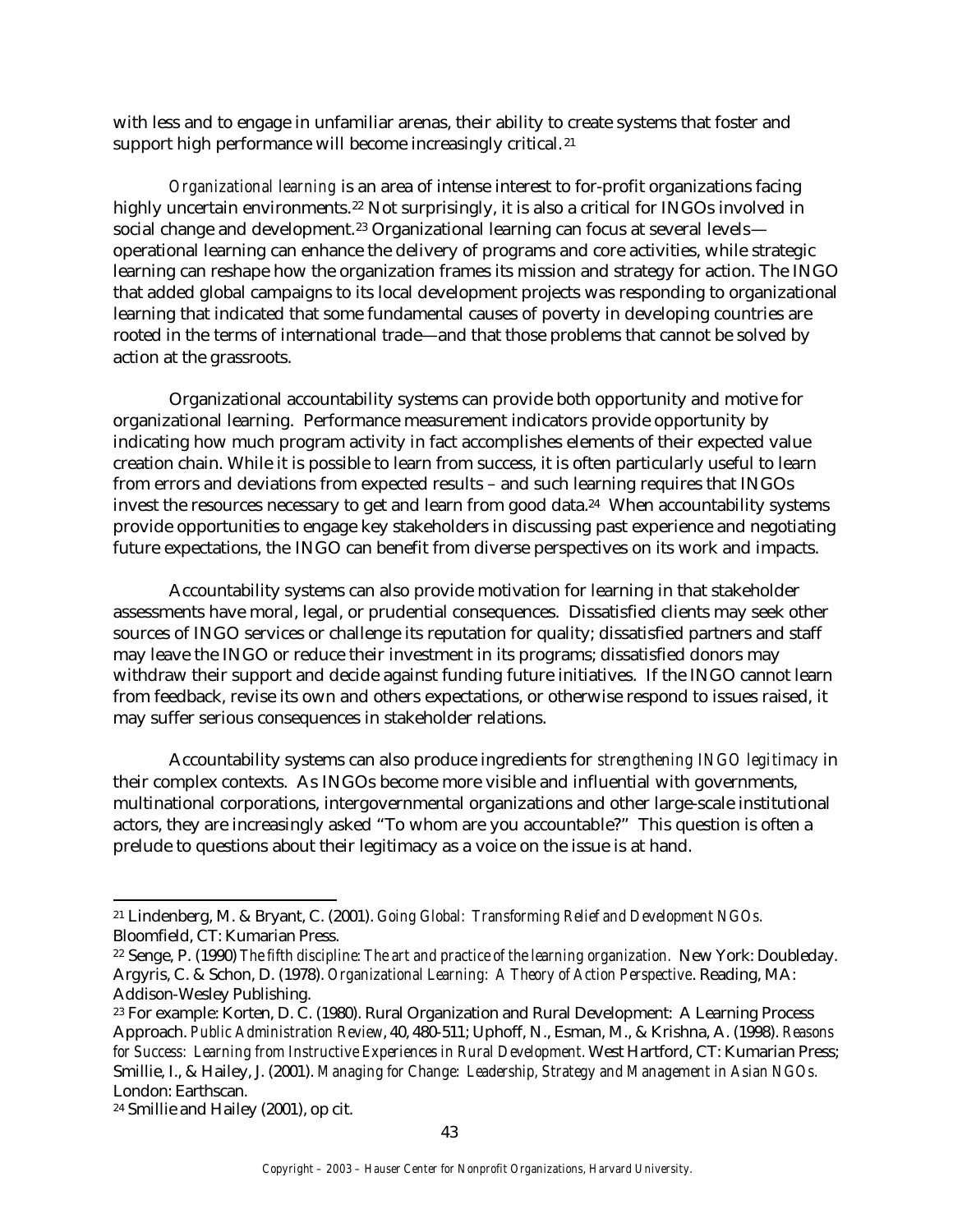One advantage of having grappled with the questions considered in this paper is that INGOs will have at least a preliminary response to the question. They will be prepared to discuss the complexity of the issue and their accountabilities to multiple rather than single principals. Accountability systems can be displayed as evidence of good faith efforts to articulate and respond to accountability questions, even in contexts where unequivocal and unambiguous answers are not available.

Perhaps more important, work on accountability systems may enable INGOs to take proactive stands on their own accountability, rather than waiting passively for others to frame the issue in hostile terms. Strategic choices about accountabilities enable INGOs to explain their priorities and why they are appropriate to their missions and strategies. In fields where the histories of practice have begun to identify "best practices" and standards of effectiveness, INGOs may come together to jointly define domain standards rather than waiting for antagonistic outsiders to hold them accountable to inappropriate tests. Engaging with diverse stakeholders to articulate expectations may also contribute to defining domain expectations. In short, explicit engagements with stakeholders and other INGOs on the matter of accountabilities can help INGOs in particular and civil society actors in general to build understanding of the sector and its societal contributions to the societies in which it is embedded.

## **VI. Summary and Conclusion**

 We have argued that accountability is an increasingly important issue for international NGOs as they take on more important roles in national and international arenas. But our analysis suggests that no agreed "objective social ideal" exists to define accountability for INGOs, and that the demands of many interested stakeholders create considerable ambiguity about what standards INGOs should meet. We also explored alternative forms of accountability relationship—from principal/agent to contract to mutual accountability—that may create quite different patterns of engagement among INGOs and their stakeholders. One implication of this analysis is that defining accountability for INGOs is much more complicated than many INGO critics assume.

We have suggested that in such ambiguous and conflicted circumstances, strategic choices by INGO leaders may be the most appropriate way to define INGO accountabilities. While those choices will be subject to moral, legal and prudential considerations that faced the INGO, their leaders may be in a better position than anyone else to articulate accountabilities that are aligned with organizational missions and values. Experience suggests that as a domain develops better understanding of its core problems, inter-organizational negotiations may establish shared standards to operate as social ideals of accountability for the domain.

This framing of the issues places a high premium on strategy choices by INGOs in evolving domains. So we have focused on the challenges of assessing accountabilities to stakeholders associated with INGO value creation, legitimacy and support, and operational capacity to construct a public value framework that can guide the assessment of organizational performance. This framework provides an alternative to many other performance measurement tools that are less grounded in the realities of the civil society sector. Those realities require, for example, more attention to the demands of legitimacy and support and the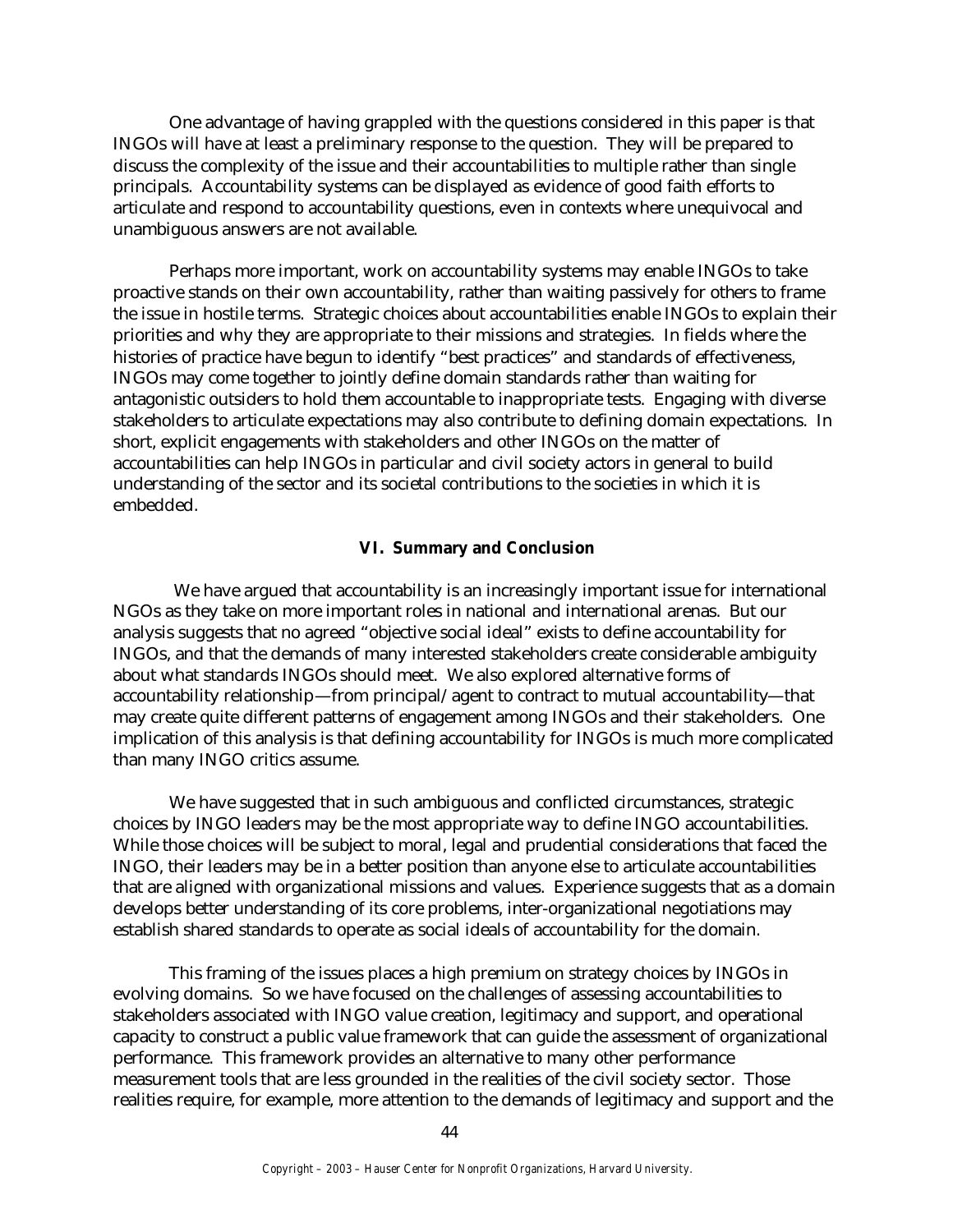challenges of relations with other actors to mobilize operational capacity than is common to many performance measurement frameworks.

Finally we have provided an overview of the issues involved in constructing accountability systems that enable INGOs to create sustainable relations with key stakeholders. These systems require that INGOs clarify their missions and strategies, identify and prioritize stakeholders, negotiate performance expectations with key stakeholders, create performance measurement systems, and communicate results in contexts that permit recognition and sanctions for performance by those stakeholders. Such accountability systems provide the base for performance management systems to focus organizational activity, improving organizational capacity for operational and strategic learning, and enhancing organizational internal and external legitimacy through clear commitment to assessing and improving mission-driven results.

The issue of accountability is often seen by INGO leaders as something to avoid, since the experience of "being held accountable" more often feels like punishment than reward, and encourages risk-aversion and conformity rather than innovation. The strategic accountability envisioned in this analysis seeks to align stakeholder pressures with INGO missions in a domain where innovation and development are central. At the level of particular organizations, this alignment can enable improved internal management, better external legitimacy, and more effective organizational learning. At the level of the domain of development work of various kinds, strategic accountability by individual organizations can provide the basis for setting and improving domain-wide standards of good practice, contributing building better understanding of domain problems and solutions. INGOs need to pay attention to strategic accountability in order to deal with challenges from state and market institutions to their roles in national and international governance – and they may also enhance their capacity to solve the development problems for which they were created in the process.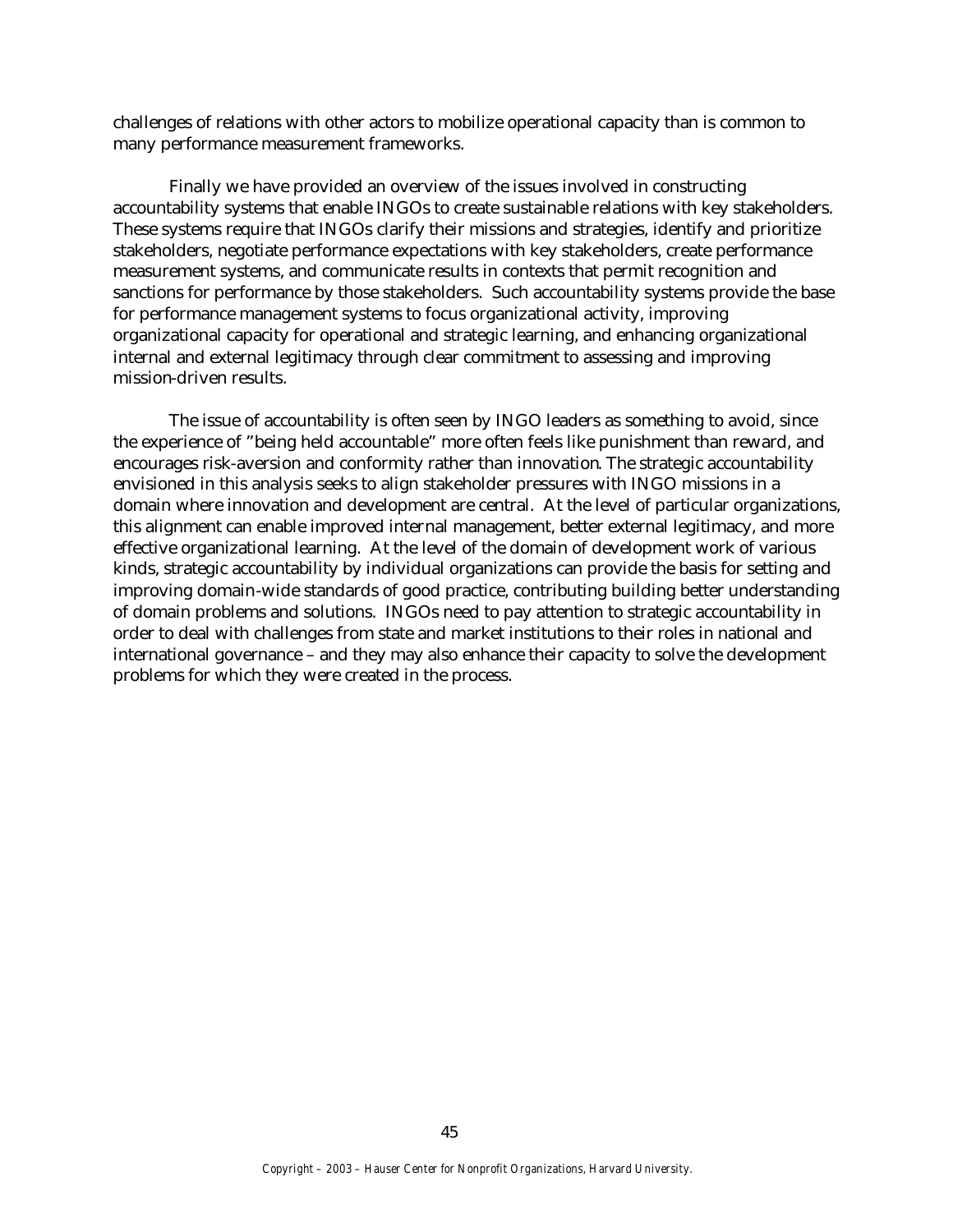## **Appendix 1:**

# **Different Stakeholders, Their Basis for Demanding Accountability, and the Substantive Dimensions of Performance that tend to Interest Them**

#### A. Types of Organizational Stakeholders

It is difficult to describe the stakeholder environment of INGOs in general with any precision. It is possible, however, to characterize some common *types* of actors that show up in the environments of most INGOs. Indeed, the leaders of INGOs can use this list to identify active stakeholders in their environments and potential stakeholders who could become active.

#### 1. Funders

First, there are those actors and organizations that provide funds to the INGO, such as charitable donors, government agencies, purchasers of services, and so on. For many INGOs, sources of funds are often in industrialized countries while the clients served the INGOs activities are in the developing world. Charitable donors may include foundations, large individual philanthropists, or masses of individual donors who believe in the INGO's work. Government agencies can give money in the form of grants or contracts, usually to provide services to populations who might otherwise go without. Some INGOs also utilize funds from private financial actors, such as banks who extend loans, or customers who pay for some portion of the services they are offered. Most INGOs depend to some extent on external sources of funds, though the level of that dependence may vary substantially across INGO goals and strategies.

#### 2. Authorizers and Legitimators

Other stakeholders provide a kind of political support and authorization that allows the INGO to exist at all, establishes its political and social legitimacy, shields it and its assets from attack, and gives it moral encouragement to continue its work. The most obvious such organizations are the national governments in whose territories INGOs are based, raise funds, or carry out operations. Note that authorization and moral encouragement is different from funding, but it is a no less crucial form of support.

INGOs also depend on other sources of political support. Recognition by the general public in the countries where they operate can be important sources of legitimacy when state or other actors challenge them. The support of international institutions, such as the United Nations or the World Bank, may be critical in preserving their independence and legitimacy in some circumstances. They may be sheltered to some degree by international conventions and treaties, and they can be helped or hurt by the existence of agreements among nations that provide an authorizing context for their work. Political legitimacy and moral encouragement can support initiatives and remove obstacles that hinder INGO operations.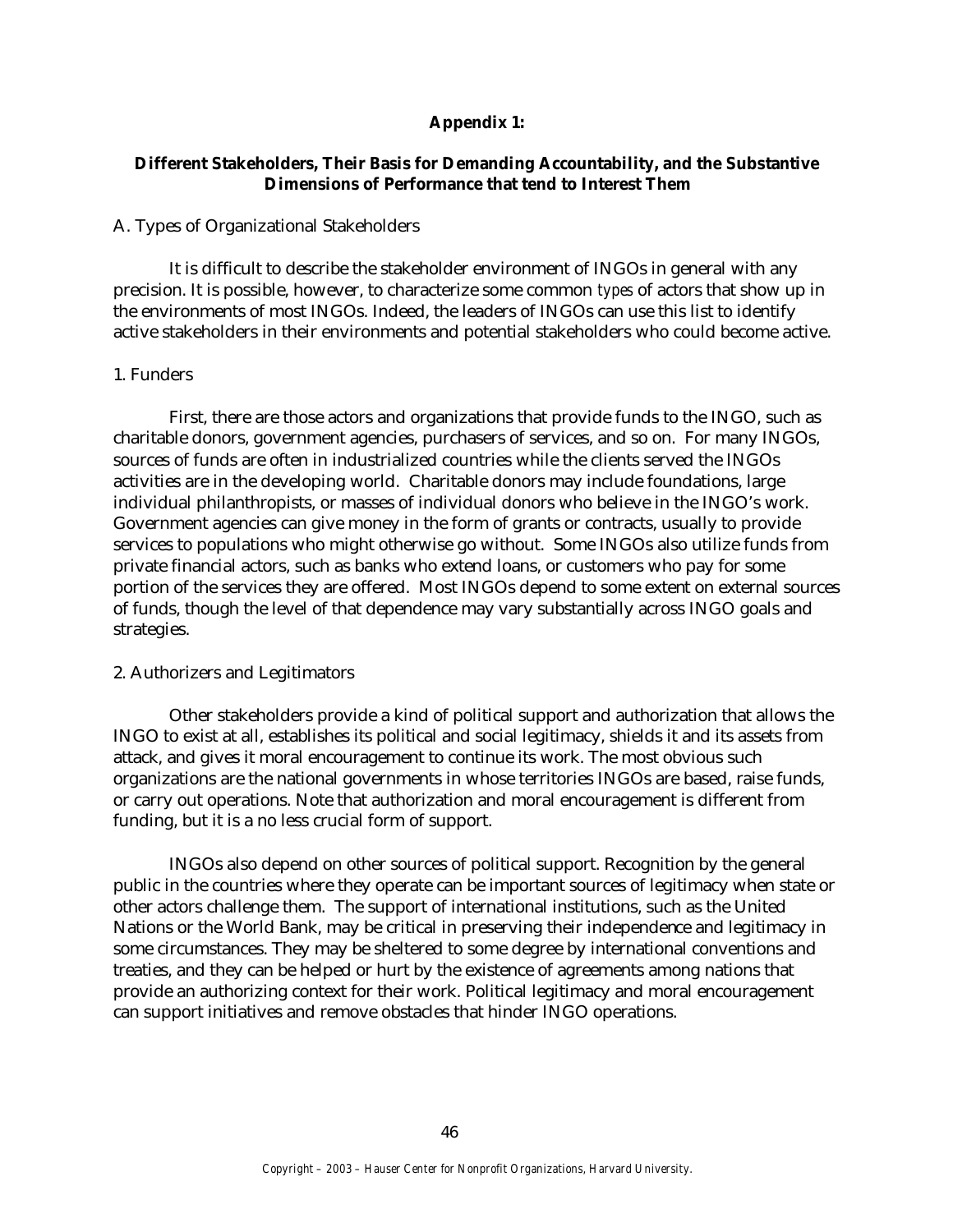#### 3. Volunteers

The time and energy of volunteers may be as important as contributions of funds. Insofar as an INGO enlists volunteers to carry out important functions, volunteers become an important stakeholder. For example, most INGOs rely on volunteer Boards of Directors. The members of the Boards take on the legal responsibility for the acts of the INGO. Their individual and collective prestige also often provides a certain amount of political legitimacy and protection to the organization. And they provide technical advice and support that would otherwise be expensive or unavailable. In exchange for these contributions, and as part of their office, they naturally think that the INGO and its leaders should be accountable to them. Some INGOs also rely on volunteers as workers in their day-to-day operations, particularly when their work involves mobilizing large groups to solve short-term problems on an intermittent basis.

Since (as the expression goes) time is money, the distinction between those who contribute time to the INGO and those who contribute money may not seem all that important. And, indeed, when one is doing an economic or financial accounting for the flow of resources that sustain an INGO it is important to remember that many INGO activities are essentially capitalized and sustained by the "sweat donation" made by unpaid, or poorly paid staff members, and that that flow complements and sometimes dwarfs the flow of donations into the organization.

Yet, there are several crucial differences between those that contribute money and those that contribute labor that affects the kind of accountability that is created between the organization and its volunteers. One crucial difference may be that the contribution of time and effort often feels more important to those who contribute. They feel more a part of the organization, and even more identified with the purposes of the organization than those who give money. A second crucial difference is that the volunteers, whether in the Board Room or in the field delivering goods and services, are often in a better position than a donor to see what is going on in the organization, and to have confident views about how the organization is performing. One important consequence is that volunteers may be even more determined and better able to demand that the organization remain aligned with their vision of the organization's purposes than those who contribute money.

#### 4. Employees

The line between volunteers and employees may also be quite blurred. Many INGO staff members work for the mission as much as the paycheck. They have often given up chances to earn higher wages elsewhere to work for the INGO because they believe in the mission. Or, they are willing to work harder than their paycheck requires because they like the mission. In this respect, many INGO staff can be viewed as "quasi-volunteers," and their interest and capacity to demand accountability similar to that of other volunteers.

Employees are important stakeholders even if they are not quasi-volunteers. They want the organization to treat them well not only in economic terms, but also in human dignity terms. They would like the organization's purposes and actions to reflect well on them as employees, and to increase rather than decrease their status with their friends and neighbors. If